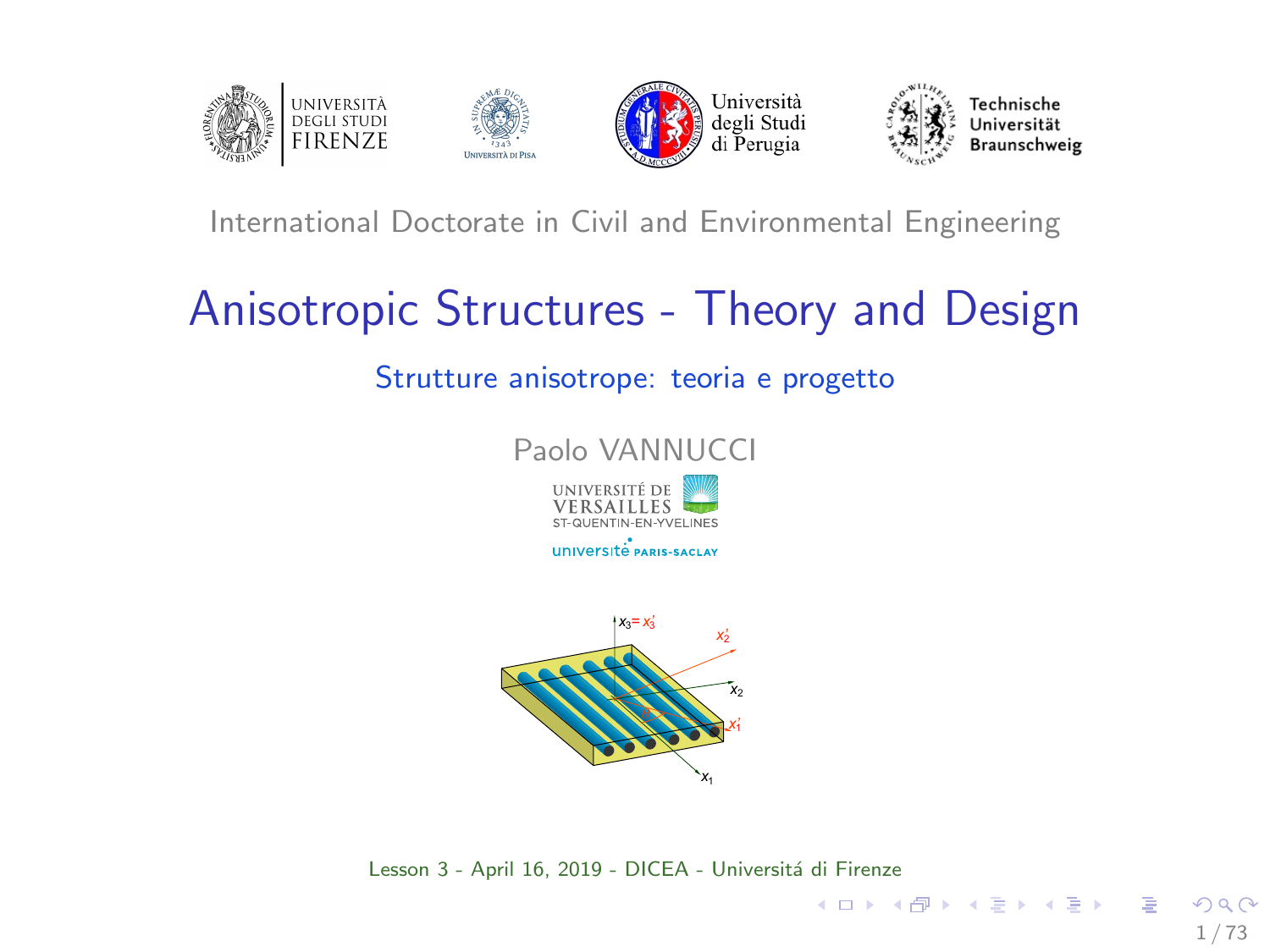Topics of the third lesson

## • Plane problems

イロメ イ団メ イモメ イモメー 毛  $2990$ 2 / 73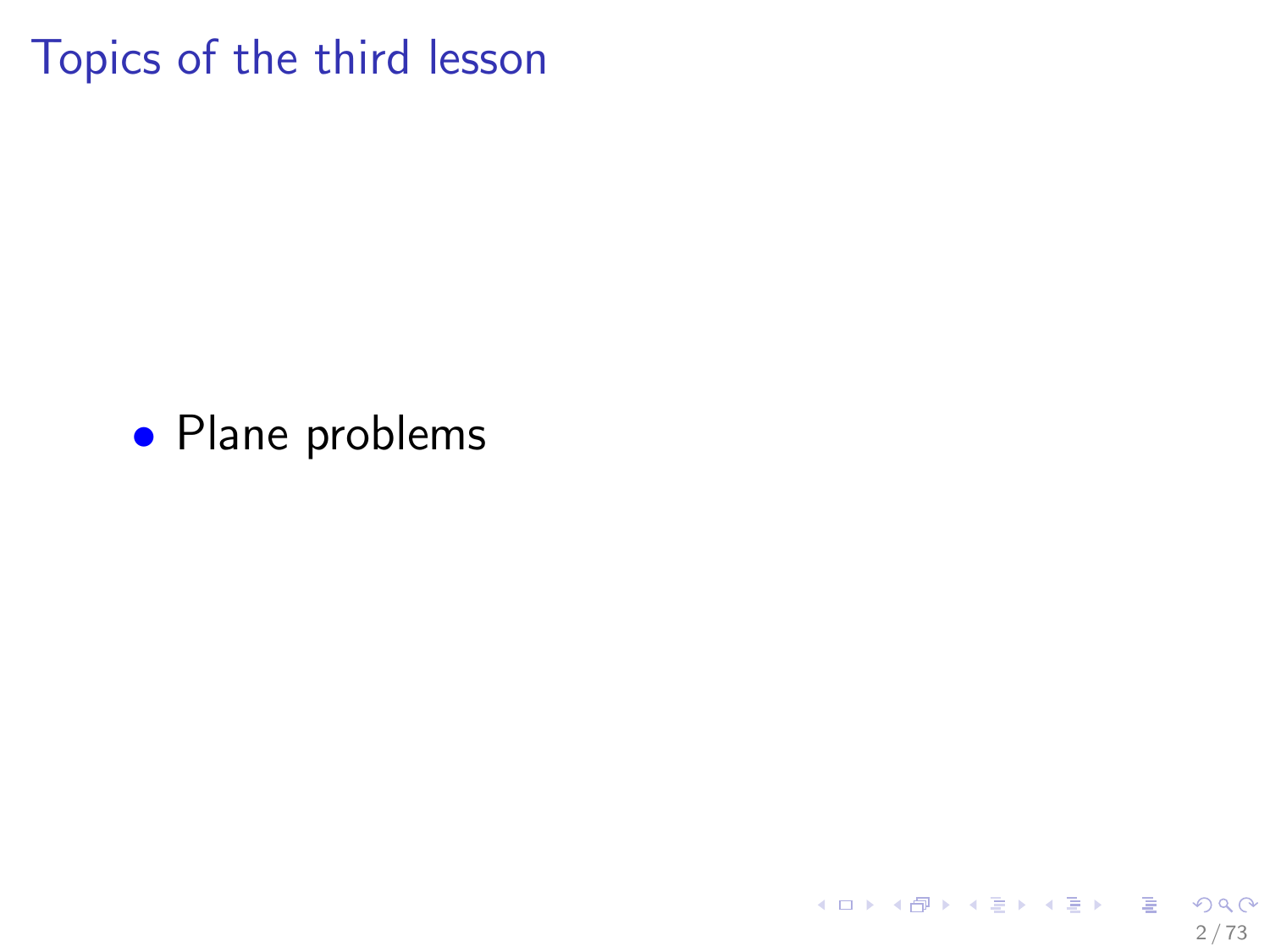## The planar case

In a great number of situations the problem can be reduced from a 3D to a planar one, because of its geometry and loading conditions.

This reduction can considerably simplify the problem and also opens the way to the use of special mathematical techniques, like for instance complex variables.

Actually, different cases can be considered; to this purpose, it is worth to make a distinction between

- *plane tensor*: it is a tensor whose components orthogonal to a given plane, say the plane  $x_3 = 0$ , are all null (i.e.  $\sigma_{13} = \sigma_{23} = \sigma_{33} = 0$ ,  $\varepsilon_{13} = \varepsilon_{23} = \varepsilon_{33} = 0$ )
- plane field: it is a tensor function whose components are scalar functions independent of  $x_3$ :  $\sigma_{ii} = \sigma_{ii}(x_1, x_2), \varepsilon_{ii} = \varepsilon_{ii}(x_1, x_2), \ \forall i, j = 1, 2, 3.$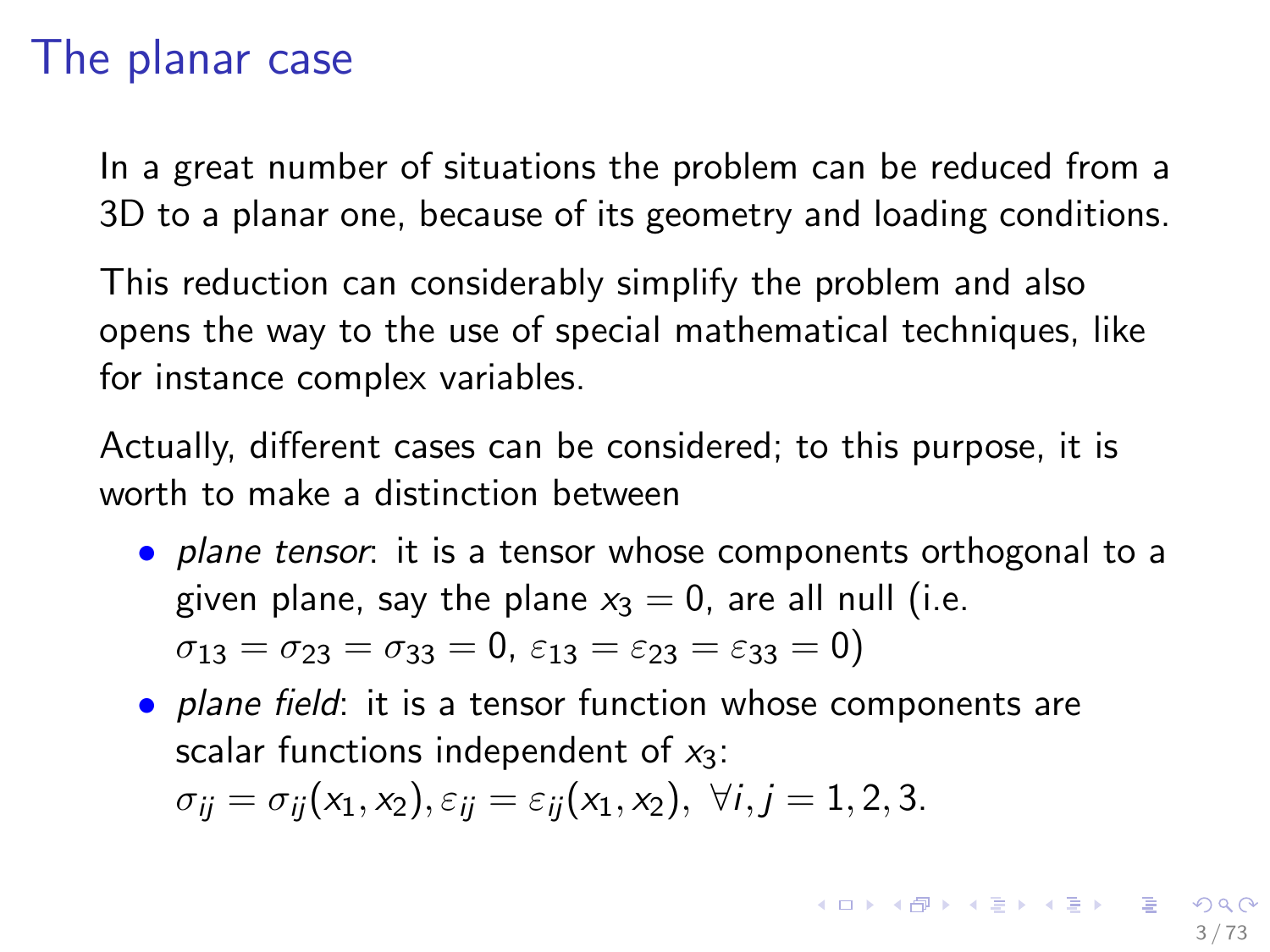A plane field is, hence, not necessarily a plane tensor, and cases are possible, depending on the assumptions, where one of the tensors is not plane nor a plane field, while the others are plane tensors and/or plane fields.

The possible combinations are different, and the literature is not always completely clear about this topic.

In the following, an exposition as complete as possible is given, considering the different approaches and the possible definitions existing in the literature:

4 / 73

- plane strain
- plane stress
- generalized plane stress
- the Lekhnitskii's theory
- the Stroh's theory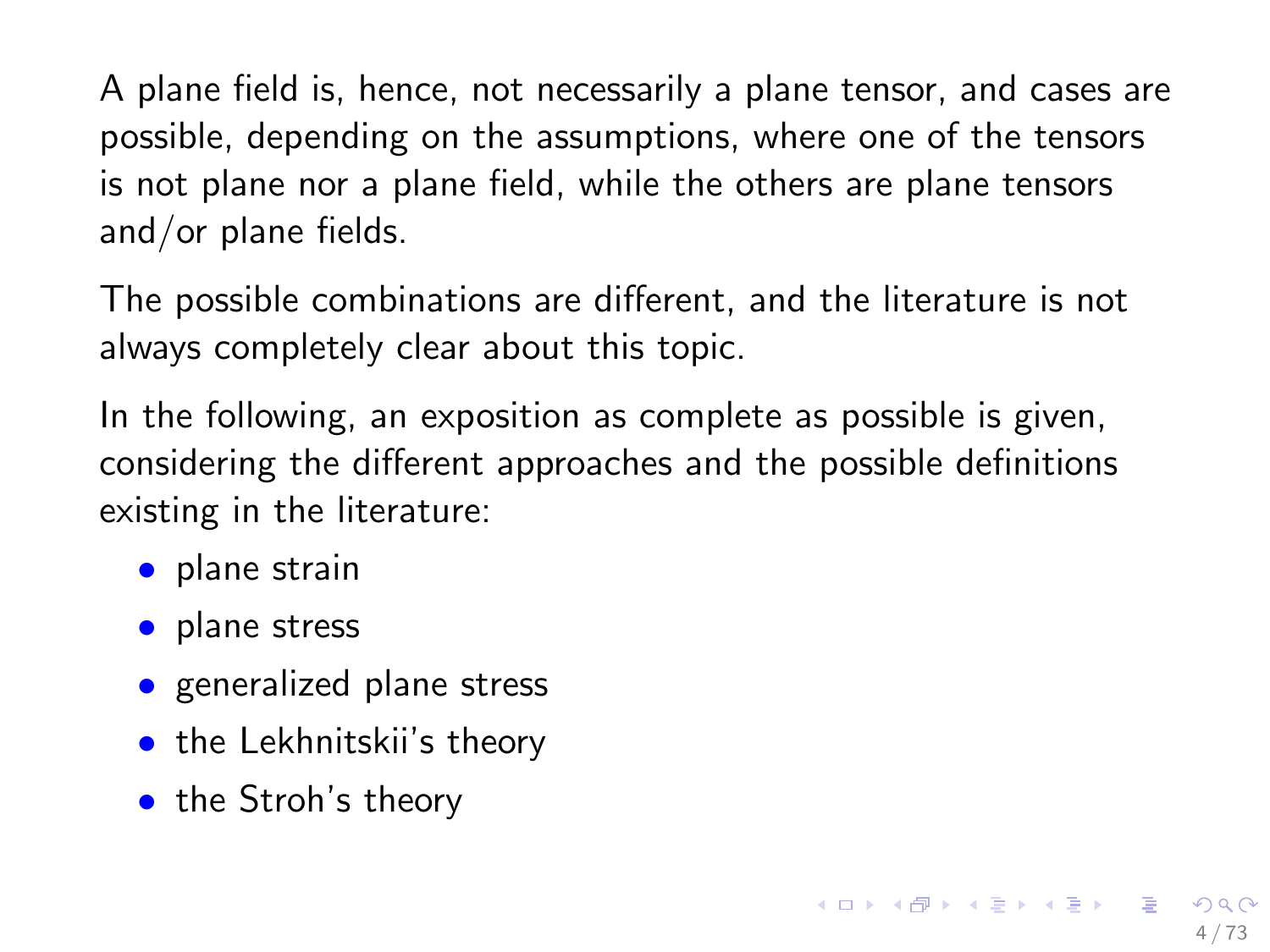

The figure shows the general sketch

- the structure belongs to the plane  $x_3 = 0$
- basis  $B = \{x_1, x_2, x_3\}$  is the *material basis*, where the properties of the material are known (typically, the orthotropic basis)
- basis,  $\mathcal{B}' = \{x'_1, x'_2, x'_3\}$  is a generic basis, rotated counterclockwise through an angle  $\theta$  about the axis  $x_3 = x'_3$  $x_3 = x'_3$  $x_3 = x'_3$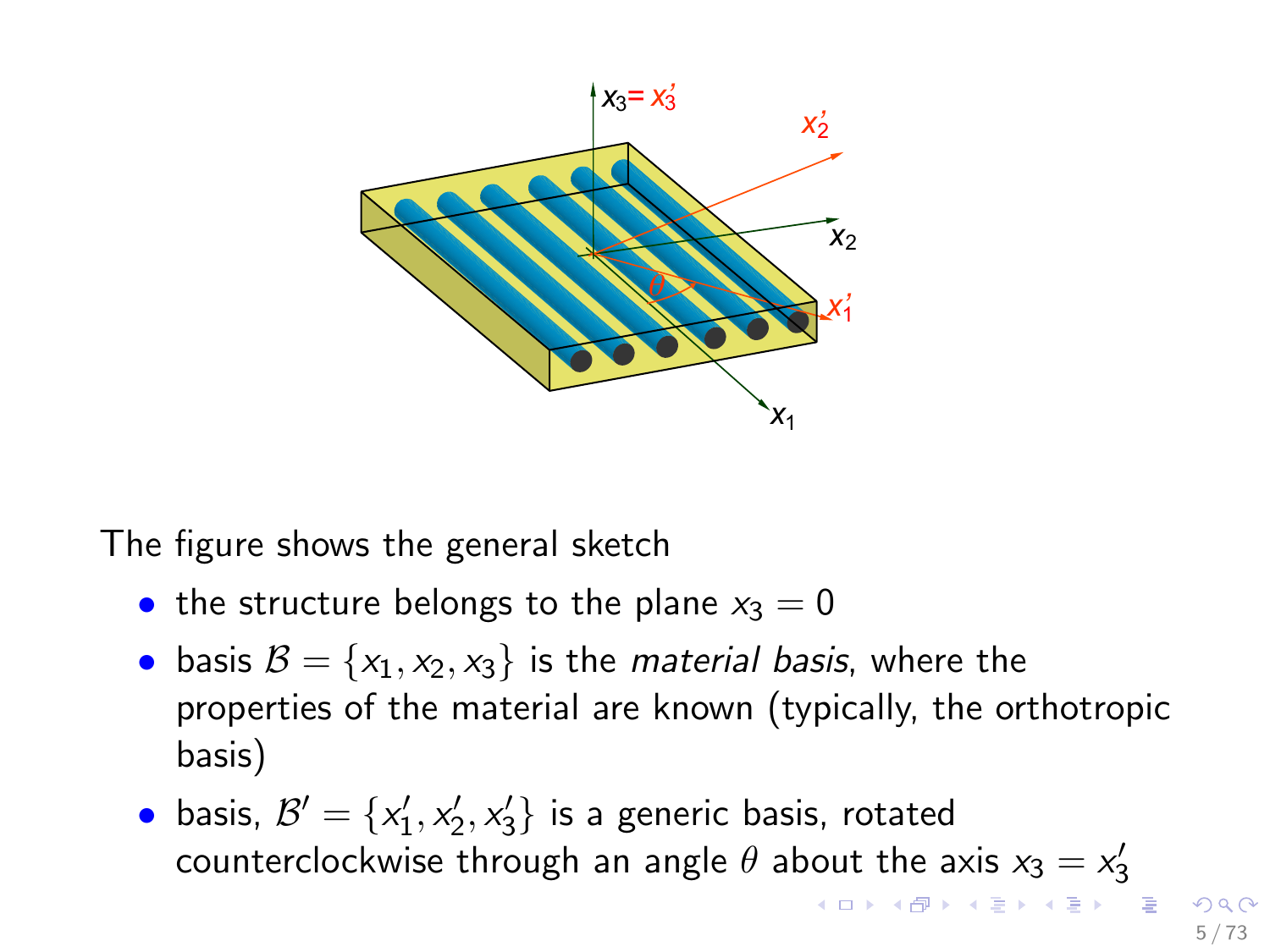## Rotation of the axes in 2D

The change from basis  $\mathcal{B} = \{x_1, x_2\}$  to  $\mathcal{B}' = \{x'_1, x'_2\}$ , sketched in the Figure, is represented by the orthogonal tensor

$$
\mathbf{U} = \begin{bmatrix} c & s & 0 \\ -s & c & 0 \\ 0 & 0 & 1 \end{bmatrix}, \quad c = \cos \theta, \ s = \sin \theta, \quad (1)
$$

which gives the rotation matrix for 2D problems

<span id="page-5-0"></span>
$$
[R] = \begin{bmatrix} c^2 & s^2 & 0 & 0 & 0 & \sqrt{2}cs \\ s^2 & c^2 & 0 & 0 & 0 & -\sqrt{2}cs \\ 0 & 0 & 1 & 0 & 0 & 0 \\ 0 & 0 & 0 & c & -s & 0 \\ 0 & 0 & 0 & s & c & 0 \\ -\sqrt{2}cs & \sqrt{2}cs & 0 & 0 & 0 & c^2 - s^2 \end{bmatrix}.
$$
 (2)

K ロ X K @ X K 할 X K 할 X ( 할 X 6 / 73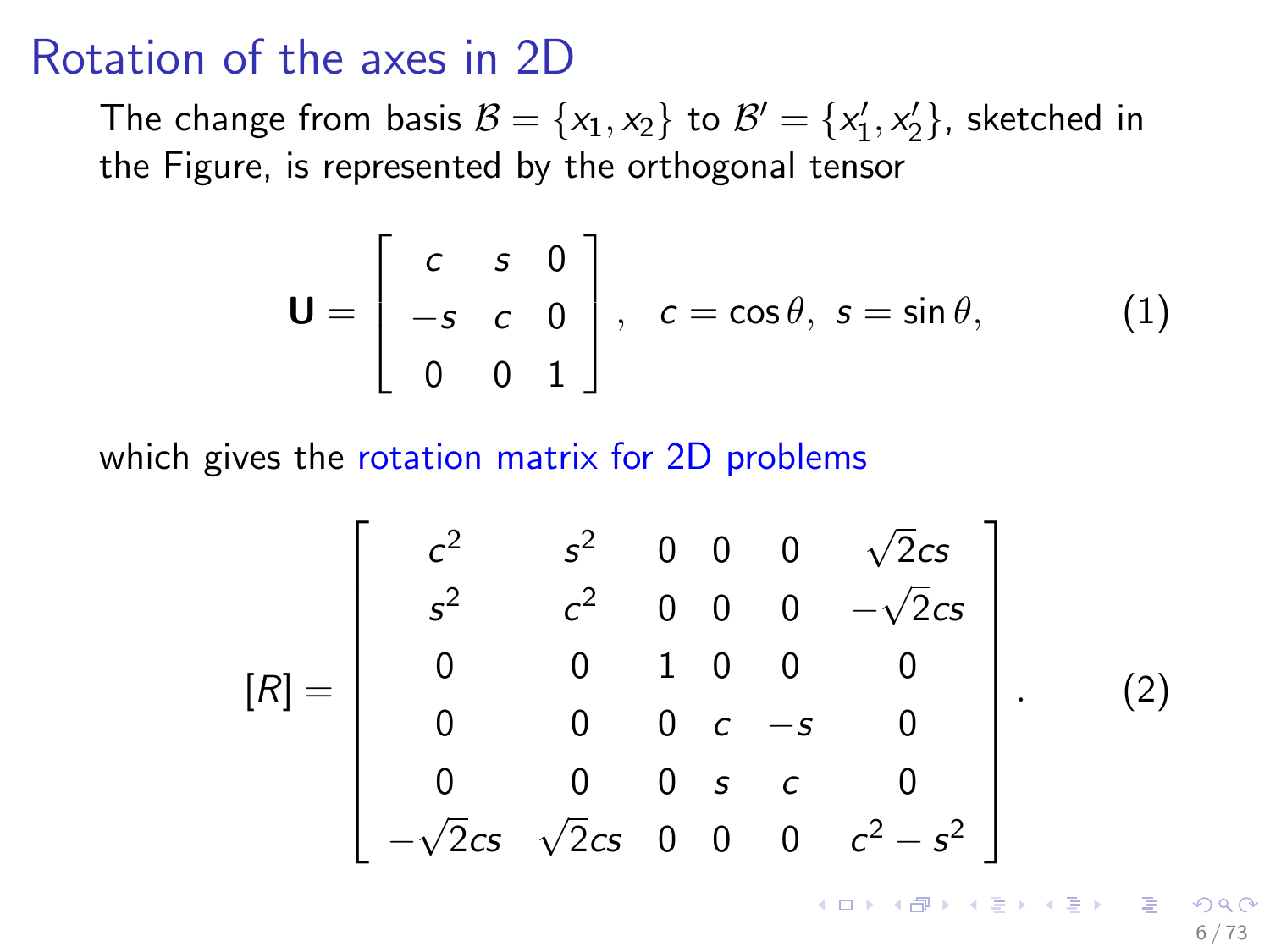Extracting the plane components of  $\{\varepsilon\}$ , i.e. considering in matrix [\(2\)](#page-5-0) the relevant components, then

$$
\{\varepsilon\}' = [R]\{\varepsilon\} \to \begin{Bmatrix} \varepsilon_1' \\ \varepsilon_2' \\ \varepsilon_6' \end{Bmatrix} = \begin{bmatrix} c^2 & s^2 & \sqrt{2}cs \\ s^2 & c^2 & -\sqrt{2}cs \\ -\sqrt{2}cs & \sqrt{2}cs & c^2 - s^2 \end{bmatrix} \begin{Bmatrix} \varepsilon_1 \\ \varepsilon_2 \\ \varepsilon_6 \end{Bmatrix}
$$
(3)

and

<span id="page-6-0"></span>
$$
\begin{bmatrix} S' \end{bmatrix} = [R][S][R]^{\top} \rightarrow
$$
\n
$$
\begin{Bmatrix} s'_{11} \\ s'_{16} \\ s'_{12} \\ s'_{66} \\ s'_{22} \end{Bmatrix} = \begin{bmatrix} c^4 & 2\sqrt{2}c^3s & 2c^2s^2 & 2c^2s^2 & 2\sqrt{2}cs^3 & s^4 \\ -\sqrt{2}c^3s & c^4 - 3c^2s^2 & \sqrt{2}cs(c^2 - s^2) & \sqrt{2}cs(c^2 - s^2) & 3c^2s^2 - s^4 & \sqrt{2}cs^3 \\ c^2s^2 & \sqrt{2}cs(s^2 - c^2) & c^4 + s^4 & -2c^2s^2 & \sqrt{2}cs(c^2 - s^2) & c^2s^2 \\ 2c^2s^2 & 2\sqrt{2}cs(s^2 - c^2) & -4c^2s^2 & (c^2 - s^2)^2 & 2\sqrt{2}cs(c^2 - s^2) & 2c^2s^2 \\ s'_{26} \\ s'_{22} \end{bmatrix} \begin{Bmatrix} s_{11} \\ s_{12} \\ s_{15} \\ s_{16} \\ s_{18} \\ s_{19} \\ s_{20} \\ s_{21} \end{Bmatrix}
$$

These are the transformation matrices for  $\varepsilon$  and  $[S]$  in 2D. Similar results are valid for  $\{\sigma\}$  and  $[C]$  (Kelvin's notation)

7 / 73

K ロンス 御 > ス 할 > ス 할 > ( ) 할 >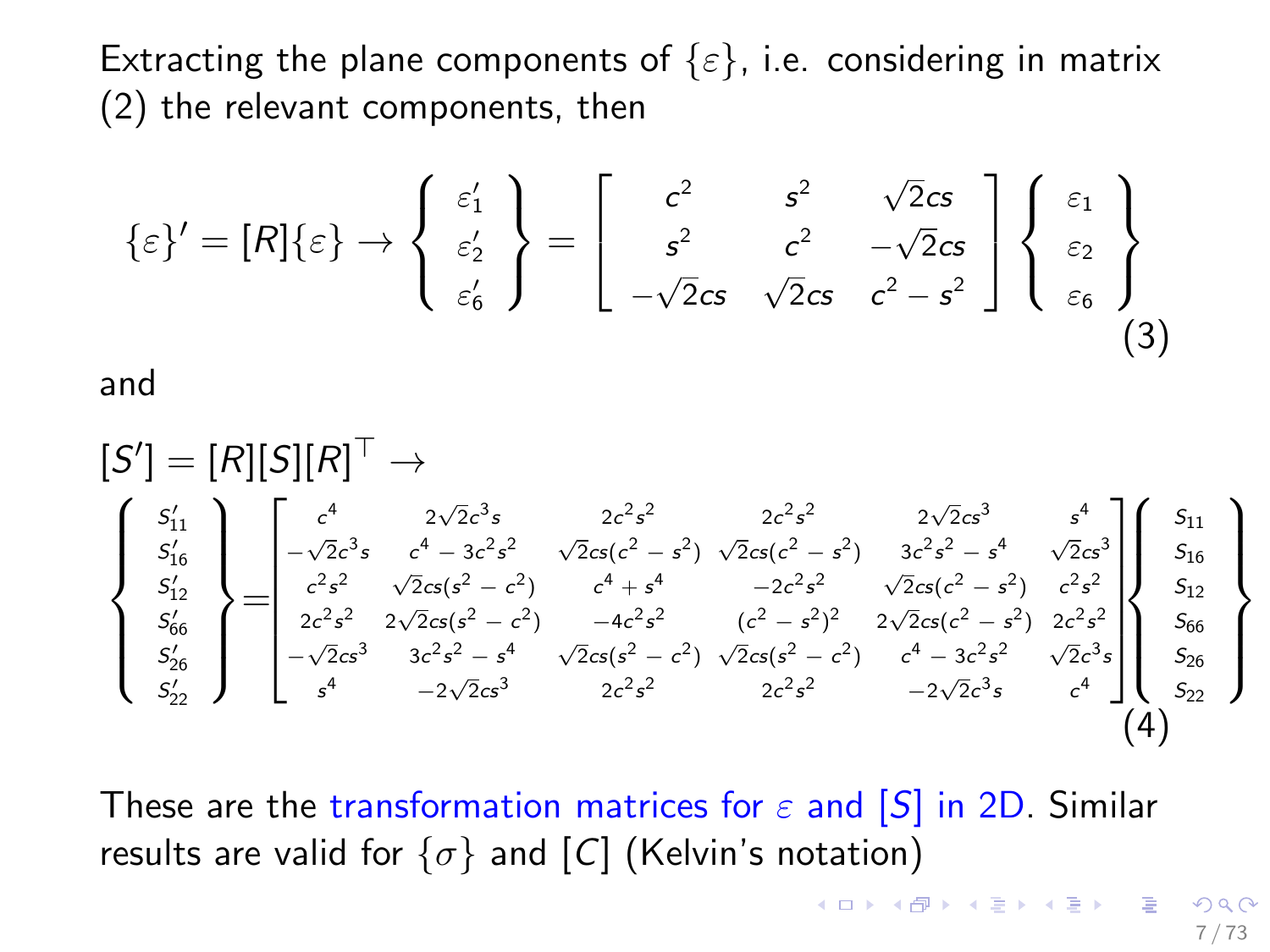# The Tsai and Pagano parameters

Tsai and Pagano (1968) proposed a transformation of eq. [\(4\)](#page-6-0), obtained exclusively using standard trigonometric identities:

<span id="page-7-0"></span> $\int$  $\int$  $\overline{\mathcal{L}}$  $Q'_{11}$ <br>  $Q'_{12}$ <br>  $Q'_{16}$ <br>  $Q'_{22}$ <br>  $Q'_{26}$ <br>  $Q'_{66}$  $\mathcal{L}$  $\vert$  $\int$ =  $\sqrt{ }$  $\begin{array}{c} \begin{array}{c} \begin{array}{c} \begin{array}{c} \end{array} \\ \begin{array}{c} \end{array} \end{array} \end{array} \end{array}$ 1 cos 2 $\theta$  cos 4 $\theta$  0 0 2 sin 2 $\theta$  sin 4 $\theta$ 0 0  $-\cos 4\theta$  1 0 0  $-\sin 4\theta$  $0 \frac{\sqrt{2}}{2} \sin 2\theta$   $\sqrt{2} \sin 4\theta$  0 0  $\sqrt{2} \cos 2\theta$   $\sqrt{2} \cos 4\theta$  $1 - \cos 2\theta$   $\cos 4\theta$  0 0  $-2 \sin 2\theta$  sin 4 $\theta$  $0 \frac{\sqrt{2}}{2}$  sin 2θ − $\sqrt{2}$  sin 4θ 0 0  $\sqrt{2}$  cos 2θ − $\sqrt{2}$  cos 4θ 0 0  $-2 \cos 4\theta$  0 2 0  $-2 \sin 4\theta$ 1  $\begin{array}{c} \begin{array}{c} \begin{array}{c} \begin{array}{c} \end{array} \\ \begin{array}{c} \end{array} \end{array} \end{array} \end{array}$  $\sqrt{ }$  $\int$  $\begin{array}{c} \end{array}$  $U_1$  $U_2$  $U_3$  $U_4$  $U_5$  $U_6$  $U_7$  $\mathcal{L}$  $\overline{\mathcal{L}}$  $\begin{array}{c} \end{array}$ (5)

 $[Q]$ : reduced stiffness matrix of a plane stress state (see below).

The original transformation, written for the Voigt's notation, is slightly different and valid only for  $[Q]$ , while eq. [\(5\)](#page-7-0) can be applied to [S] too.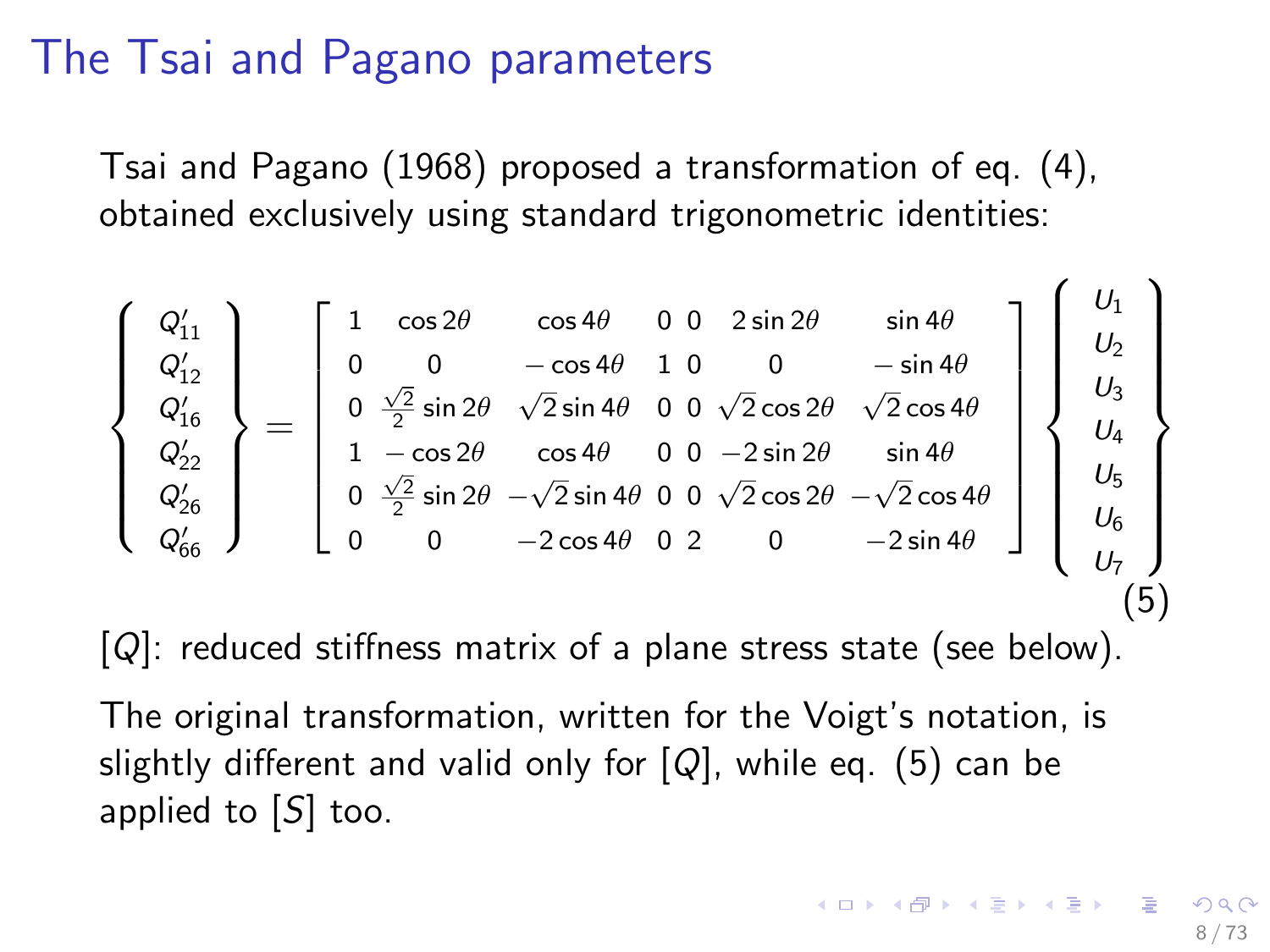$U_i$ : Tsai and Pagano parameters, linear combinations of the components of the matrix in the original frame:

$$
U_1 = \frac{1}{8}(3Q_{11} + 2Q_{12} + 3Q_{22} + 2Q_{66}),
$$
  
\n
$$
U_2 = \frac{1}{2}(Q_{11} - Q_{22}),
$$
  
\n
$$
U_3 = \frac{1}{8}(Q_{11} - 2Q_{12} + Q_{22} - 2Q_{66}),
$$
  
\n
$$
U_4 = \frac{1}{8}(Q_{11} + 6Q_{12} + Q_{22} - 2Q_{66}),
$$
  
\n
$$
U_5 = \frac{1}{8}(Q_{11} - 2Q_{12} + Q_{22} + 2Q_{66}),
$$
  
\n
$$
U_6 = \frac{1}{2\sqrt{2}}(Q_{16} + Q_{26}),
$$
  
\n
$$
U_7 = \frac{1}{2\sqrt{2}}(Q_{16} - Q_{26}).
$$
 (6)

9 / 73

K ロ ▶ K @ ▶ K 할 ▶ K 할 ▶ → 할 → 9 Q @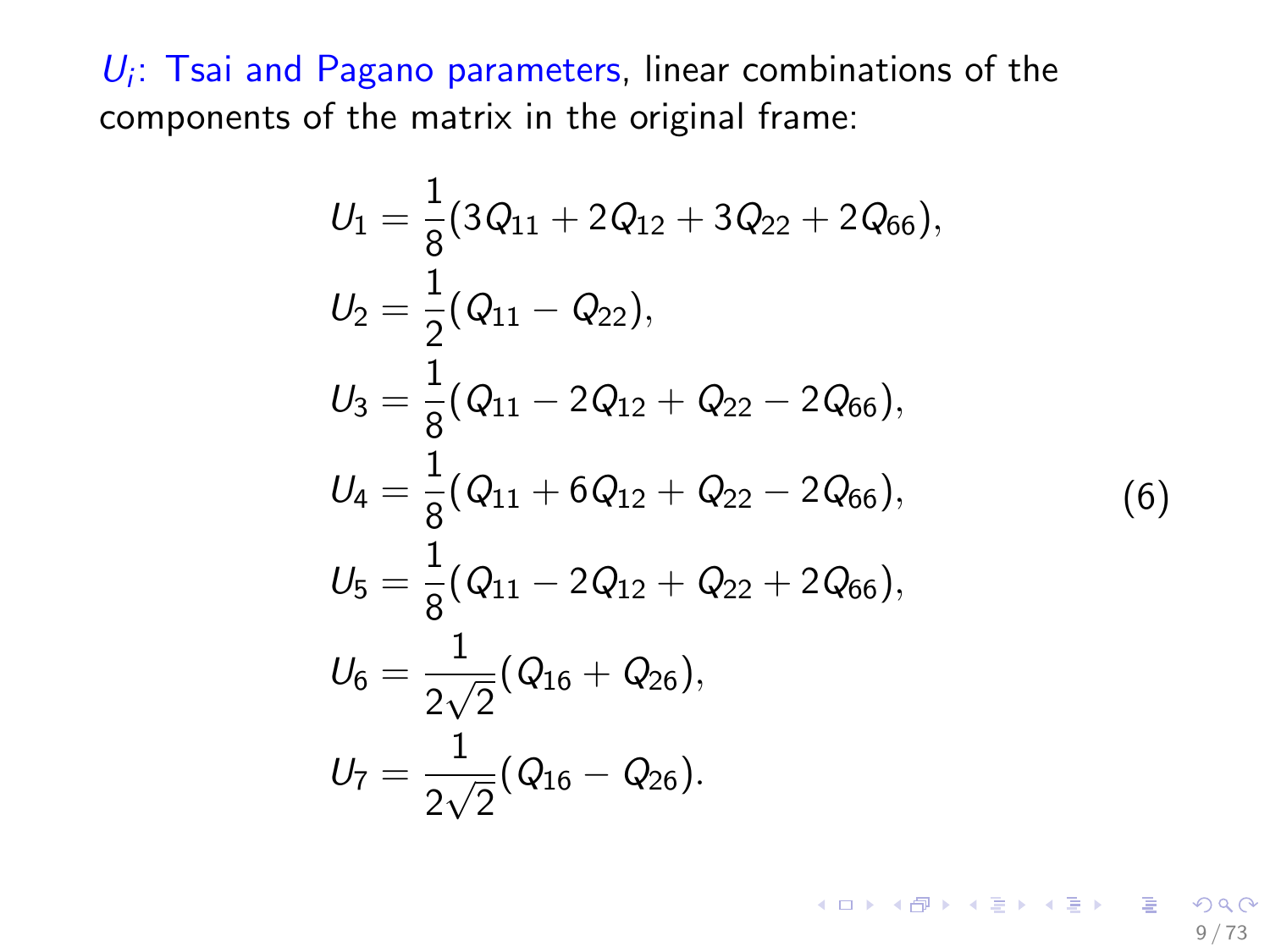In the literature, the  $U_i$ s are often called invariants, like in the same title of the original publication, but this is not correct:  $U_2$ ,  $U_3$ ,  $U_6$  and  $U_7$  are frame dependent quantities.

To remark that Tsai and Pagano make use of 7 quantities to express 6 other functions. As a consequence, the  $U_i$ s are not all independent, e.g.

$$
U_5 = \frac{U_1 - U_4}{2}.\tag{7}
$$

Th  $U_i$ s have not a direct and clear physical meaning, nor they are immediately linked to the anisotropic properties or to the elastic symmetries.

Their use is exclusively limited to the design of laminates.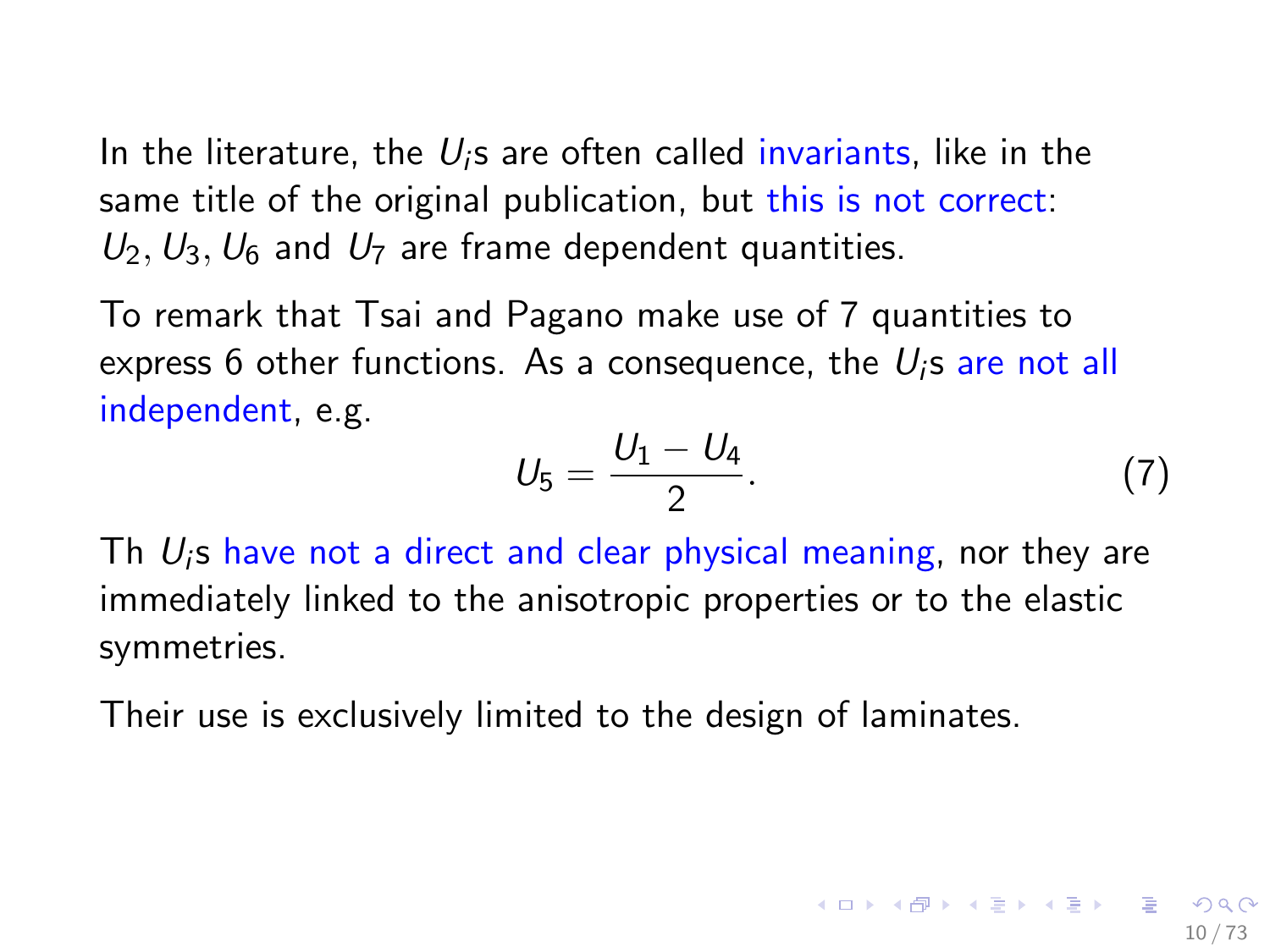# Recalling some classical results and tools

It is worth now to recall some classical topics in plane elasticity, to be used in the following.

#### Airy's stress function (1862)

Airy noticed that in 2D problems the equilibrium equations of a body subjected to only surface tractions (i.e. with a null body vector) indicate that the  $\sigma_{ii}$  can be regarded as the second-order partial derivatives of a single scalar function, the Airy's stress function

The knowledge of the Airy's stress function gives the  $\sigma_{\alpha\beta}$  that automatically satisfy the equilibrium equations.

We give here the most general approach to the Airy's stress function, valid regardless of the type of material and including also the presence of a body vector (cf. Milne-Thomson).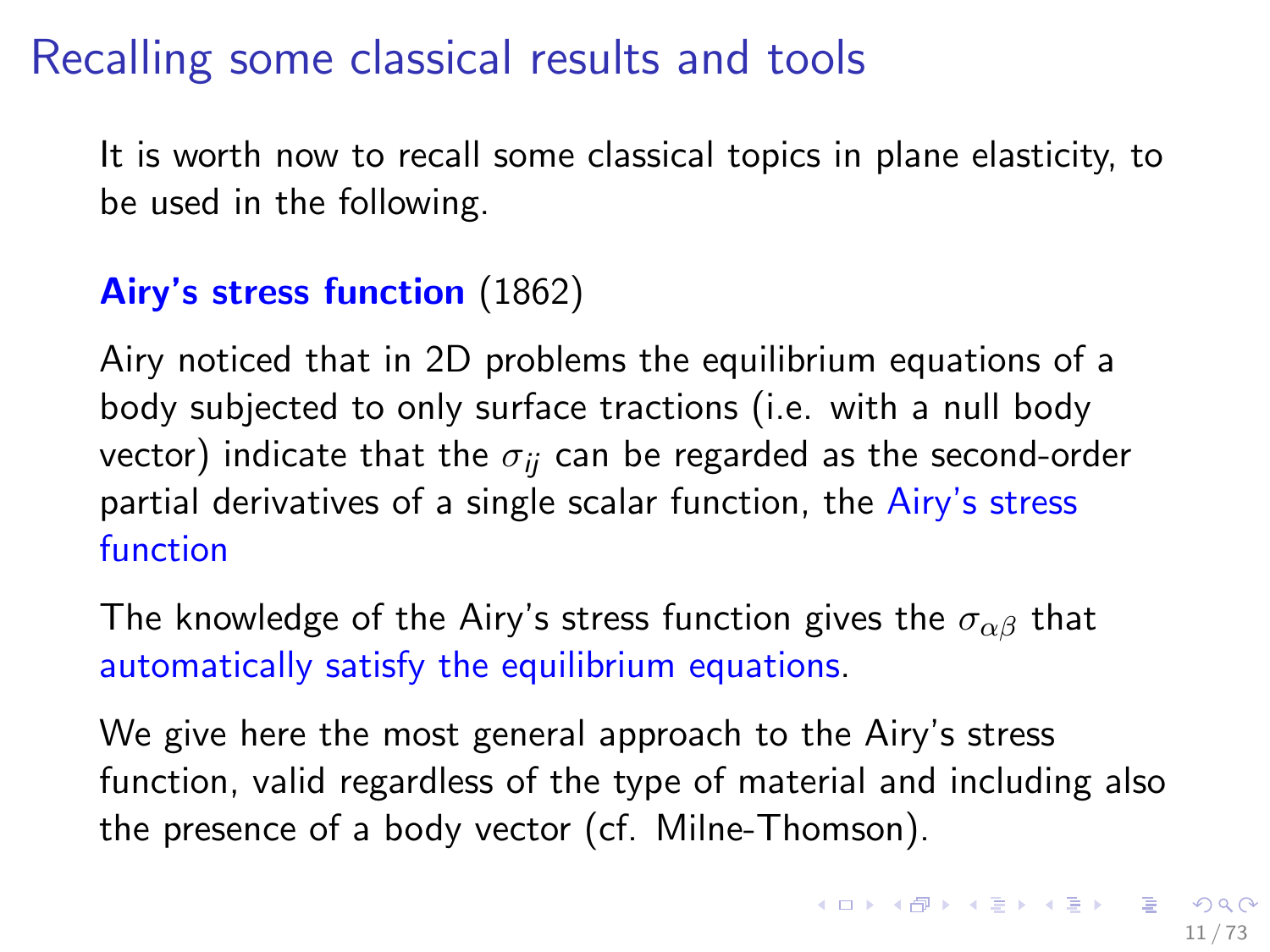Consider a plane system, for which we assume

$$
\sigma_{ij} = \sigma_{ij}(x_1, x_2), \quad \sigma_{23} = \sigma_{31} = 0, \tag{8}
$$

which implies that the equilibrium equations reduce to

<span id="page-11-0"></span>
$$
\sigma_{\alpha\beta,\beta} = b_{\alpha}, \quad \alpha, \beta = 1, 2. \tag{9}
$$

For such a plane problem, we introduce the complex variable

$$
z = x_1 + ix_2 \rightarrow \overline{z} = x_1 - ix_2 \tag{10}
$$

and conversely

$$
x_1 = \frac{1}{2}(z + \overline{z}), \quad x_2 = -\frac{1}{2}i(z - \overline{z}). \tag{11}
$$

12 / 73

K ロ ▶ K @ ▶ K 할 ▶ K 할 ▶ ( 할 ) X 9 Q Q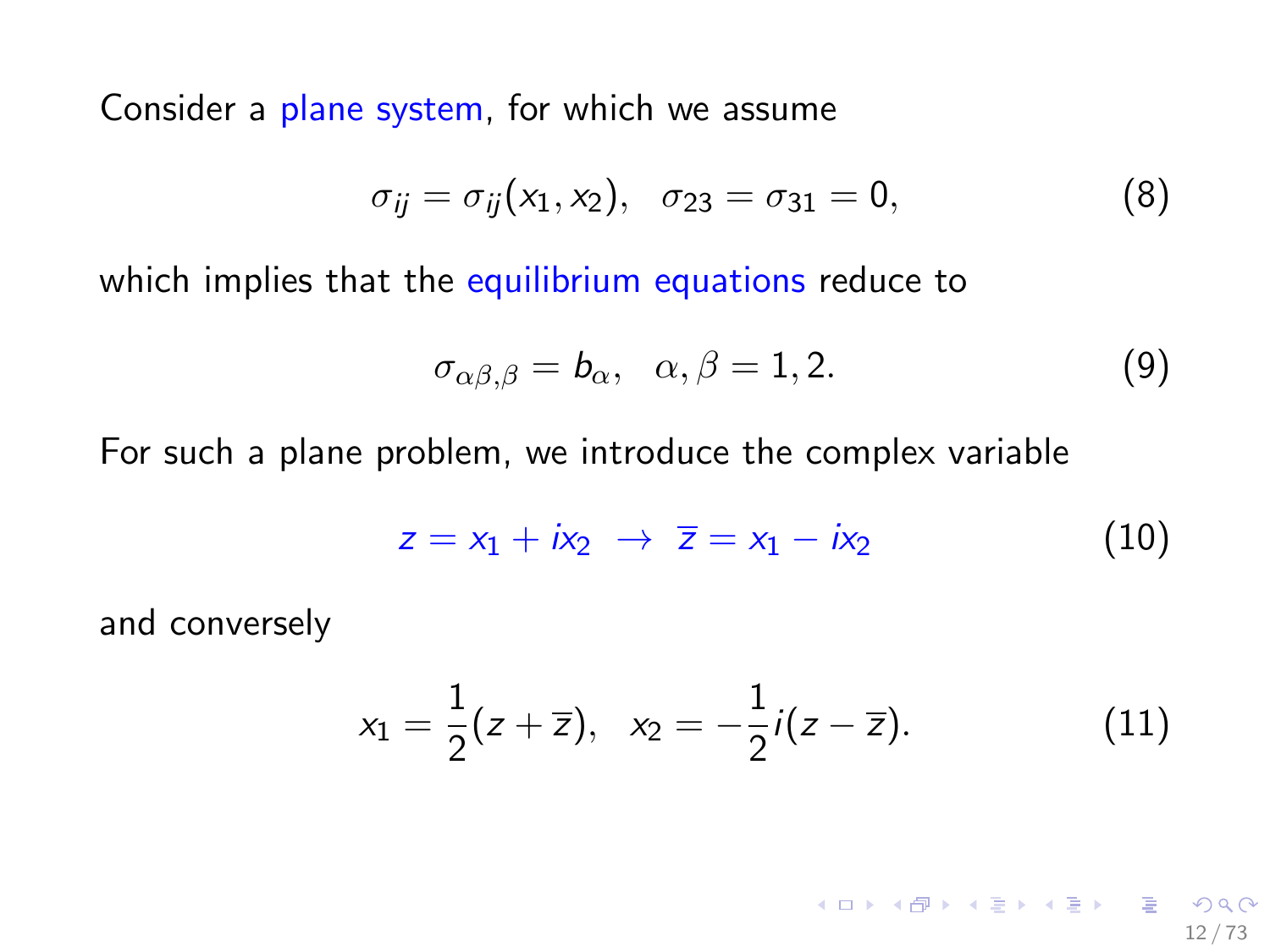For the differential operators we have then the following equivalences

<span id="page-12-0"></span>
$$
\begin{cases}\n\frac{\partial}{\partial x_1} = \frac{\partial}{\partial z} + \frac{\partial}{\partial \overline{z}}, & \begin{cases}\n2\frac{\partial}{\partial z} = \frac{\partial}{\partial x_1} - i\frac{\partial}{\partial x_2}, \\
\frac{\partial}{\partial x_2} = i\frac{\partial}{\partial z} - i\frac{\partial}{\partial \overline{z}},\n\end{cases} & (12)
$$

If  $(12)_1$  $(12)_1$  is injected into  $(9)$  we get

$$
\frac{\partial \sigma_{11}}{\partial z} + \frac{\partial \sigma_{11}}{\partial \overline{z}} + i \left( \frac{\partial \sigma_{12}}{\partial z} - \frac{\partial \sigma_{12}}{\partial \overline{z}} \right) = b_1, \n\frac{\partial \sigma_{21}}{\partial z} + \frac{\partial \sigma_{21}}{\partial \overline{z}} + i \left( \frac{\partial \sigma_{22}}{\partial z} - \frac{\partial \sigma_{22}}{\partial \overline{z}} \right) = b_2;
$$
\n(13)

multiplying the second equation by  $-i$  and adding the result to the first equation gives

<span id="page-12-1"></span>
$$
\frac{\partial \Theta}{\partial z} - \frac{\partial \Phi}{\partial \overline{z}} = b_1 - ib_2, \tag{14}
$$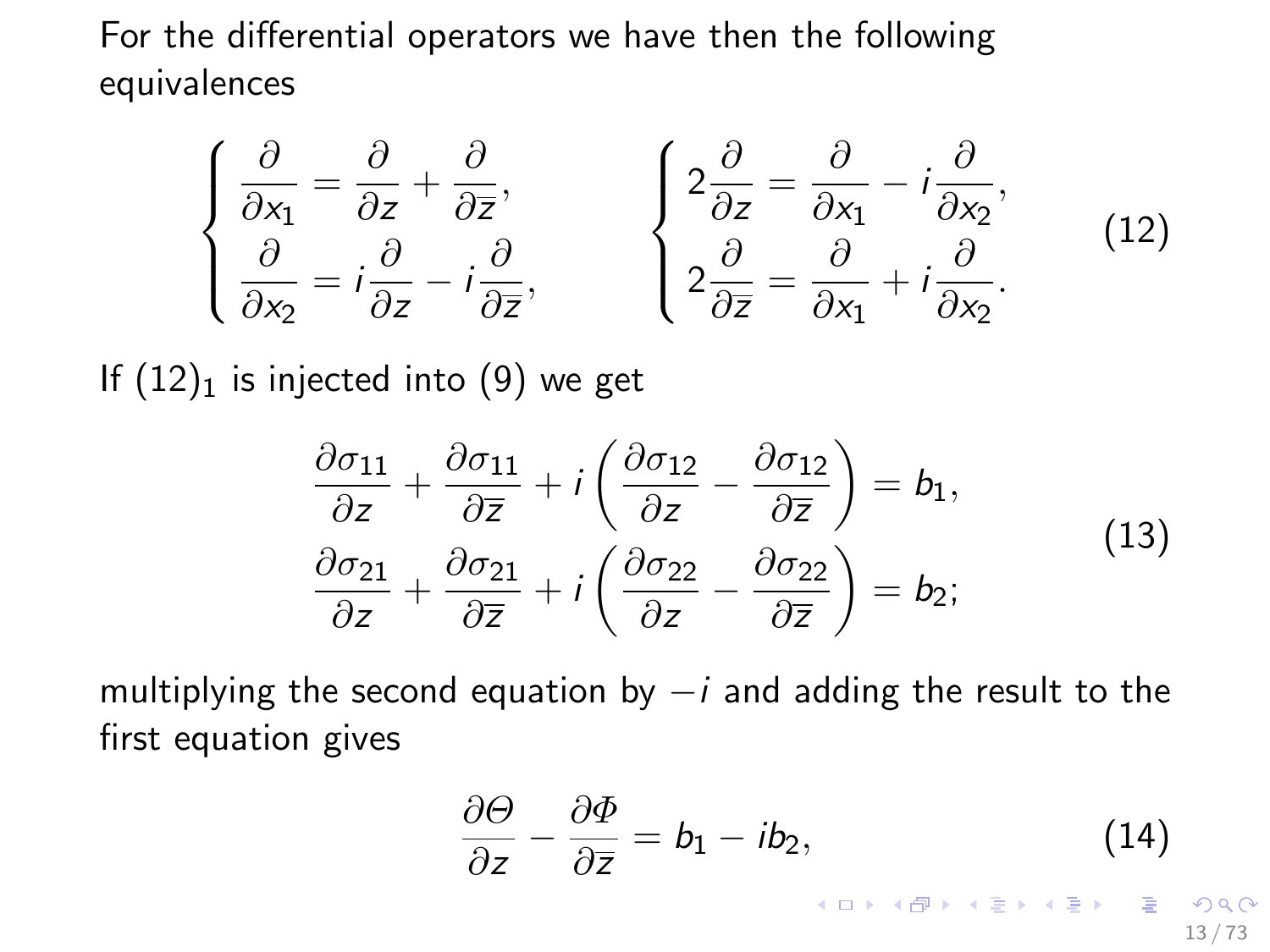<span id="page-13-0"></span>
$$
\Theta = \sigma_{11} + \sigma_{22}, \quad \Phi = \sigma_{22} - \sigma_{11} + 2i\sigma_{12}, \tag{15}
$$

are the Kolosov's fundamental stress combinations (1909).

Be  $\Theta_0$ ,  $\Phi_0$  a particular solution of [\(14\)](#page-12-1) corresponding to the action of the body vector, i.e. such that

$$
\frac{\partial \Theta_0}{\partial z} - \frac{\partial \Phi_0}{\partial \overline{z}} = b_1 - ib_2; \tag{16}
$$

then, the general solution of [\(14\)](#page-12-1) is

<span id="page-13-1"></span>
$$
\Theta = \Theta_0 + 4 \frac{\partial^2 \chi}{\partial z \partial \overline{z}}, \quad \Phi = \Phi_0 + 4 \frac{\partial^2 \chi}{\partial z^2}.
$$
 (17)

The arbitrary real valued function

$$
\chi = \chi(x_1, x_2) = \chi(z, \overline{z}) \tag{18}
$$

イロメ イ団メ イミメ イモメー 差

14 / 73

is the Airy's stress function.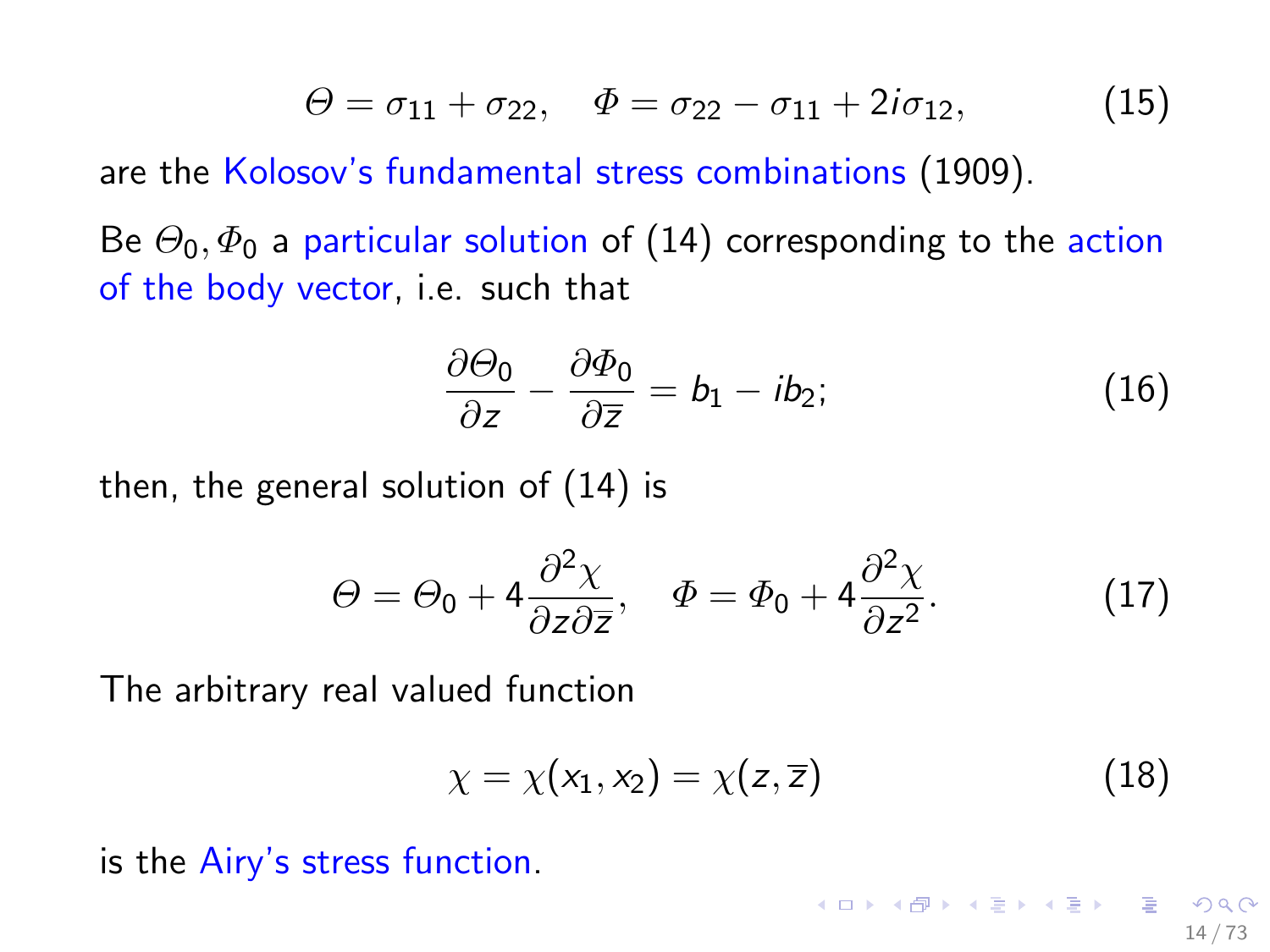The solution of the stress problem is hence reduced to the knowledge of the Airy's function: from eqs. [\(15\)](#page-13-0) and [\(17\)](#page-13-1) we get

$$
\sigma_{11} = \frac{1}{2}\Theta - \frac{1}{4}(\Phi + \overline{\Phi}) = \sigma_{11}^{0} + \frac{\partial^{2}\chi}{\partial x_{2}^{2}},
$$
  
\n
$$
\sigma_{22} = \frac{1}{2}\Theta + \frac{1}{4}(\Phi + \overline{\Phi}) = \sigma_{22}^{0} + \frac{\partial^{2}\chi}{\partial x_{1}^{2}},
$$
  
\n
$$
\sigma_{12} = -\frac{1}{4}i(\Phi - \overline{\Phi}) = \sigma_{12}^{0} - \frac{\partial^{2}\chi}{\partial x_{1}\partial x_{2}},
$$
\n(19)

<span id="page-14-0"></span>where

$$
\sigma_{11}^{0} = \frac{1}{2}\Theta_0 - \frac{1}{4}(\Phi_0 + \overline{\Phi}_0),
$$
  
\n
$$
\sigma_{22}^{0} = \frac{1}{2}\Theta_0 + \frac{1}{4}(\Phi_0 + \overline{\Phi}_0),
$$
  
\n
$$
\sigma_{12}^{0} = -\frac{1}{4}i(\Phi_0 - \overline{\Phi}_0),
$$
\n(20)

are a particular solution of the equilibrium equations [\(9\)](#page-11-0) accounting for the body vector. K ロ ▶ K @ ▶ K 글 ▶ K 글 ▶ │ 글 │ ◆ Q Q ◇

15 / 73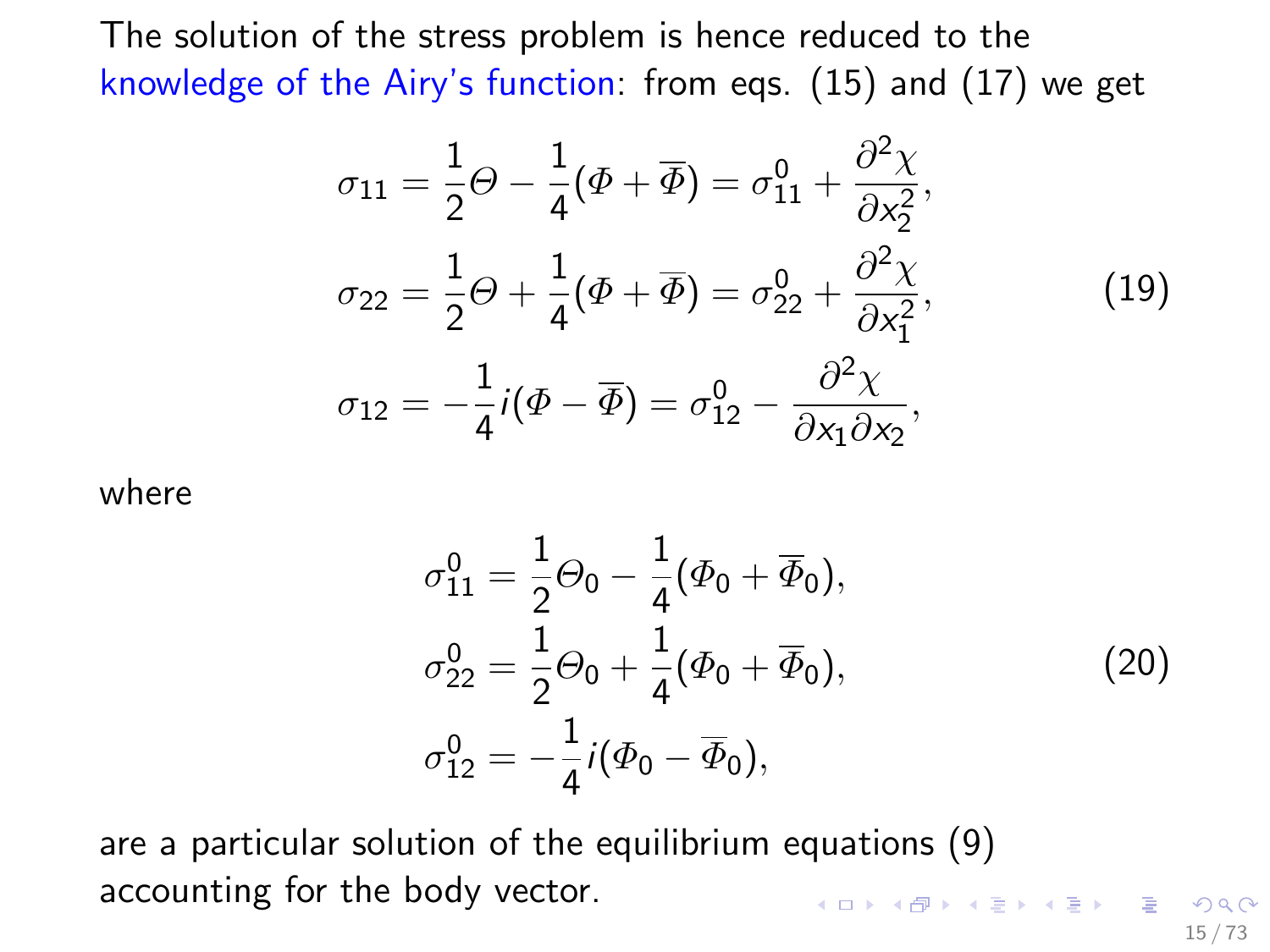In case of body forces depending upon a potential  $U$ ,  $f = \nabla U$ , then eq. [\(19\)](#page-14-0) becomes

$$
\sigma_{11} = \frac{\partial^2 \chi}{\partial x_2^2} - U,
$$
  
\n
$$
\sigma_{22} = \frac{\partial^2 \chi}{\partial x_1^2} - U,
$$
  
\n
$$
\sigma_{12} = -\frac{\partial^2 \chi}{\partial x_1 \partial x_2}.
$$
\n(21)

<span id="page-15-0"></span>When the body is acted upon uniquely by surface tractions, eq. [\(19\)](#page-14-0) becomes simply

$$
\sigma_{11} = \frac{\partial^2 \chi}{\partial x_2^2},
$$
  
\n
$$
\sigma_{22} = \frac{\partial^2 \chi}{\partial x_1^2},
$$
  
\n
$$
\sigma_{12} = -\frac{\partial^2 \chi}{\partial x_1 \partial x_2}.
$$
  
\n(22)  
\n(22)  
\n(23)  
\n(24)  
\n(25)  
\n(26)  
\n(28)  
\n(29)  
\n(20)  
\n(21)  
\n(22)  
\n(26)  
\n(29)  
\n(20)  
\n(21)  
\n(22)  
\n(26)  
\n(29)  
\n(20)  
\n(20)  
\n(21)  
\n(22)  
\n(26)  
\n(29)  
\n(20)  
\n(20)  
\n(21)  
\n(22)  
\n(26)  
\n(29)  
\n(20)  
\n(21)  
\n(21)  
\n(22)  
\n(26)  
\n(29)  
\n(20)  
\n(21)  
\n(21)  
\n(22)  
\n(26)  
\n(29)  
\n(20)  
\n(21)  
\n(21)  
\n(22)  
\n(26)  
\n(29)  
\n(20)  
\n(21)  
\n(21)  
\n(21)  
\n(21)  
\n(21)  
\n(21)  
\n(21)  
\n(21)  
\n(21)  
\n(21)  
\n(21)  
\n(21)  
\n(21)  
\n(21)  
\n(21)  
\n(21)  
\n(21)  
\n(21)  
\n(21)  
\n(21)  
\n(21)  
\n(21)  
\n(21)  
\n(21)  
\n(21)  
\n(21)  
\n(21)  
\n(21)  
\n(21)  
\n(21)  
\n(21)  
\n(22)  
\n(21)  
\n(21)  
\n(21)  
\n(21)  
\n(21)  
\n(21)  
\n(21)  
\n(21)  
\n(21)  
\n(21)  
\n(21)  
\n(21)  
\n(21)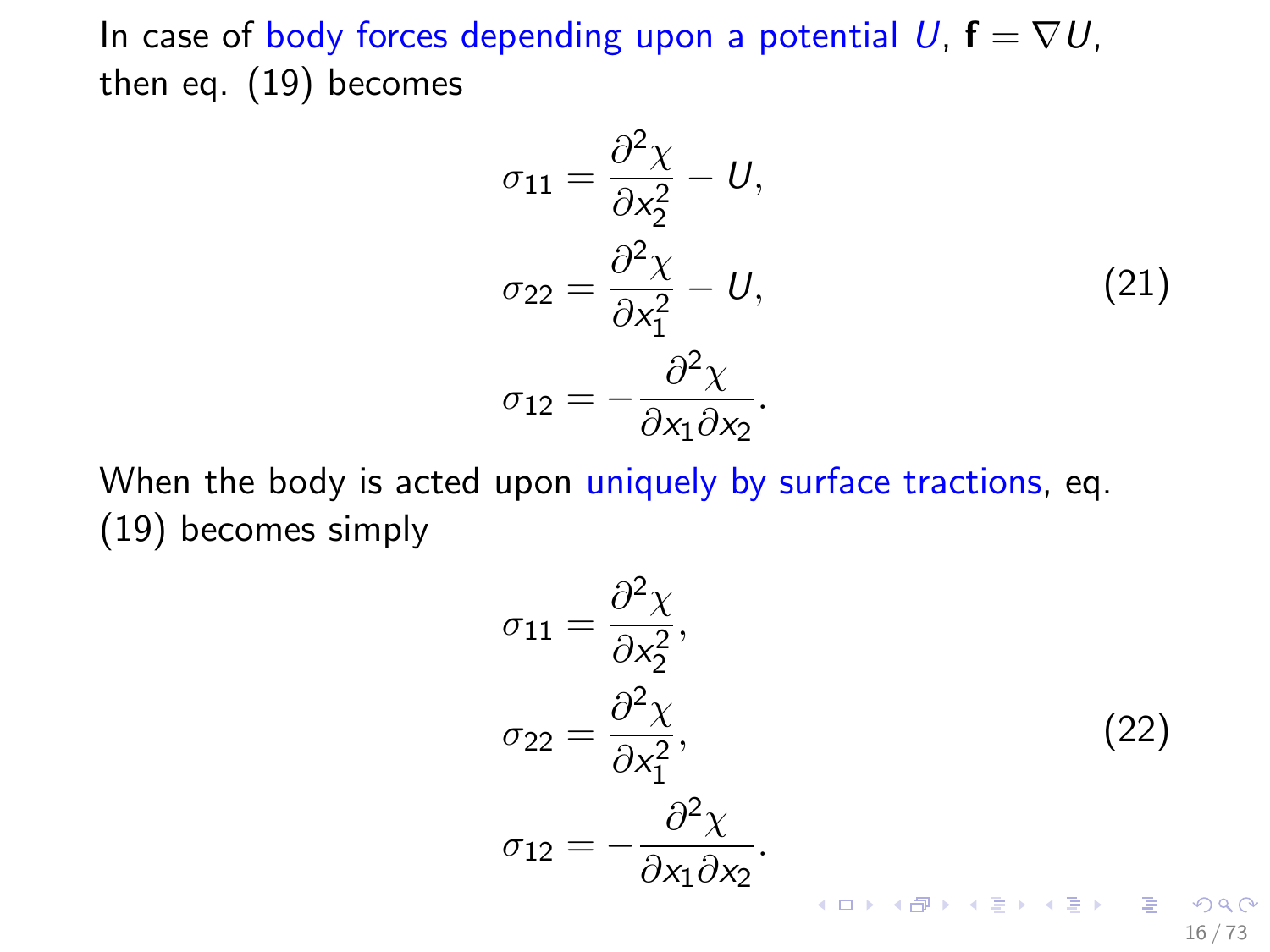It is possible to introduce the The Airy's function without making use of complex variables:

#### Theorem

Be  $f_1(x_1, x_2)$  and  $f_2(x_1, x_2)$  two scalar plane functions such that

<span id="page-16-0"></span>
$$
\frac{\partial f_1}{\partial x_1} + \frac{\partial f_2}{\partial x_2} = 0; \tag{23}
$$

then a potential function  $\Psi(x_1, x_2)$  exists such that

$$
f_1 = -\frac{\partial \Psi}{\partial x_2}, \quad f_2 = \frac{\partial \Psi}{\partial x_1}.
$$
 (24)

The equilibrium equations of a system subjected to only surface tractions and where  $\sigma_{ii} = \sigma_{ii}(x_1, x_2)$  are precisely in the form of [\(23\)](#page-16-0):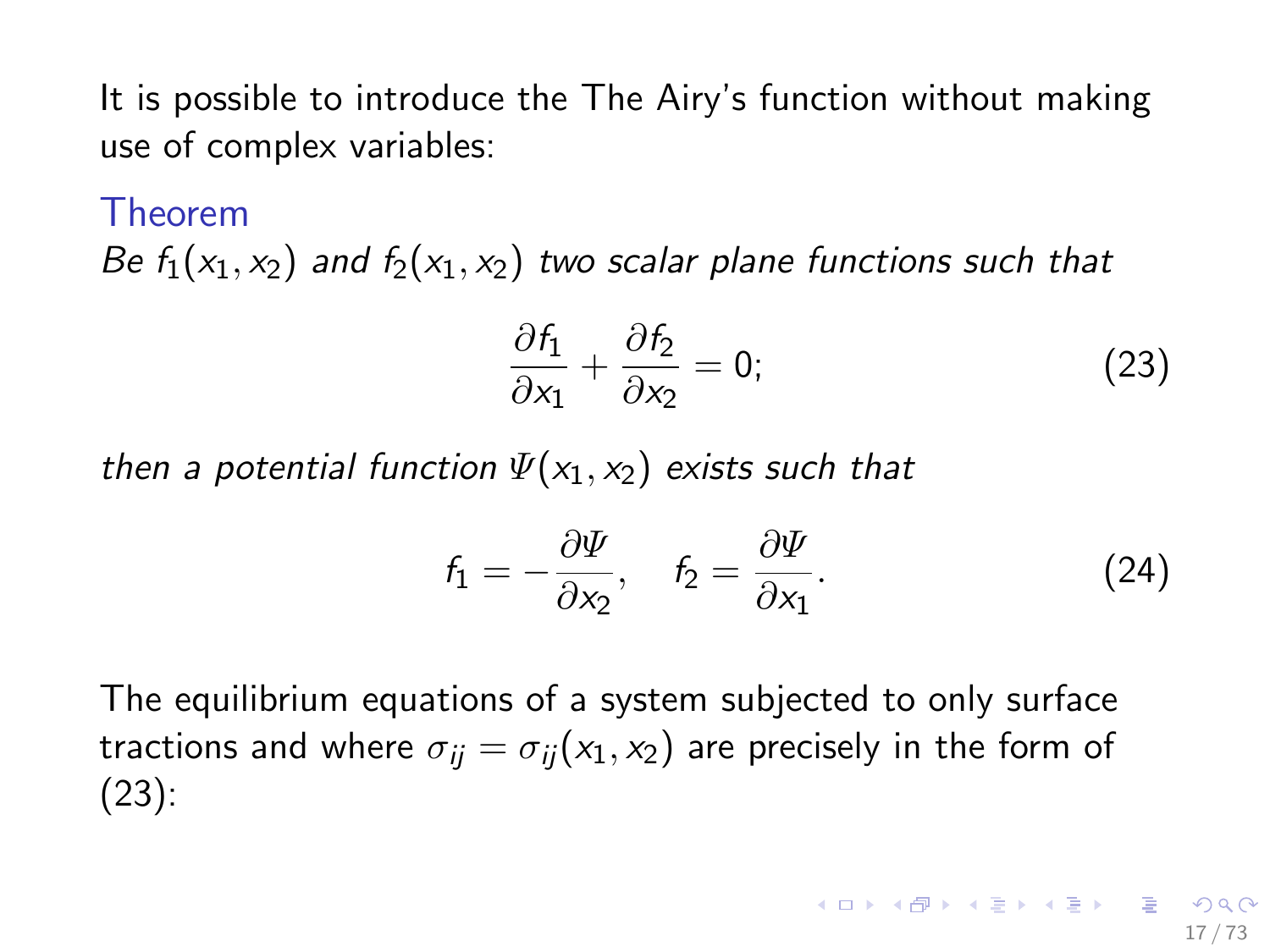$$
\sigma_{11,1} + \sigma_{12,2} = 0,\n\sigma_{21,1} + \sigma_{22,2} = 0, \Rightarrow\n\sigma_{31,1} + \sigma_{32,2} = 0,
$$
\n(25)

there exist scalar functions  $\varphi_i(x_1, x_2)$  such that

<span id="page-17-0"></span>
$$
\sigma_{i1} = -\varphi_{i,2}, \quad \sigma_{i2} = \varphi_{i,1}.\tag{26}
$$

Because  $\sigma_{12} = \sigma_{21}$ ,

$$
\varphi_{1,1} + \varphi_{2,2} = 0, \tag{27}
$$

which once more is in the form of [\(23\)](#page-16-0), so it exists a scalar function  $\chi(x_1, x_2)$  such that

$$
\varphi_1 = -\chi_{,2}, \quad \varphi_2 = \chi_{,1} \,. \tag{28}
$$

イロト 不優 ト 不差 ト 不差 トー 差し

18 / 73

Then, by  $(26)$ , we get the  $(22)$ .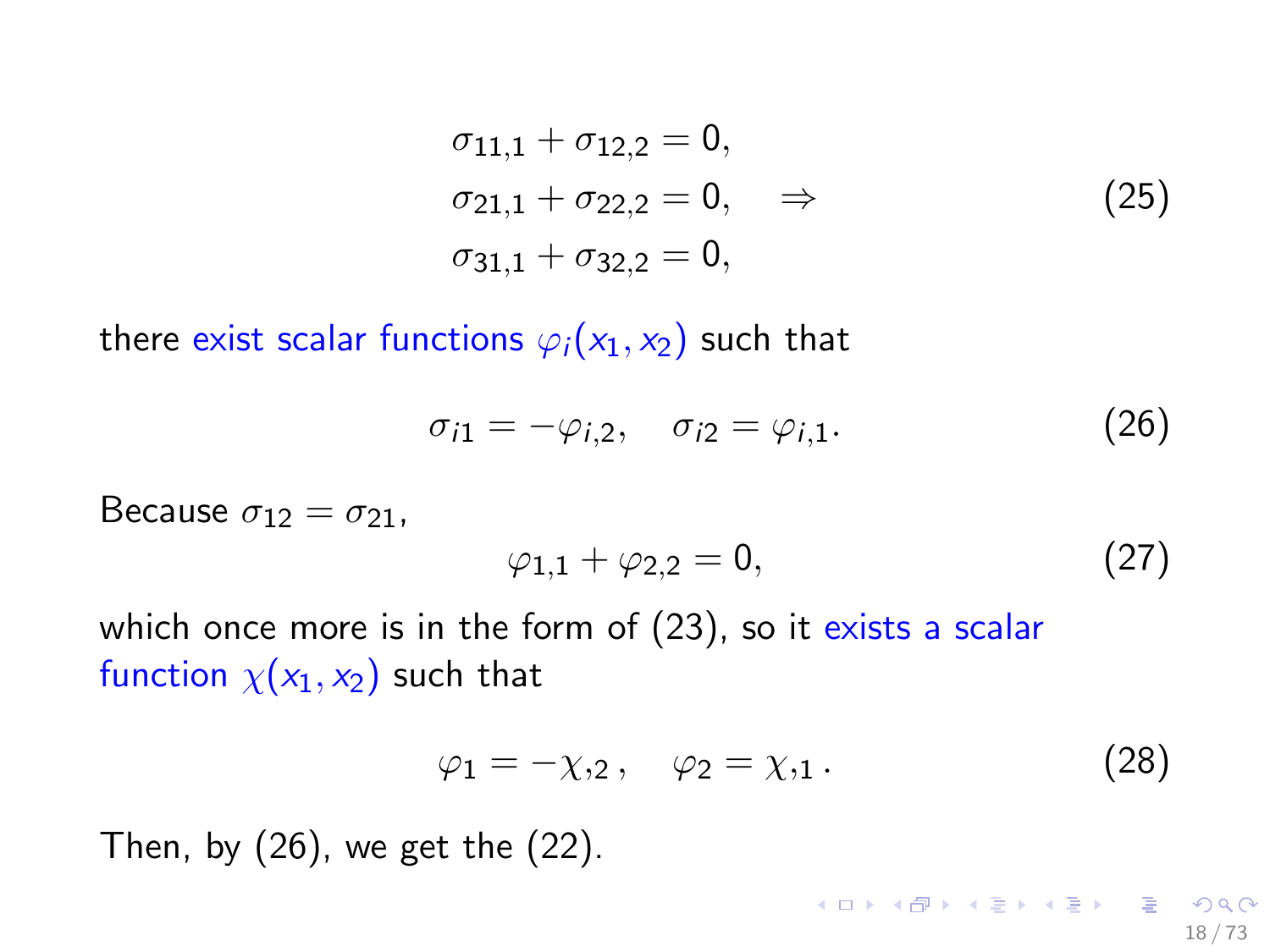Putting  $\varphi_3 = -\Psi$ , called stress function (cf. Ting, 1996), we get also

<span id="page-18-0"></span>
$$
\sigma_{23} = -\Psi_{,1} \,, \quad \sigma_{31} = \Psi_{,2} \,. \tag{29}
$$

When the stresses are represented through  $\chi$  and  $\Psi$  by eqs. [\(22\)](#page-15-0) and [\(29\)](#page-18-0), then the equilibrium equations are automatically satisfied.

To remark that  $\sigma_{33}$  cannot be determined by this way.

We will see further the use of functions  $\chi$  and  $\Psi$ .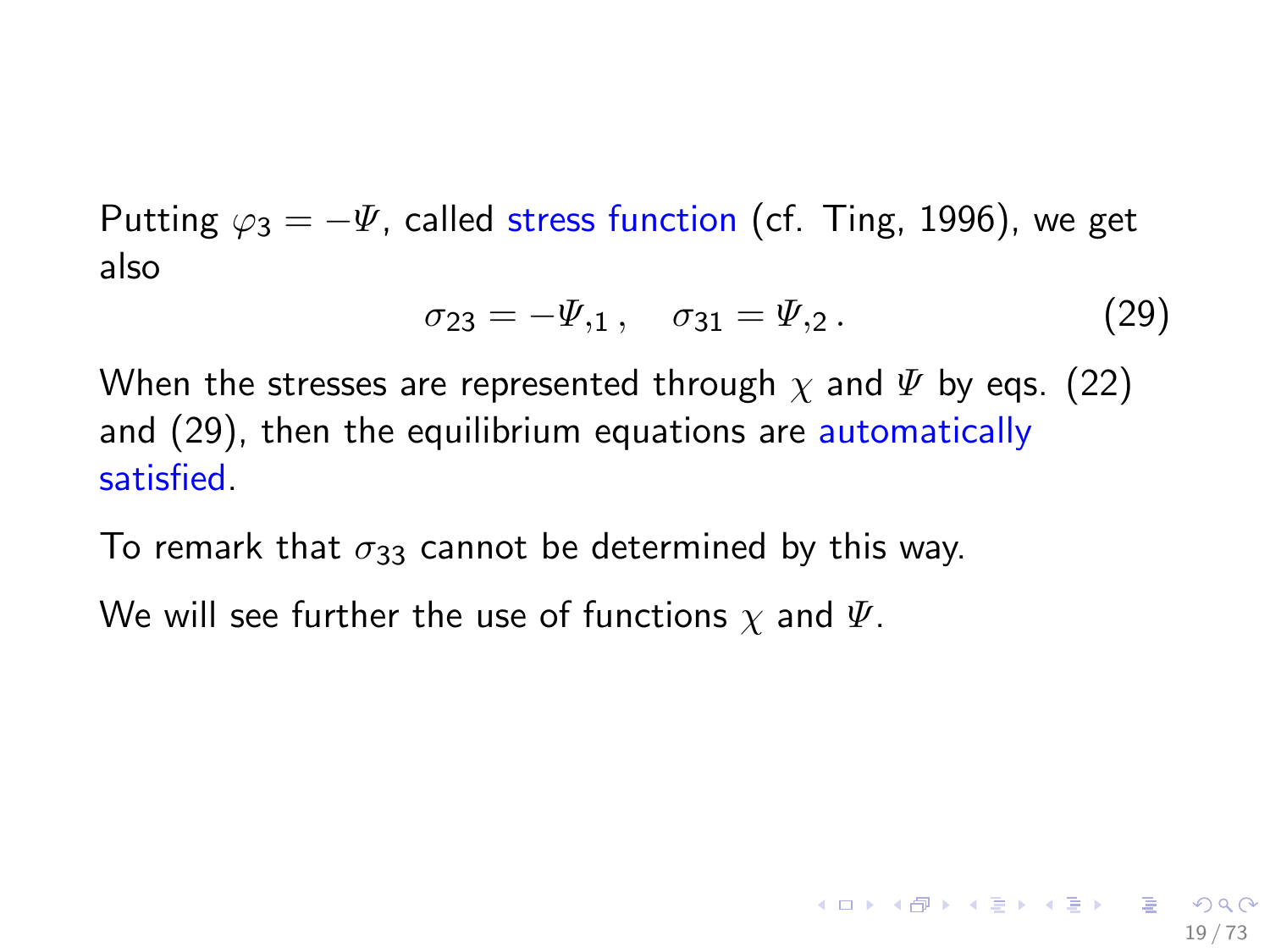# Plane and antiplane states and tensors

The reduction from a 3D to a 2D problem can be done in 2 different cases:

- plane strain
- plane stress

There are substantial differences between the 2 cases, but a common algebraic basis can be given for both of them.

We rewrite the Hooke's law like ( $p$  stands for plane and  $a$  for antiplane)

<span id="page-19-0"></span>
$$
\begin{cases}\n\{\sigma^p\} = [C1]\{\varepsilon^p\} + [C2]\{\varepsilon^a\},\\ \n\{\sigma^a\} = [C2]^\top \{\varepsilon^p\} + [C3]\{\varepsilon^a\},\n\end{cases}
$$
\n(30)

and its inverse like

<span id="page-19-1"></span>
$$
\begin{cases}\n\{\varepsilon^{\rho}\} = [S1]\{\sigma^{\rho}\} + [S2]\{\sigma^a\},\\ \n\{\varepsilon^a\} = [S2]^\top \{\sigma^{\rho}\} + [S3]\{\sigma^a\}.\n\end{cases}
$$
\n(31)

イロト 不優 ト 不思 ト 不思 トー 理

20 / 73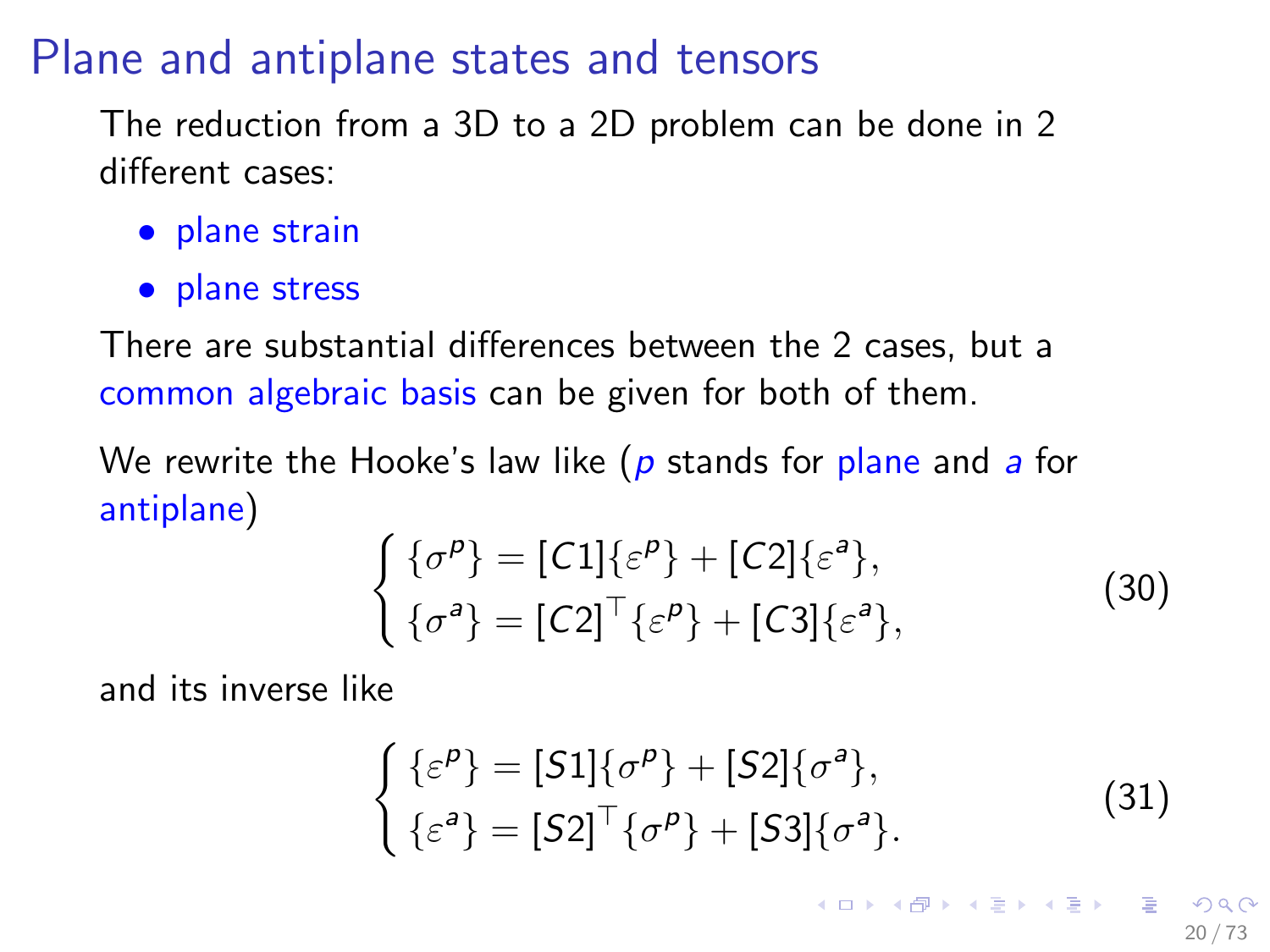In eqs. [\(30\)](#page-19-0) and [\(31\)](#page-19-1) it is:

$$
\{\sigma^p\} = \begin{Bmatrix} \sigma_1 \\ \sigma_2 \\ \sigma_6 \end{Bmatrix}, \quad \{\sigma^a\} = \begin{Bmatrix} \sigma_3 \\ \sigma_4 \\ \sigma_5 \end{Bmatrix}, \tag{32}
$$

$$
\{\varepsilon^p\} = \begin{Bmatrix} \varepsilon_1 \\ \varepsilon_2 \\ \varepsilon_6 \end{Bmatrix}, \ \{\varepsilon^a\} = \begin{Bmatrix} \varepsilon_3 \\ \varepsilon_4 \\ \varepsilon_5 \end{Bmatrix}, \tag{33}
$$

$$
[C1] = \begin{bmatrix} C_{11} & C_{12} & C_{16} \ C_{22} & C_{26} \ \text{sym} & C_{66} \end{bmatrix}, [C2] = \begin{bmatrix} C_{13} & C_{14} & C_{15} \ C_{23} & C_{24} & C_{25} \ C_{36} & C_{46} & C_{56} \end{bmatrix},
$$
  
\n
$$
[C3] = \begin{bmatrix} C_{33} & C_{34} & C_{35} \ C_{44} & C_{45} \ \text{sym} & C_{55} \end{bmatrix},
$$
 (34)

21 / 73

K ロ X (個) X (目) X (目) X (目) 2 (の) Q (V)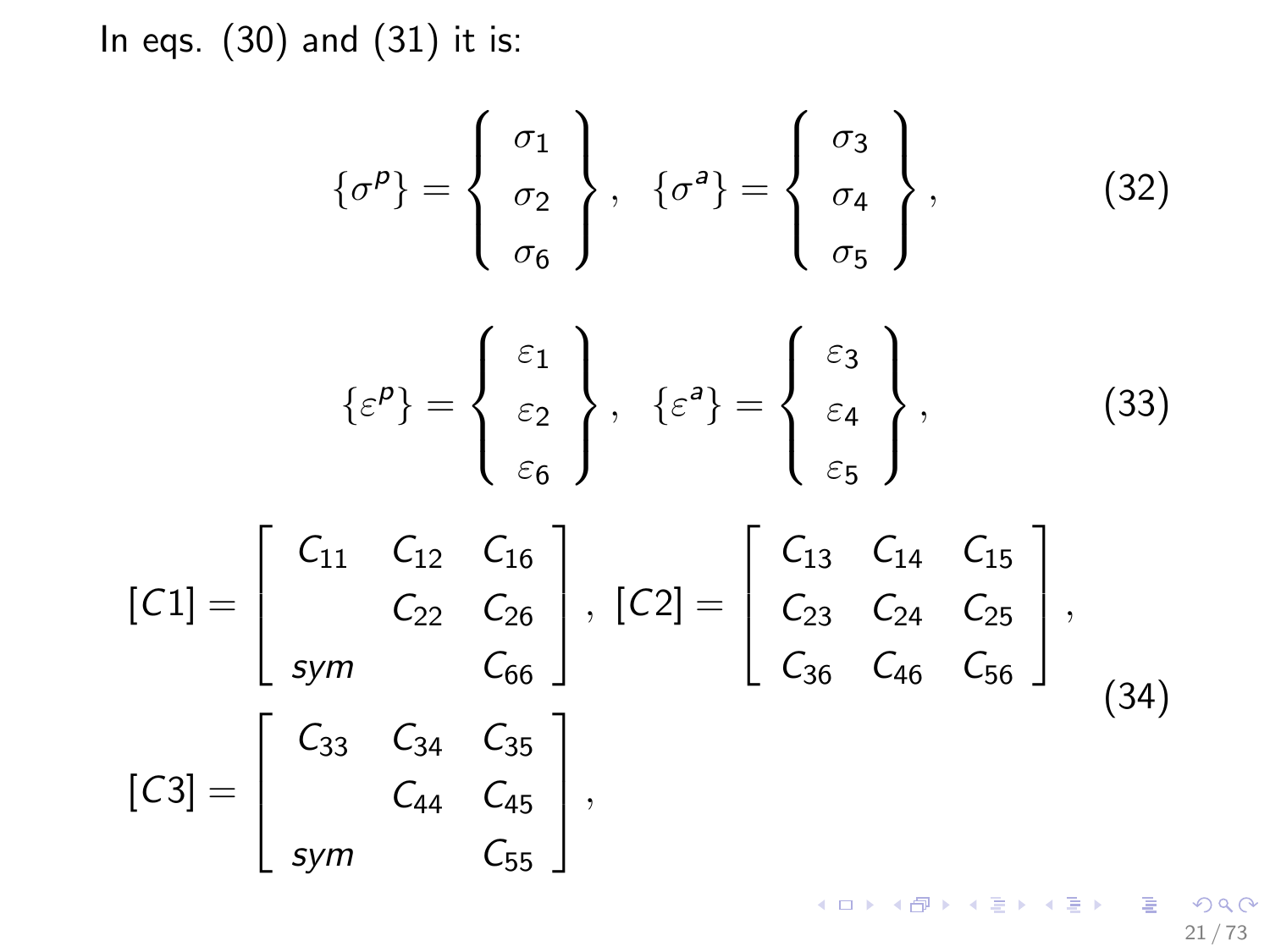$[S1] =$  $\sqrt{ }$  $\overline{\phantom{a}}$  $S_{11}$   $S_{12}$   $S_{16}$  $S_{22}$   $S_{26}$ sym S<sub>66</sub> 1  $\Big\vert \, , \, [S2] =$  $\sqrt{ }$  $\vert$  $S_{13}$   $S_{14}$   $S_{15}$  $S_{23}$   $S_{24}$   $S_{25}$  $S_{36}$   $S_{46}$   $S_{56}$ 1  $\vert \cdot$  $[S3] =$  $\sqrt{ }$  $\vert$  $S_{33}$   $S_{34}$   $S_{35}$  $S_{44}$   $S_{45}$ sym S<sub>55</sub> 1  $\vert \cdot$ (35)

These results are the common algebraic basis for developing, separately but dually, the two cases of plane strain and plane stress.

We will call, in short, plane tensors all those with the superscript  $p$ and antiplane all those with the superscript  $a$ , i.e. it is antiplane any component out of the plane  $x_3 = 0$ .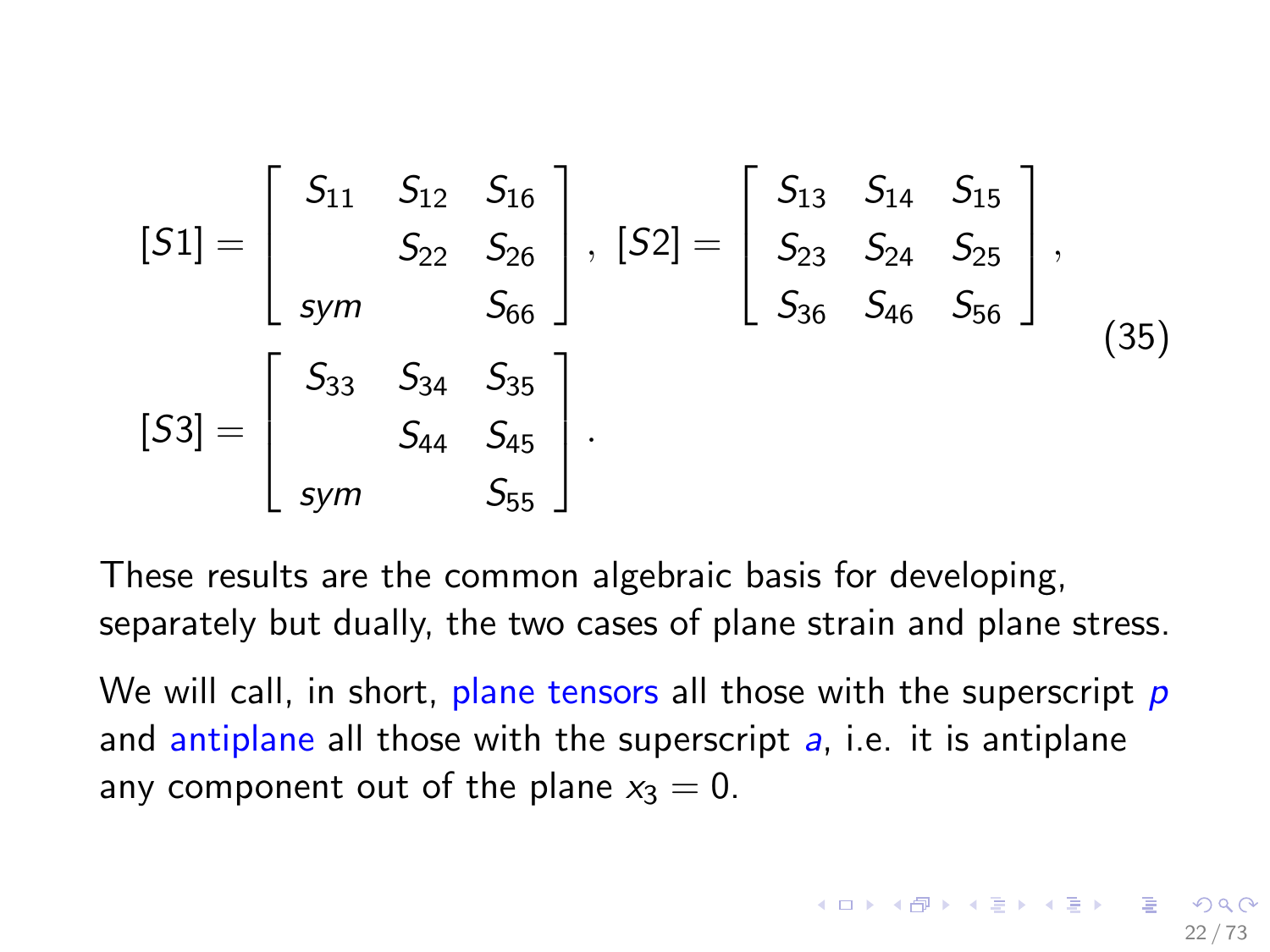## Plane strain

We define plane strain a state for which the displacement vector  $\mathbf{u} = (u_1, u_2, u_3)$  is such that

<span id="page-22-0"></span>
$$
u_3 = 0, \ u_{\alpha} = u_{\alpha}(x_1, x_2), \ \alpha = 1, 2. \tag{36}
$$

Through the strain-displacement relations eq. [\(36\)](#page-22-0) gives

$$
\varepsilon_3 = u_{3,3} = 0, \ \varepsilon_4 = \frac{u_{2,3} + u_{3,2}}{2} = 0, \ \varepsilon_5 = \frac{u_{1,3} + u_{3,1}}{2} = 0 \ \to \ \{\varepsilon^a\} = \{0\}, \quad \{\varepsilon^p\} = \{\varepsilon^p(x_1, x_2)\},\tag{37}
$$

<span id="page-22-1"></span>which justifies the name plane strain: the antiplane strain  $\{\varepsilon^a\}$  is null and the plane strain  $\{\varepsilon^p\}$  is a plane field.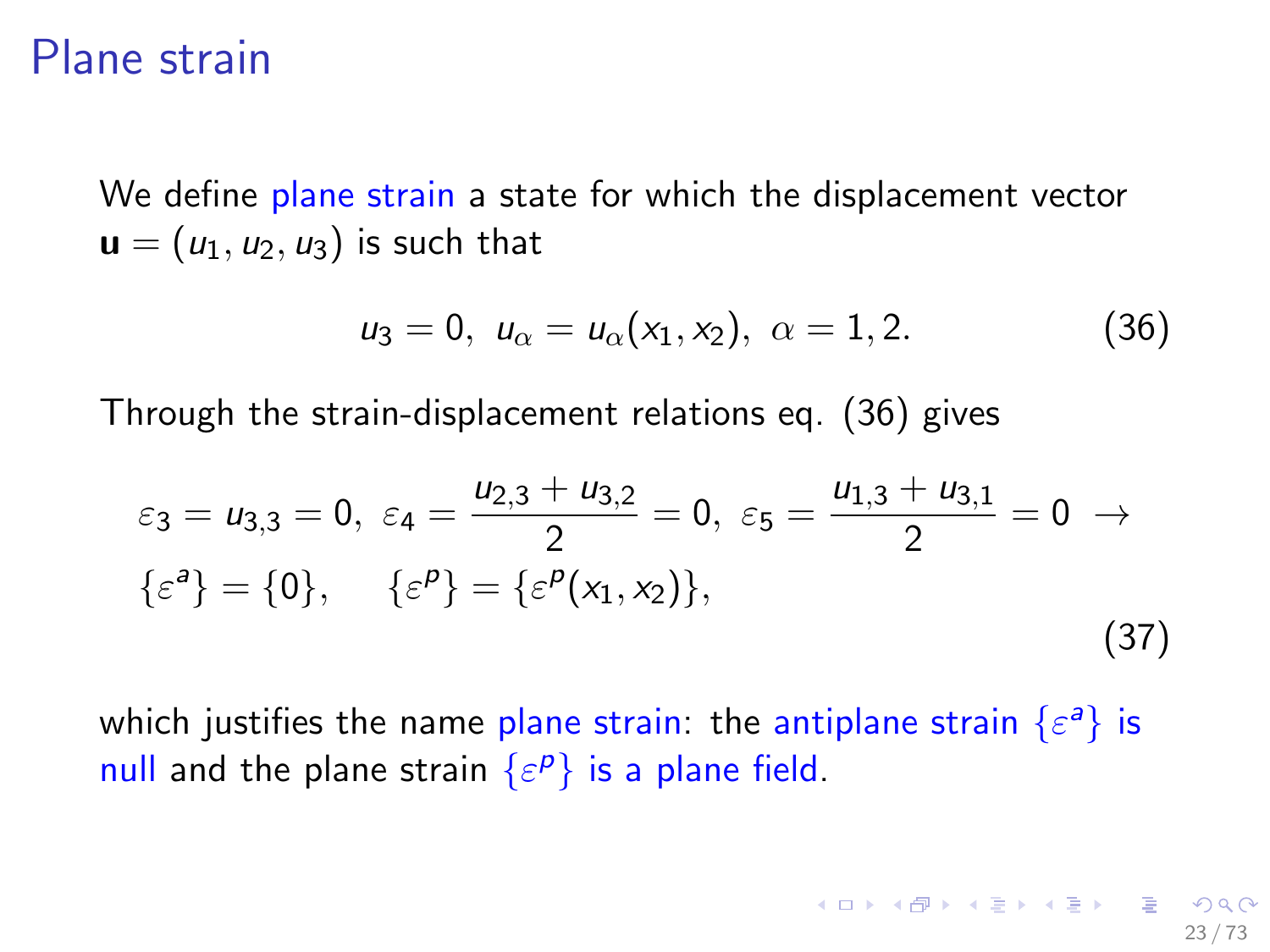From eqs. [\(30\)](#page-19-0) and [\(31\)](#page-19-1) we get hence, for the in plane tensors,

$$
\{\sigma^p\} = [C1]\{\varepsilon^p\}, \quad \{\varepsilon^p\} = [\Sigma]\{\sigma^p\},\tag{38}
$$

while for the antiplane tensors it is

<span id="page-23-0"></span>
$$
\{\sigma^a\} = [C2]^\top \{\varepsilon^\rho\} = -[S3]^{-1} [S2]^\top \{\sigma^\rho\} = [C2]^\top [\Sigma] \{\sigma^\rho\},
$$
  

$$
\{\varepsilon^a\} = \{0\},
$$
 (39)

#### with

$$
[\Sigma] = [C1]^{-1} = [S1] - [S2][S3]^{-1}[S2]^\top, \tag{40}
$$

the reduced compliance matrix.

The stiffness of the in-plane part, [C1], does not change with respect to the 3D case, while the in-plane compliance  $[\Sigma] \neq [S1]$ .

Also, unlike  $\{\varepsilon^a\}$ ,  $\{\sigma^a\} \neq \{0\}$ : the antiplane stress is not null in plane strain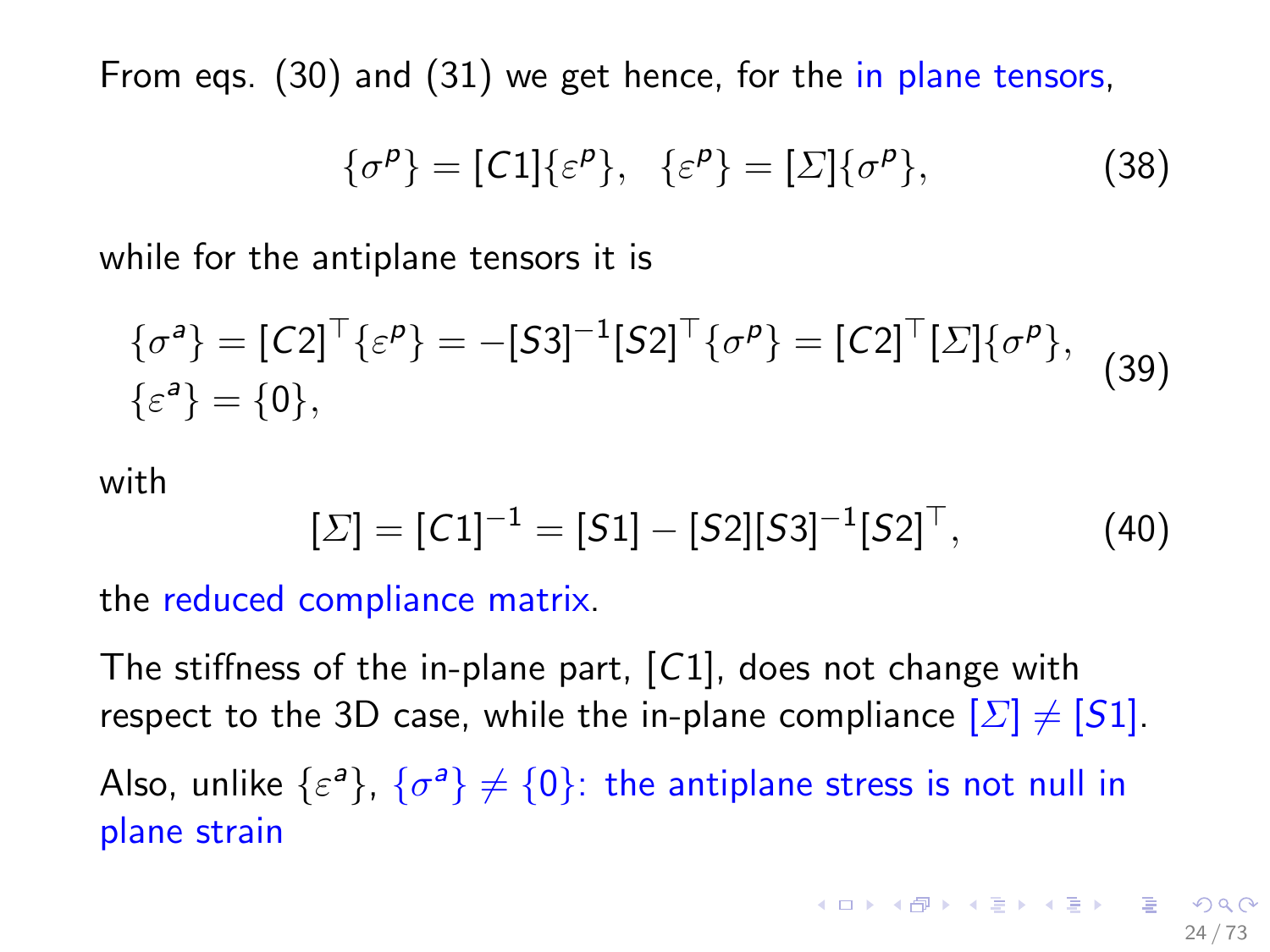To detail the components of  $[\Sigma]$  for a triclinic material is complicate.

Monoclinic material, with  $x_3 = 0$  plane of symmetry:

$$
\Sigma_{ij} = S_{ij} - \frac{S_{i3}S_{j3}}{S_{33}}, \quad i, j = 1, 2, 6,
$$
 (41)

and

$$
\{\sigma^a\} = \left\{\begin{array}{c}\sigma_3\\ \sigma_4\\ \sigma_5\end{array}\right\} = \left\{\begin{array}{c}C_{13}\varepsilon_1 + C_{23}\varepsilon_2 + C_{36}\varepsilon_6\\ 0\\ 0\end{array}\right\}.
$$
 (42)

Through eq. [\(39\)](#page-23-0) we get also

$$
\sigma_3 = -\frac{S_{13}\sigma_1 + S_{23}\sigma_2 + S_{36}\sigma_6}{S_{33}}.\tag{43}
$$

 $\rightarrow$  The transverse shear components  $\sigma_4$  and  $\sigma_5$  vanish in plane strain. This is not the case for  $\sigma_3$ . K ロ ▶ K @ ▶ K 경 ▶ K 경 ▶ X 경

25 / 73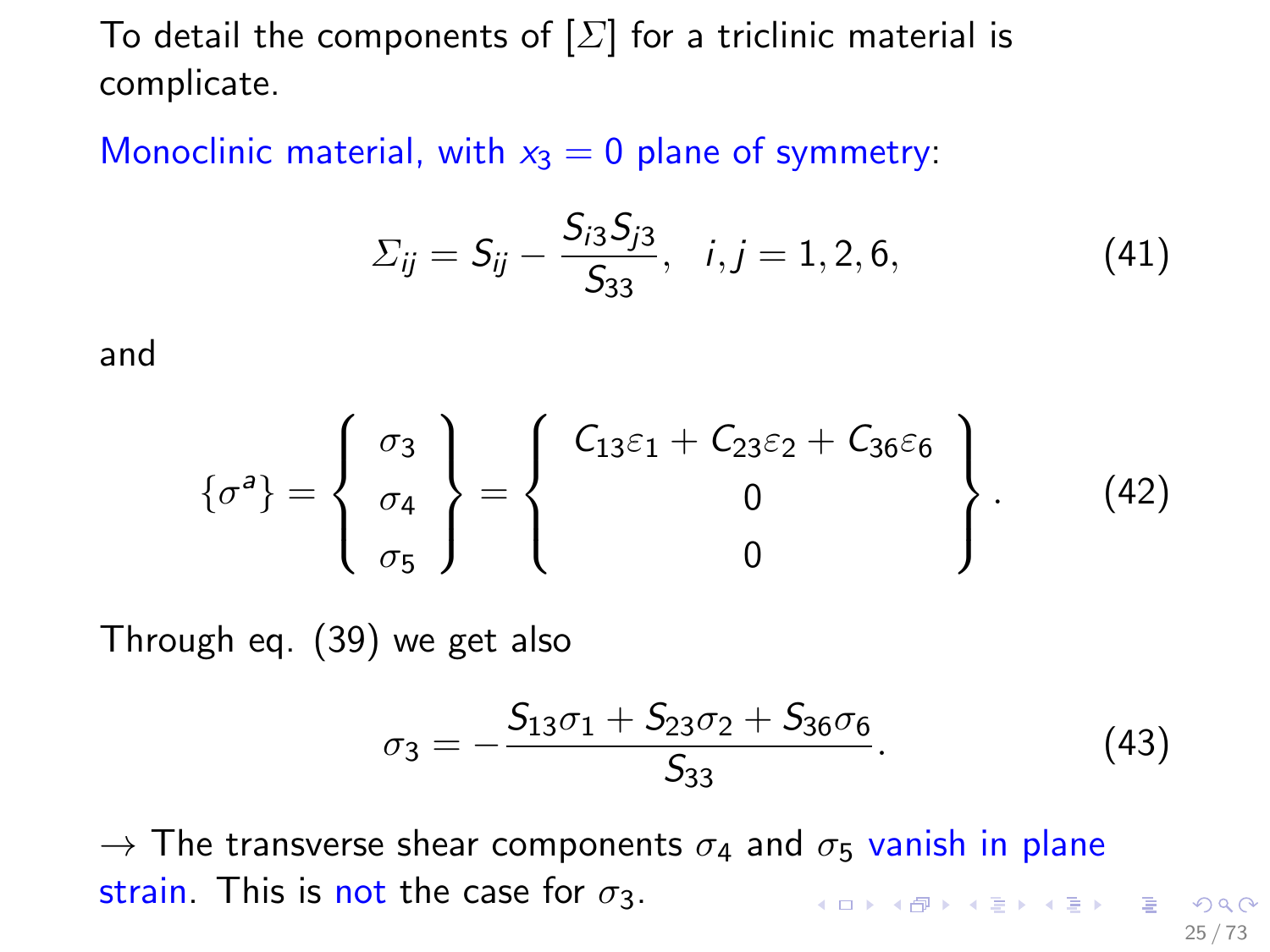Orthotropic material with  $\{x_1, x_2, x_3\}$  the orthotropic frame: because  $C_{i6} = S_{i6} = 0 \ \forall i = 1, 2, 3,$ 

$$
\left[\Sigma\right] = \left[\begin{array}{ccc} S_{11} - \frac{S_{13}^2}{S_{33}} & S_{12} - \frac{S_{13}S_{23}}{S_{33}} & 0\\ S_{22} - \frac{S_{23}^2}{S_{33}} & 0\\ sym & S_{66} \end{array}\right],\tag{44}
$$

$$
\sigma_3 = C_{13}\varepsilon_1 + C_{23}\varepsilon_2 = -\frac{S_{13}\sigma_1 + S_{23}\sigma_2}{S_{33}}.
$$
 (45)

Isotropic body:

$$
[\Sigma] = \begin{bmatrix} \frac{1-\nu^2}{E} & -\frac{\nu(1+\nu)}{E} & 0\\ \frac{1-\nu^2}{E} & 0\\ \text{sym} & \frac{1+\nu}{E} \end{bmatrix},
$$
 (46)

$$
\sigma_3 = \frac{\nu E}{(1-2\nu)(1+\nu)}(\varepsilon_1 + \varepsilon_2) = \nu(\sigma_1 + \sigma_2). \tag{47}
$$

26 / 73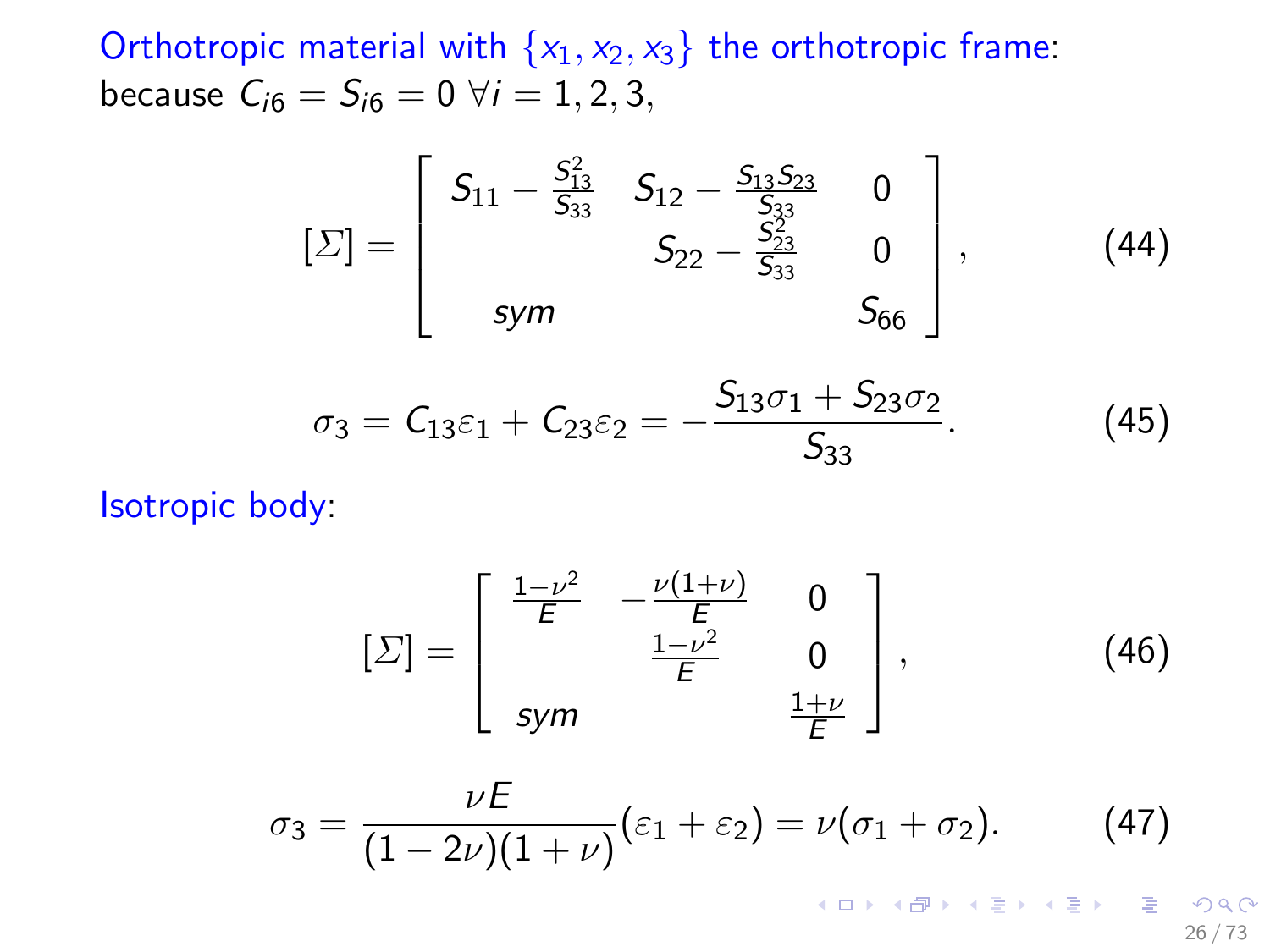Three remarks:

1. condition [\(36\)](#page-22-0) implies not only that  $\{\varepsilon^p\}$  is a plane field, eq. [\(37\)](#page-22-1), but also, through the Hooke's law, that  $\{\sigma\}$  is a plane field too:

$$
\sigma_i = \sigma_i(x_1, x_2), \ \forall i = 1, ..., 6; \tag{48}
$$

- 2. plane strain is typical of infinitely long cylindrical bodies subjected to loadings that do not depend upon  $x_3$ , the longitudinal axis (e.g. a pipe with internal or/and external pressure, a rail under its own weight etc.). In such cases, the assumption [\(36\)](#page-22-0) is plausible.
- 3. generally speaking  $\sigma_3(x_1, x_2) \neq 0$ . Hence, a plane strain is possible, for finite cylinders, only when appropriate actions are applied at the bases of the cylinder, in order to ensure the existence of  $\sigma_3(x_1, x_2) \neq 0$  and that  $u_3 = 0$ .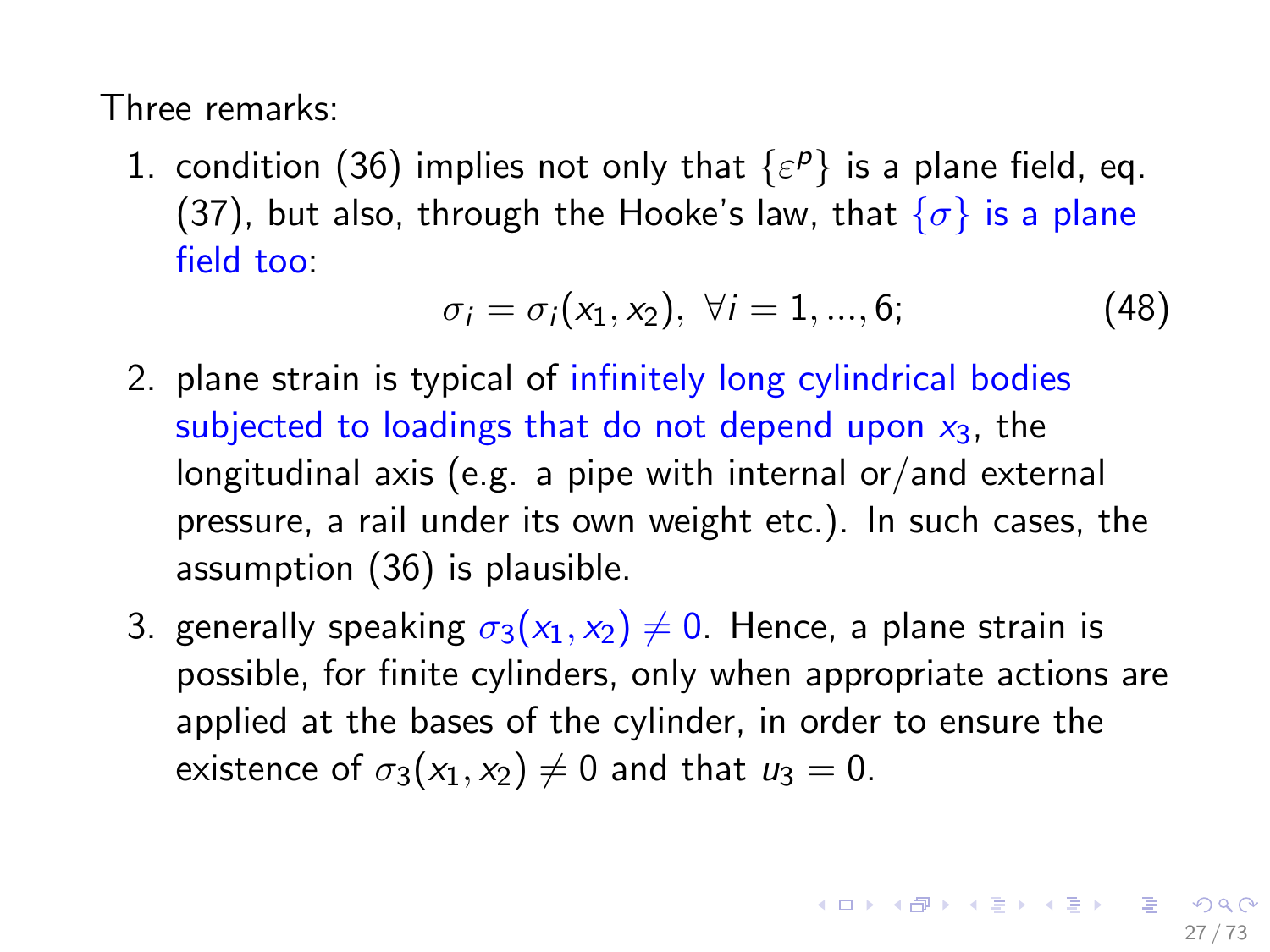The concept of plane strain can get different definitions in the literature; the definition given here, eq. [\(36\)](#page-22-0), is the same one given by Love, Muskhelishvili and by Rand & Rovenski.

A general and rigorous definition, valid not only for infinitely long cylinders, is given by Milne-Thomson:

a state of plane deformation is said to exist if the following conditions are satisfied: (i) one of the principal directions of deformation is the same at every point of the material; (ii) apart from a rigid body movement of the material as a whole, particles which occupy planes perpendicular to the fixed principal direction prior to the deformation continue to occupy the same planes after the deformation.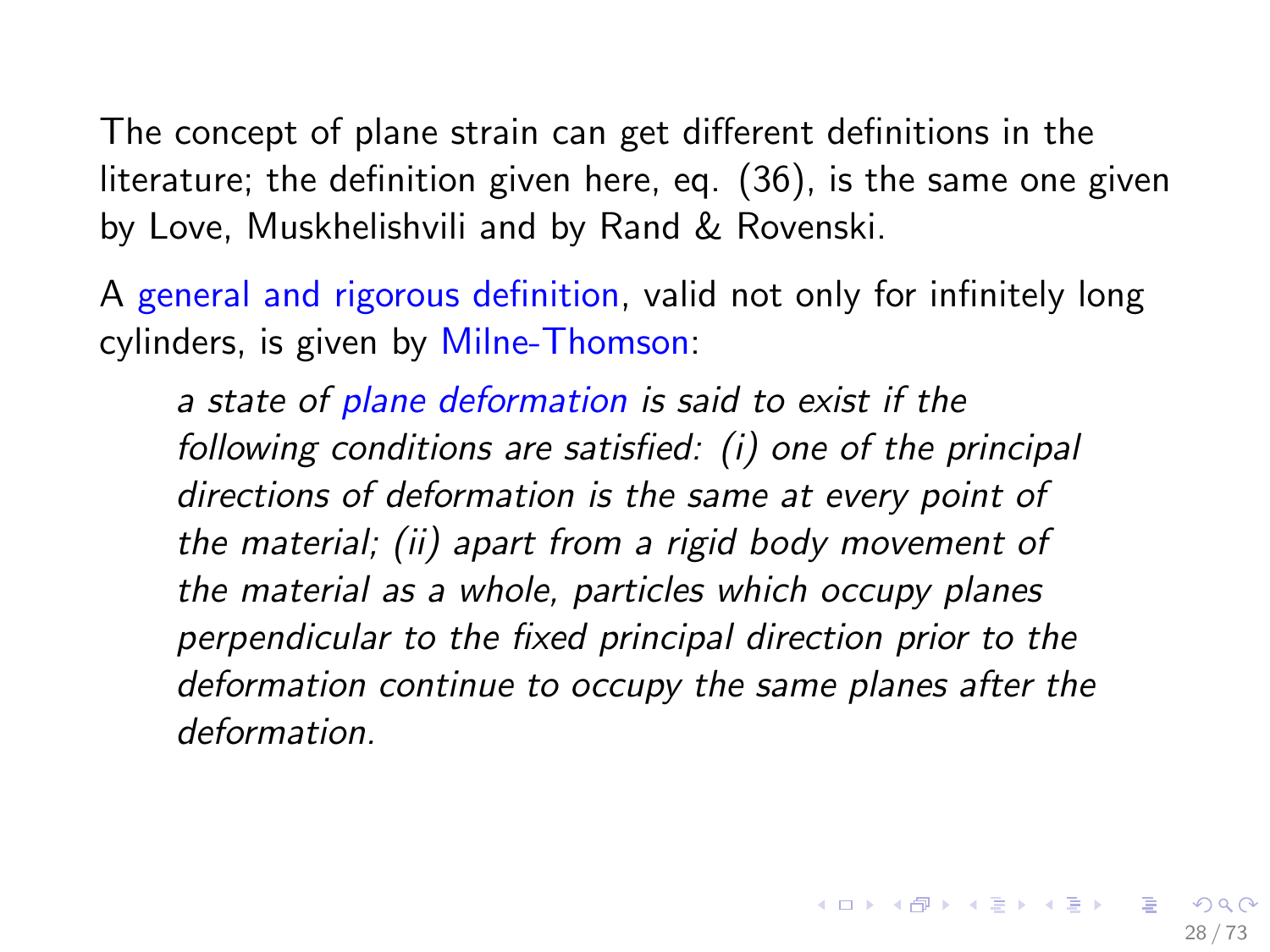To remark the use of the term plane deformation and not of plane strain.

Of course, the above definition implies that there is no warping of the material planes orthogonal to the invariable principal direction and that

<span id="page-28-0"></span>
$$
u_3=0, \quad \varepsilon_3=0,\tag{49}
$$

but not the second assumption of [\(36\)](#page-22-0),  $u_{\alpha} = u_{\alpha}(x_1, x_2), \ \alpha = 1, 2.$ 

Milne-Thomson shows that this is a consequence of the definition of plane strain and of the strain-displacement relation in non-linear elasticity, i.e. taking the Green-Lagrange tensor as measure of deformation

$$
\varepsilon_{ij} = \frac{1}{2}(u_{i,j} + u_{j,i} + u_{k,i}u_{k,j}) \rightarrow \varepsilon_3 = u_{3,3} + \frac{1}{2}(u_{1,3}^2 + u_{2,3}^2 + u_{3,3}^2),
$$
\n(50)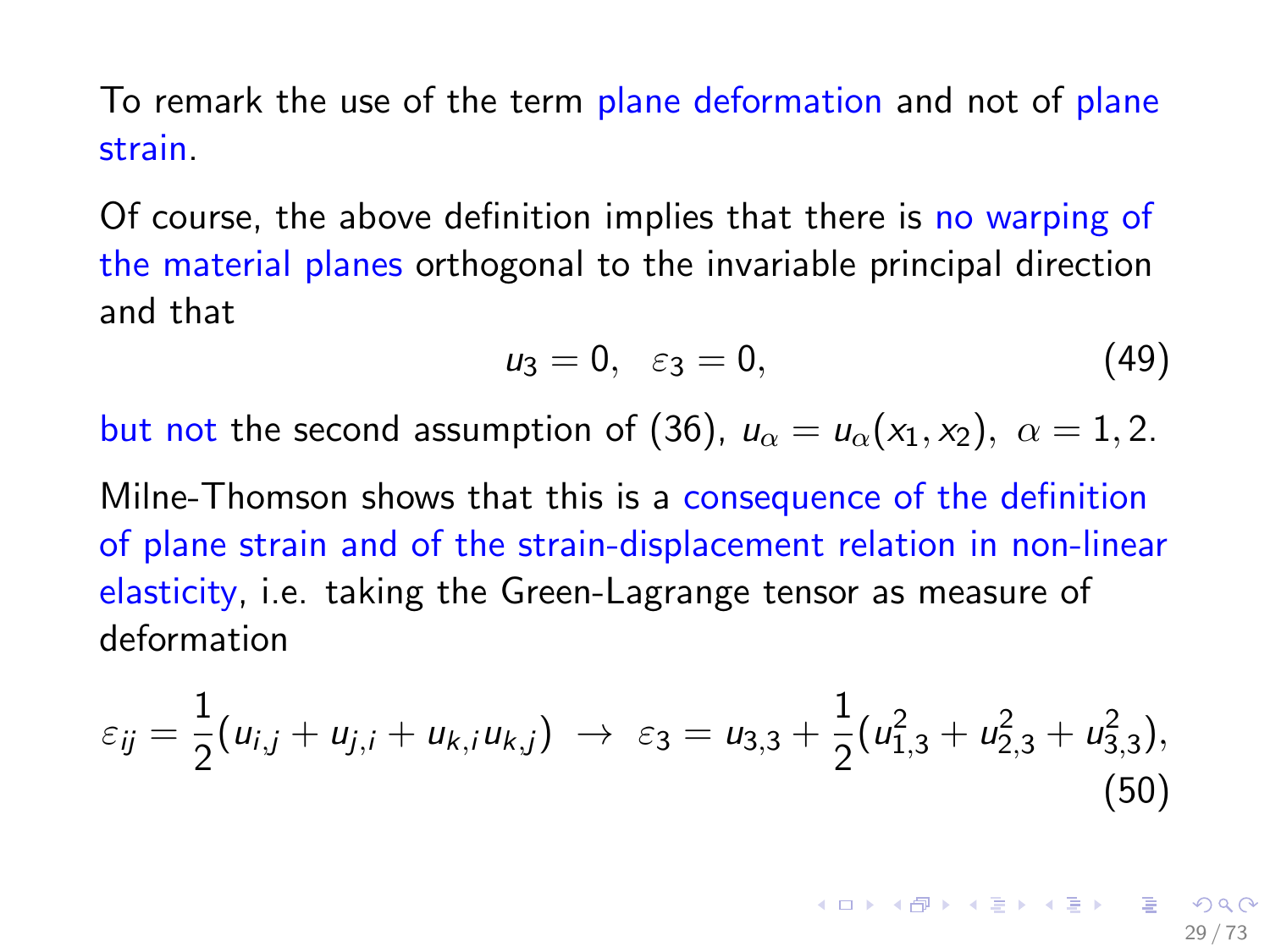Through eq. [\(49\)](#page-28-0), this gives

$$
u_{1,3}^2 + u_{2,3}^2 = 0 \Rightarrow u_{1,3} = u_{2,3} = 0 \Rightarrow u_{\alpha} = u_{\alpha}(x_1, x_2), \ \alpha = 1, 2. \tag{51}
$$

This result along with  $(49)_1$  $(49)_1$  give

$$
\varepsilon_1 = u_{1,1} + \frac{1}{2} (u_{1,1}^2 + u_{2,1}^2),
$$
  
\n
$$
\varepsilon_2 = u_{2,2} + \frac{1}{2} (u_{1,2}^2 + u_{2,2}^2),
$$
  
\n
$$
\varepsilon_6 = \frac{1}{\sqrt{2}} (u_{1,2} + u_{2,1} + u_{1,1}u_{1,2} + u_{2,1}u_{2,2}),
$$
  
\n
$$
\varepsilon_3 = \varepsilon_4 = \varepsilon_5 = 0.
$$
\n(52)

<span id="page-29-0"></span>Of course, the results of eq. [\(52\)](#page-29-0) are valid for  $\varepsilon$  too in the framework of the linearized theory.

By consequence,  $\{\sigma\} = \{\sigma(x_1, x_2)\}\$ is a plane field too, so giving what Milne-Thomson calls a plane system

 $\mathbf{C} = \{ \mathbf{C} \in \mathbb{R} \mid \mathbf{C} \in \mathbb{R} \mid \mathbf{C} \in \mathbb{R} \text{ and } \mathbf{C} \in \mathbb{R} \text{ and } \mathbf{C} \in \mathbb{R} \text{ and } \mathbf{C} \in \mathbb{R} \text{ and } \mathbf{C} \in \mathbb{R} \text{ and } \mathbf{C} \in \mathbb{R} \text{ and } \mathbf{C} \in \mathbb{R} \text{ and } \mathbf{C} \in \mathbb{R} \text{ and } \mathbf{C} \in \mathbb{R} \text{ and } \mathbf{C} \in$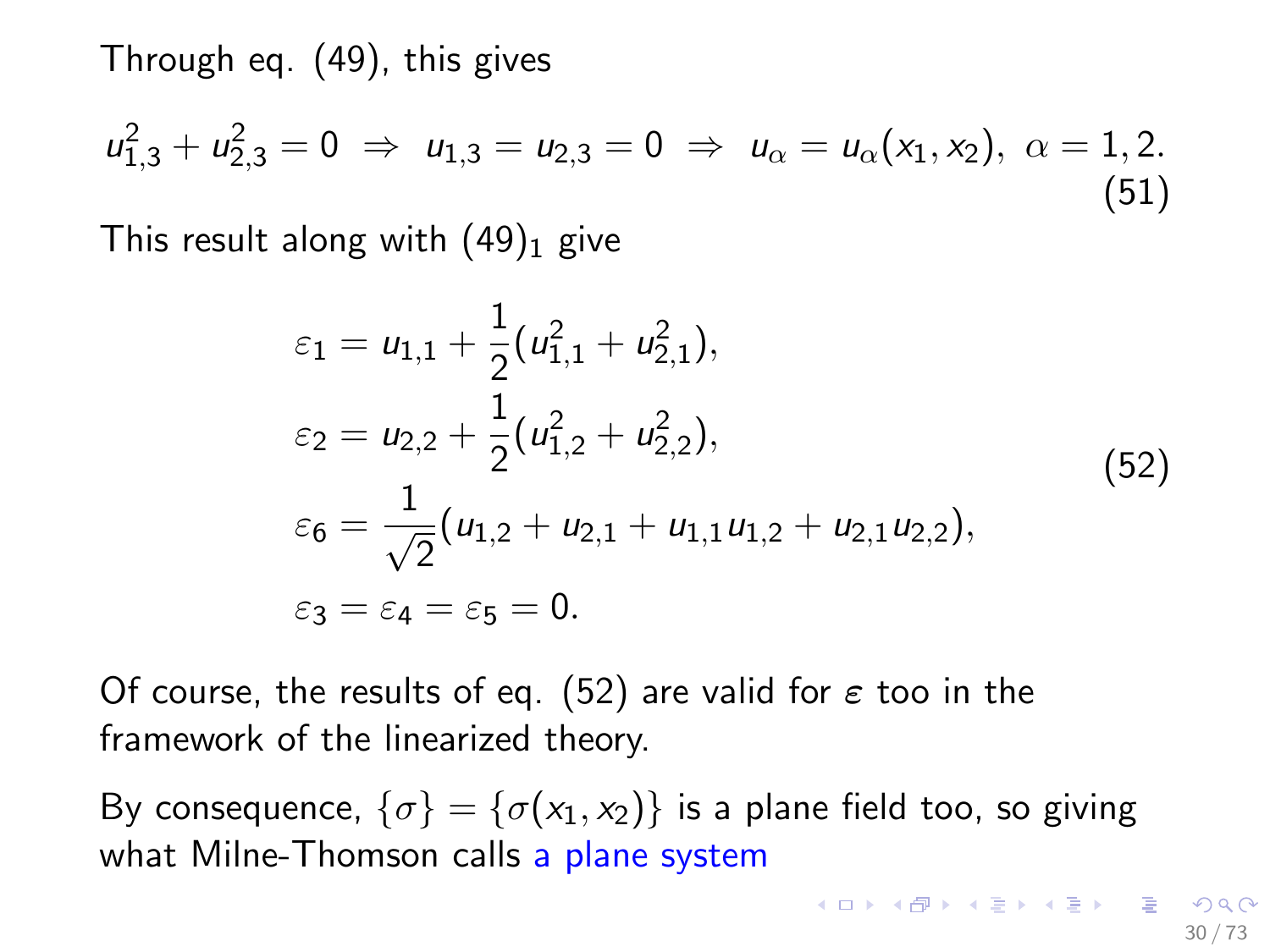Ting introduces the argument as antiplane deformations and then he develops, substantially, the theory described above and later on. He introduces another category of plane deformation problems, those where the only basic assumption is

$$
u_i = u_i(x_1, x_2) \,\forall i = 1, 2, 3. \tag{53}
$$

There is a substantial difference between this plane case and the one developed above or defined by Milne-Thomson, because now  $u_3 \neq 0$ . Ting calls this type of plane deformation the Stroh formalism

Green & Zerna introduce the concept of plane strain as a system where the displacement and strain components are independent from  $x_3$ , so substantially the same definition given by Ting for the Stroh formalism, and develop all the theory in the framework of nonlinear elasticity, which is far beyond our scope.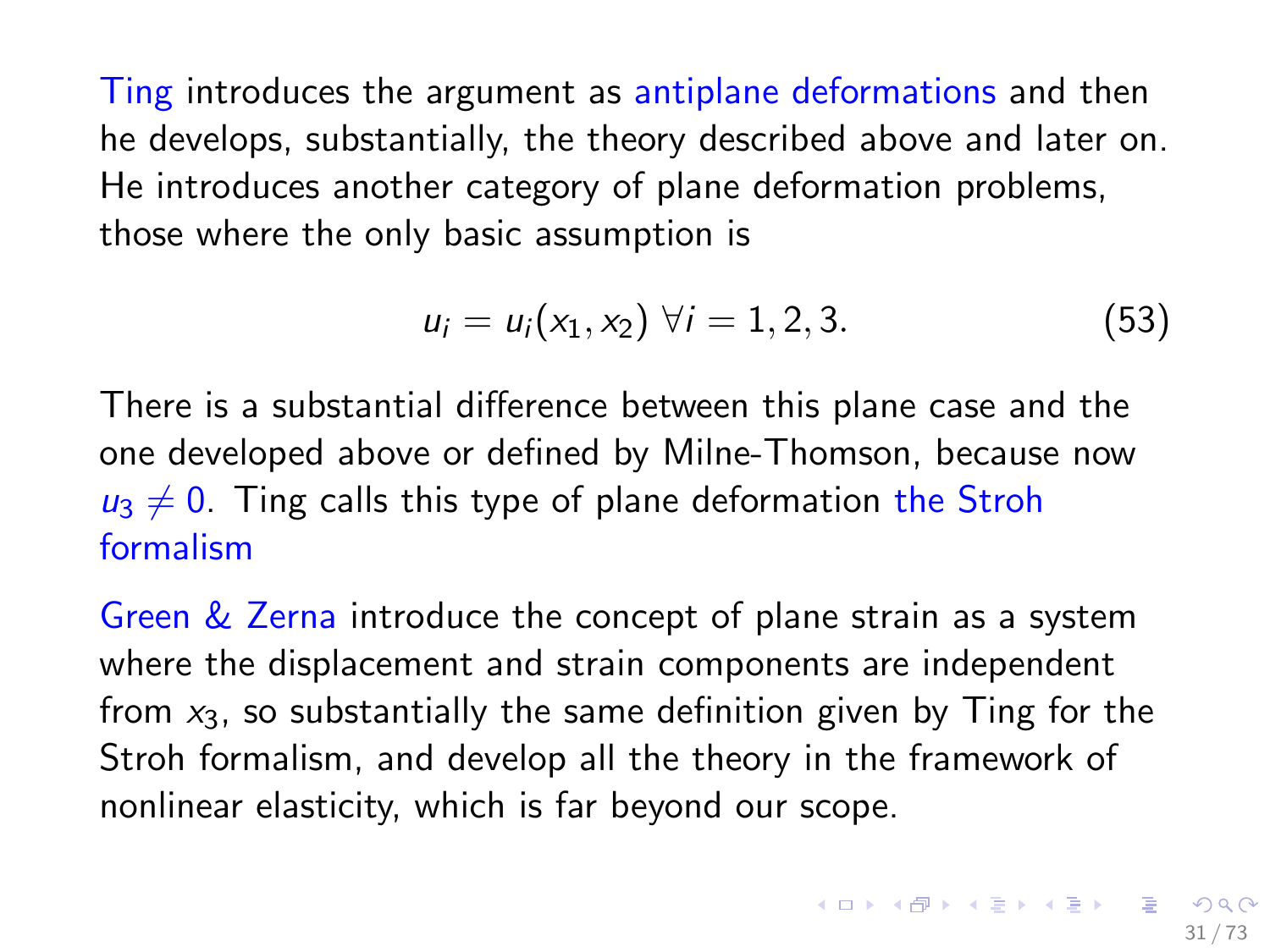#### Plane stress

An elastic body is in a plane stress state when the antiplane stress  $\{\sigma^a\}$  is null and the plane stress  $\{\sigma^p\}$  is a plane function:

$$
\{\sigma^a\} = \{0\} \rightarrow \sigma_3 = \sigma_4 = \sigma_5 = 0,\{\sigma^p\} = \{\sigma^p(x_1, x_2)\}, \rightarrow \sigma_i = \sigma_i(x_1, x_2) \ \forall i = 1, 2, 6.
$$
\n(54)

<span id="page-31-0"></span>As a consequence of [\(54\)](#page-31-0) and of the equation of motion also the body vector is a plane function:  $\mathbf{b} = \mathbf{b}(x_1, x_2)$ .

The case of plane stress is completely analogous to the previous one of plane strain: because of the symmetry of relations [\(30\)](#page-19-0) and [\(31\)](#page-19-1), the developments for plane stress can be obtained repeating verbatim those for plane strain, simply replacing the strains with stresses, the compliances with stiffnesses:

$$
\begin{aligned} \{\sigma^{\rho}\} &= [\mathcal{Q}]\{\varepsilon^{\rho}\}, \\ \{\varepsilon^{\rho}\} &= [\mathcal{S}1]\{\sigma^{\rho}\}, \end{aligned} \tag{55}
$$

イロト 不優 トメ 君 トメ 君 トー 君

32 / 73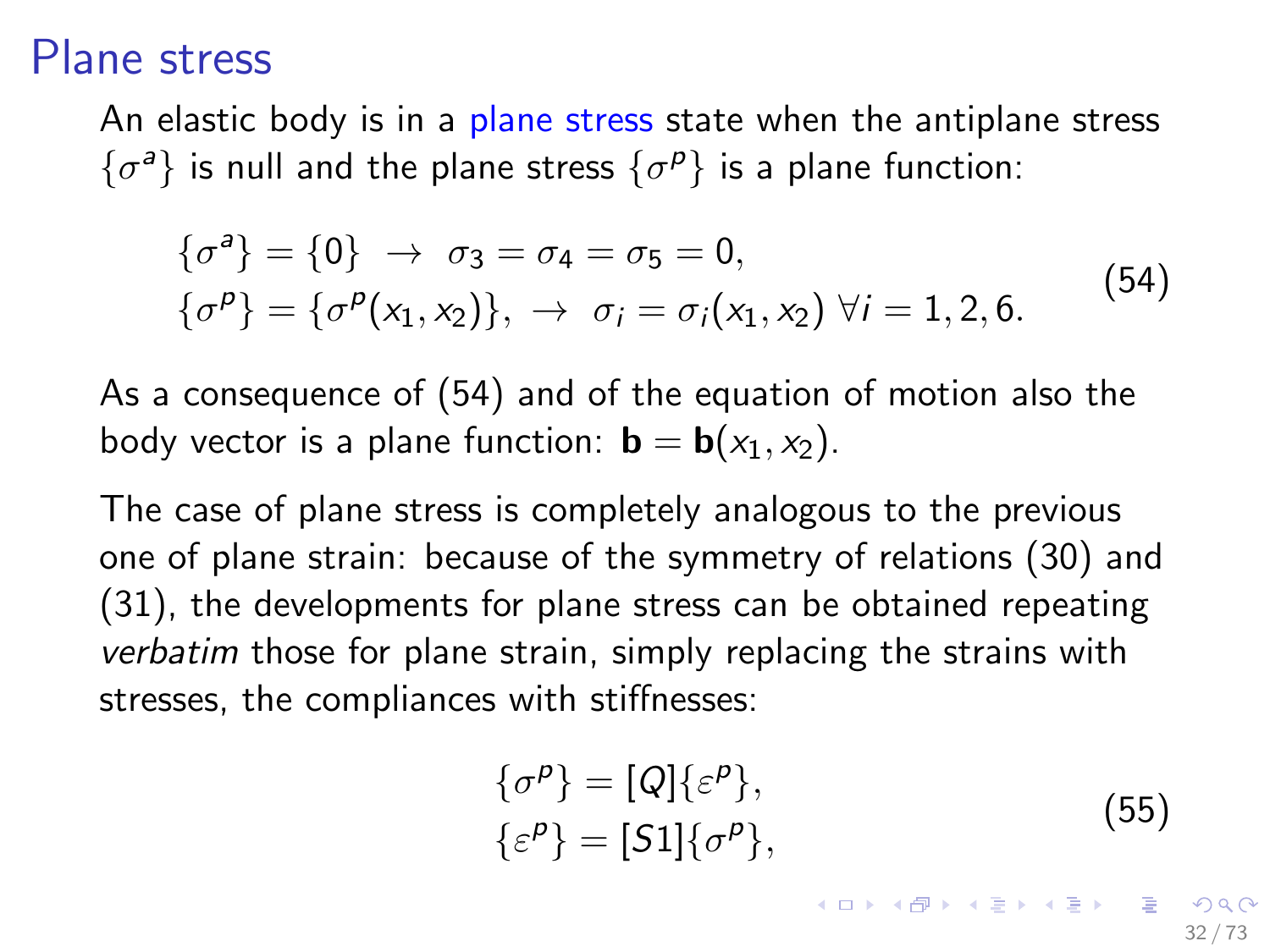and for the antiplane tensors

$$
\{\sigma^a\} = 0,
$$
  

$$
\{\varepsilon^a\} = [S2]^\top \{\sigma^p\} = -[C3]^{-1} [C2]^\top \{\varepsilon^p\} = [S2]^\top [Q] \{\varepsilon^p\},
$$
 (56)

<span id="page-32-0"></span>with

$$
[Q] = [S1]^{-1} = [C1] - [C2][C3]^{-1}[C2]^\top,
$$
 (57)

the reduced stiffness matrix.

In a dual manner with respect to the results of plane strain, in case of plane stress the compliance of the in-plane part, [S1], does not change with respect to the 3D case, while the in-plane stiffness changes:  $[Q] \neq [C1]$ .

Also, unlike  $\{\sigma^a\}$ ,  $\{\varepsilon^a\} \neq \{0\}$ : the antiplane strain is not null in plane stress, generally speaking.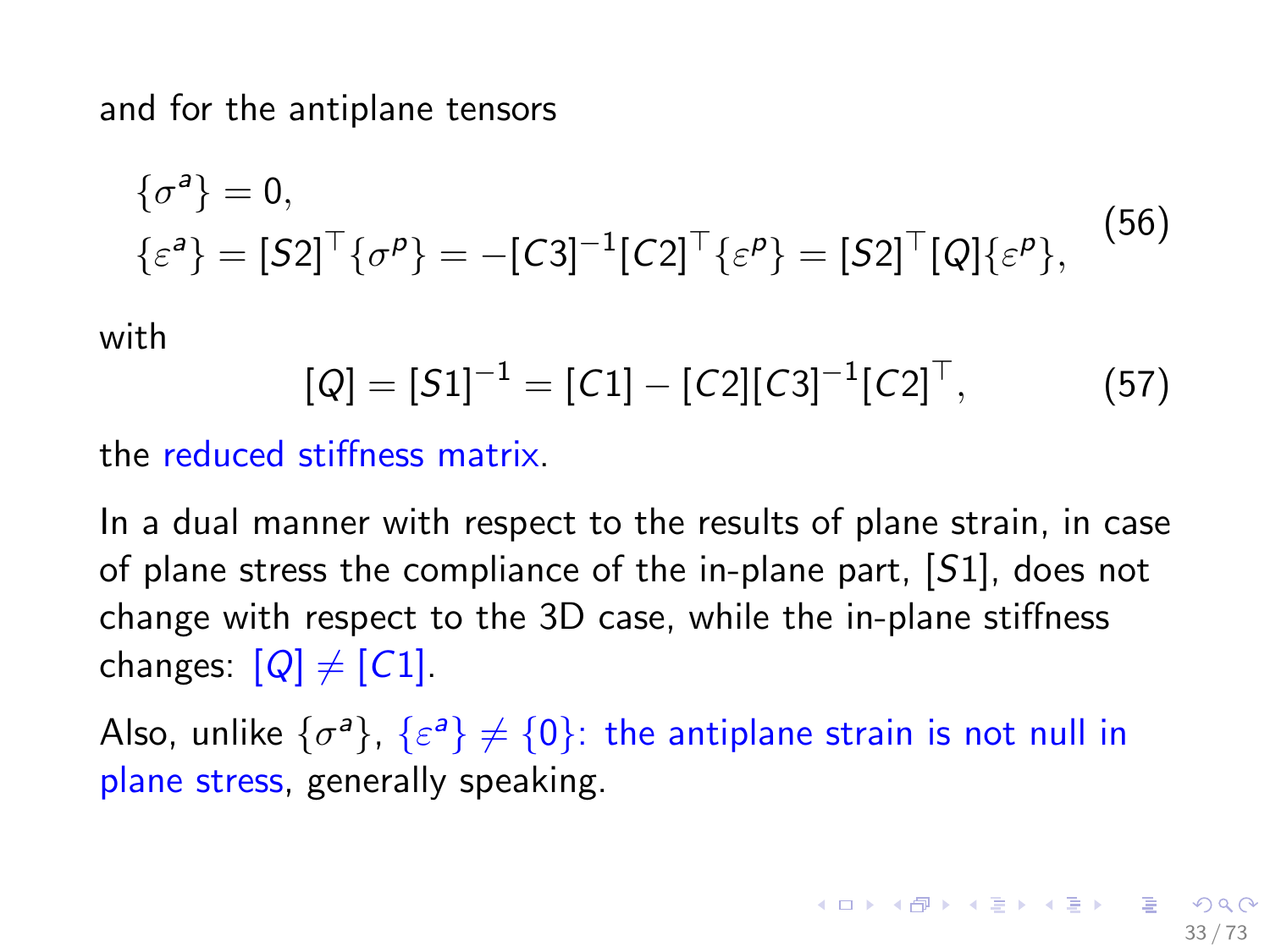For a monoclinic material we obtain

$$
Q_{ij} = C_{ij} - \frac{C_{i3}C_{j3}}{C_{33}}, \quad i, j = 1, 2, 6,
$$
 (58)

and

$$
\{\varepsilon^a\} = \left\{\begin{array}{c}\varepsilon_3\\ \varepsilon_4\\ \varepsilon_5\end{array}\right\} = \left\{\begin{array}{c}\mathsf{S}_{13}\sigma_1 + \mathsf{S}_{23}\sigma_2 + \mathsf{S}_{36}\sigma_6\\ 0\\ 0\end{array}\right\}.
$$
 (59)

Through eq. [\(56\)](#page-32-0) we get also

$$
\varepsilon_3=-\frac{C_{13}\varepsilon_1+C_{23}\varepsilon_2+C_{36}\varepsilon_6}{C_{33}}.\t(60)
$$

So, in the case of monoclinic material with  $x_3 = 0$  plane of symmetry, the transverse shear deformations  $\varepsilon_4$  and  $\varepsilon_5$  vanish in plane stress, but not  $\varepsilon_3$ .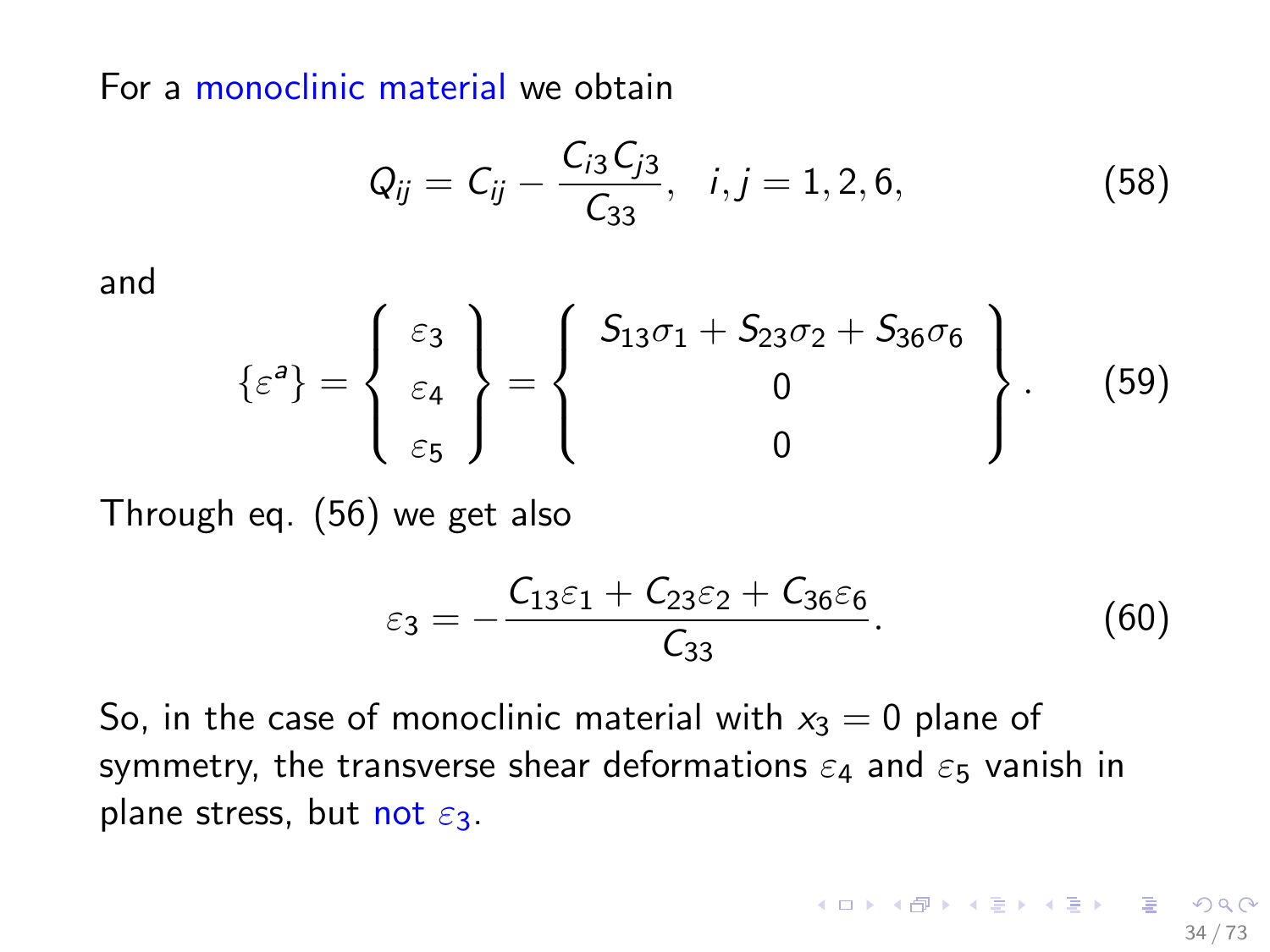For an orthotropic material with  $\{x_1, x_2, x_3\}$  the orthotropic frame we get:

$$
[Q] = \begin{bmatrix} C_{11} - \frac{C_{13}^2}{C_{33}} & C_{12} - \frac{C_{13}C_{23}}{C_{33}} & 0 \\ C_{22} - \frac{C_{23}^2}{C_{33}} & 0 \\ sym & C_{66} \end{bmatrix}, \qquad (61)
$$
  

$$
\varepsilon_3 = S_{13}\sigma_1 + S_{23}\sigma_2 = -\frac{C_{13}\varepsilon_1 + C_{23}\varepsilon_2}{C_{33}}.
$$
 (62)

Using the fact that  $[Q] = [S1]^{-1}$ , we get also

$$
[Q] = \begin{bmatrix} \frac{S_{22}}{S_{11}S_{22}-S_{12}^2} & -\frac{S_{12}}{S_{11}S_{22}-S_{12}^2} & 0\\ \frac{S_{11}}{S_{11}S_{22}-S_{12}^2} & 0\\ \text{sym} & \frac{1}{S_{66}} \end{bmatrix};
$$
(63)

this result gives a bound on the Young's moduli: because

$$
S_{ii} = \frac{1}{E_i}, \quad S_{ji} = -\frac{\nu_{ij}}{E_i}, \quad \frac{\nu_{ij}}{E_i} = \frac{\nu_{ji}}{E_j} \Rightarrow Q_{ii} > E_i, \quad i = 1, 2 \quad (64)
$$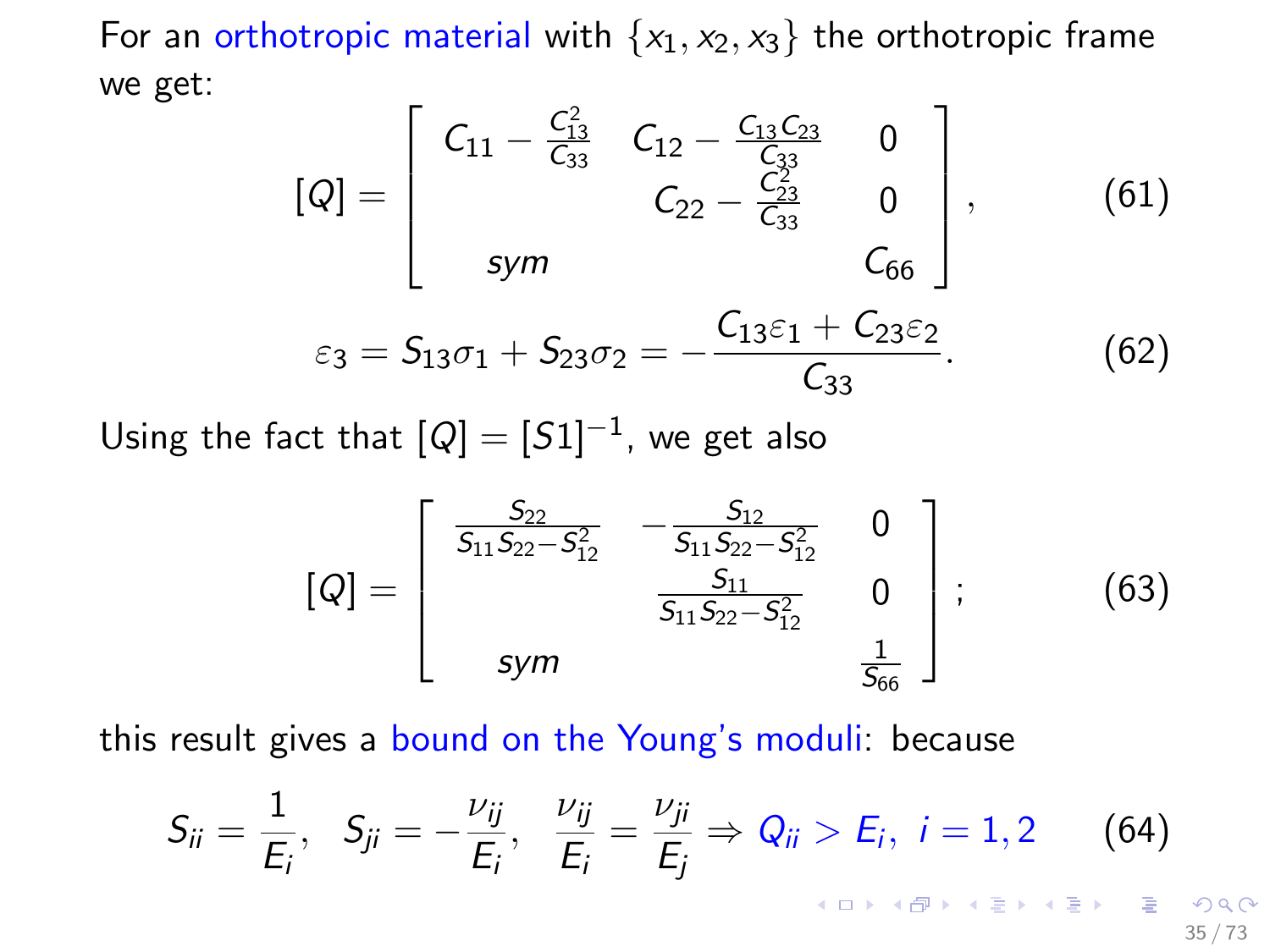Finally, for an isotropic body we get

$$
[Q] = \begin{bmatrix} \frac{E}{1-\nu^2} & \frac{\nu E}{1-\nu^2} & 0\\ \frac{E}{1-\nu^2} & 0\\ \text{sym} & \frac{E}{1+\nu} \end{bmatrix},
$$
(65)

$$
\varepsilon_3 = -\frac{\nu}{E}(\sigma_1 + \sigma_2) = -\frac{\nu}{1-\nu}(\varepsilon_1 + \varepsilon_2). \tag{66}
$$

A remark about the displacement vector  $\mathbf{u} = (u_1, u_2, u_3)$ : generally speaking, it is not a plane function:

$$
\mathbf{u} = \mathbf{u}(x_1, x_2, x_3), \tag{67}
$$

i.e., the problem is not plane for the displacements. This is a fundamental difference with plane strain; in fact, for plane strain, u,  $\varepsilon$  and  $\sigma$  are all plane fields.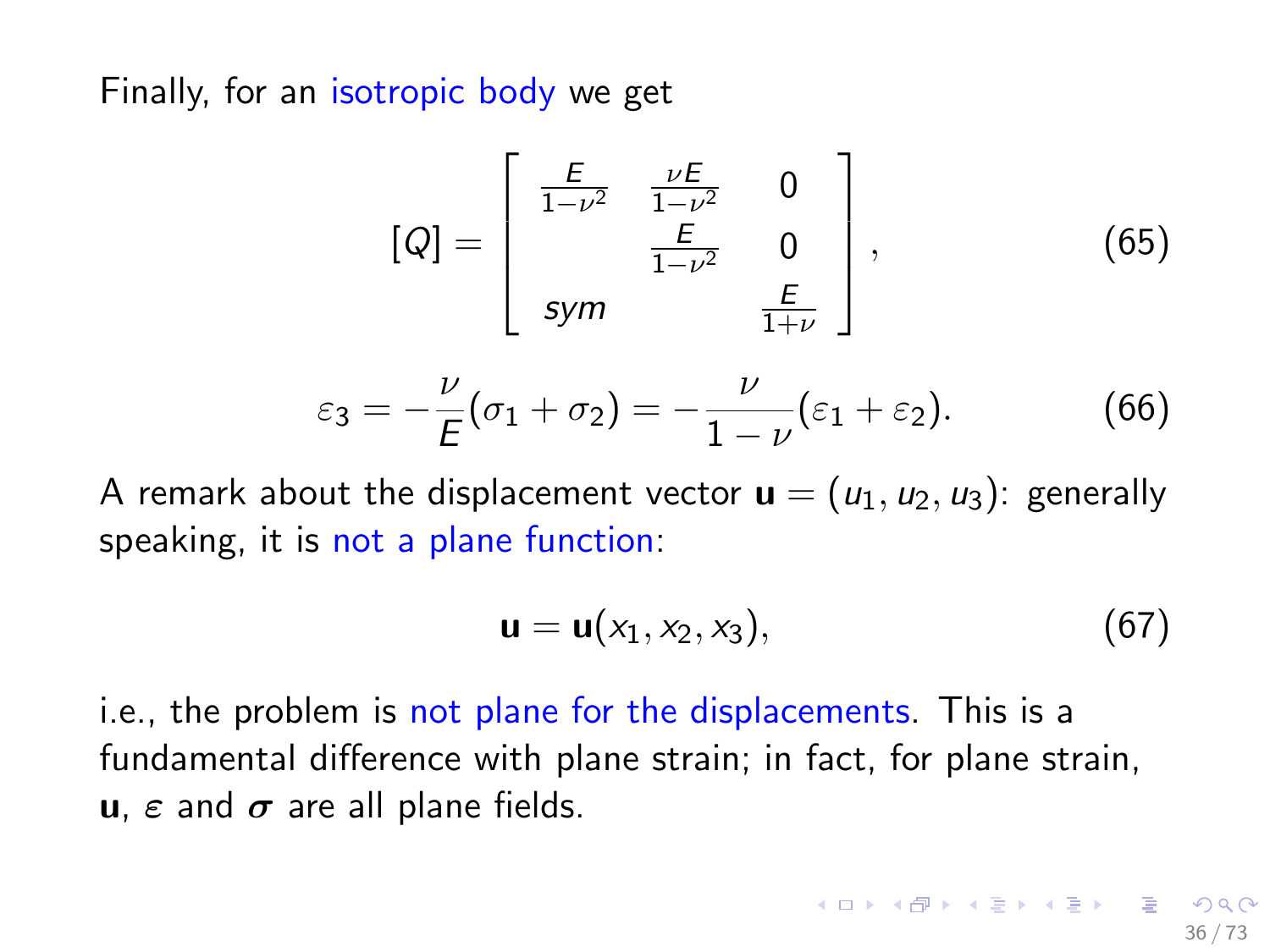To end this section, some commentary about the notion of plane stress in the literature. The definition given here, eq. [\(54\)](#page-31-0) is rather classical, and it is, for instance, that given by Love or by Rand & Rovenski.

Milne-Thomson gives perhaps the most general definition:

a plane system is one for which there exists a plane such that the stress tensor is the same at all material points of any normal to this plane as at the material point in which that normal meets the plane.

To remark the use of the term plane system and not of plane stress by Milne -Thomson. Also, his definition is not completely identical to that given in [\(54\)](#page-31-0), because it is not required that condition  $(54)_1$  $(54)_1$  be satisfied.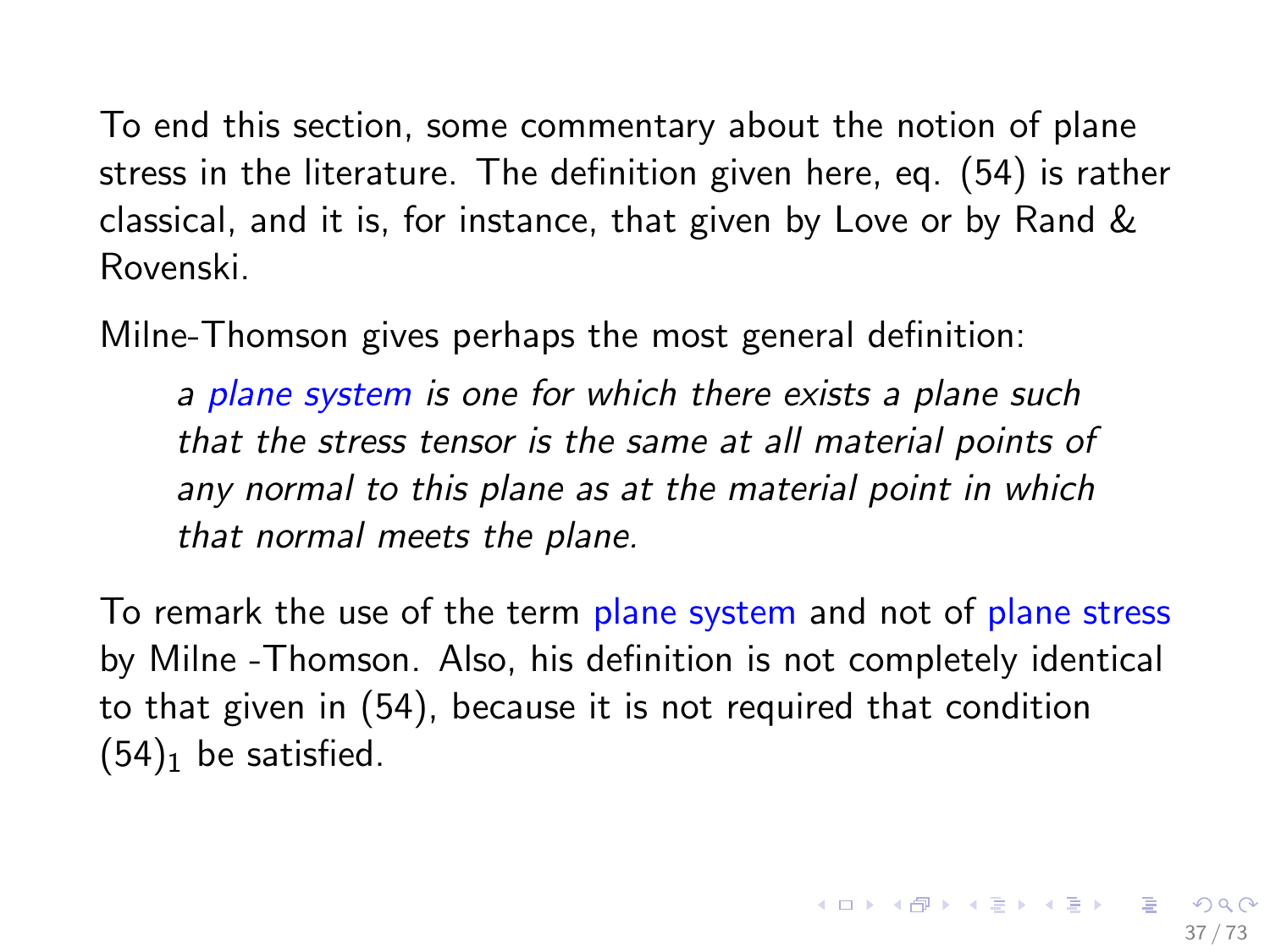Nevertheless, the same author immediately after considers only plane systems with  $\sigma_4 = \sigma_5 = 0$ . This implies that, for the third equation of motion, the body vector **b** is planar:  $b_3 = 0$ . So, all the actions are parallel to the plane of the system.

Lekhnitskii analyzes exactly the general case of plane system as defined by Milne-Thomson and Ting ting calls explicitly such a system the Lekhnitskii Formalism.

The state of plane stress is typical of thin, flat bodies, like plates or slabs. A plate is thin when its thickness is much smaller than its typical in-plane dimension.

If the plate is submitted to only in-plane loadings, then, because of the small thickness of the plate and assuming a continuous distribution of the  $\sigma_{ij}$ s through the plate's thickness, assumptions [\(54\)](#page-31-0) are a good approximation of reality.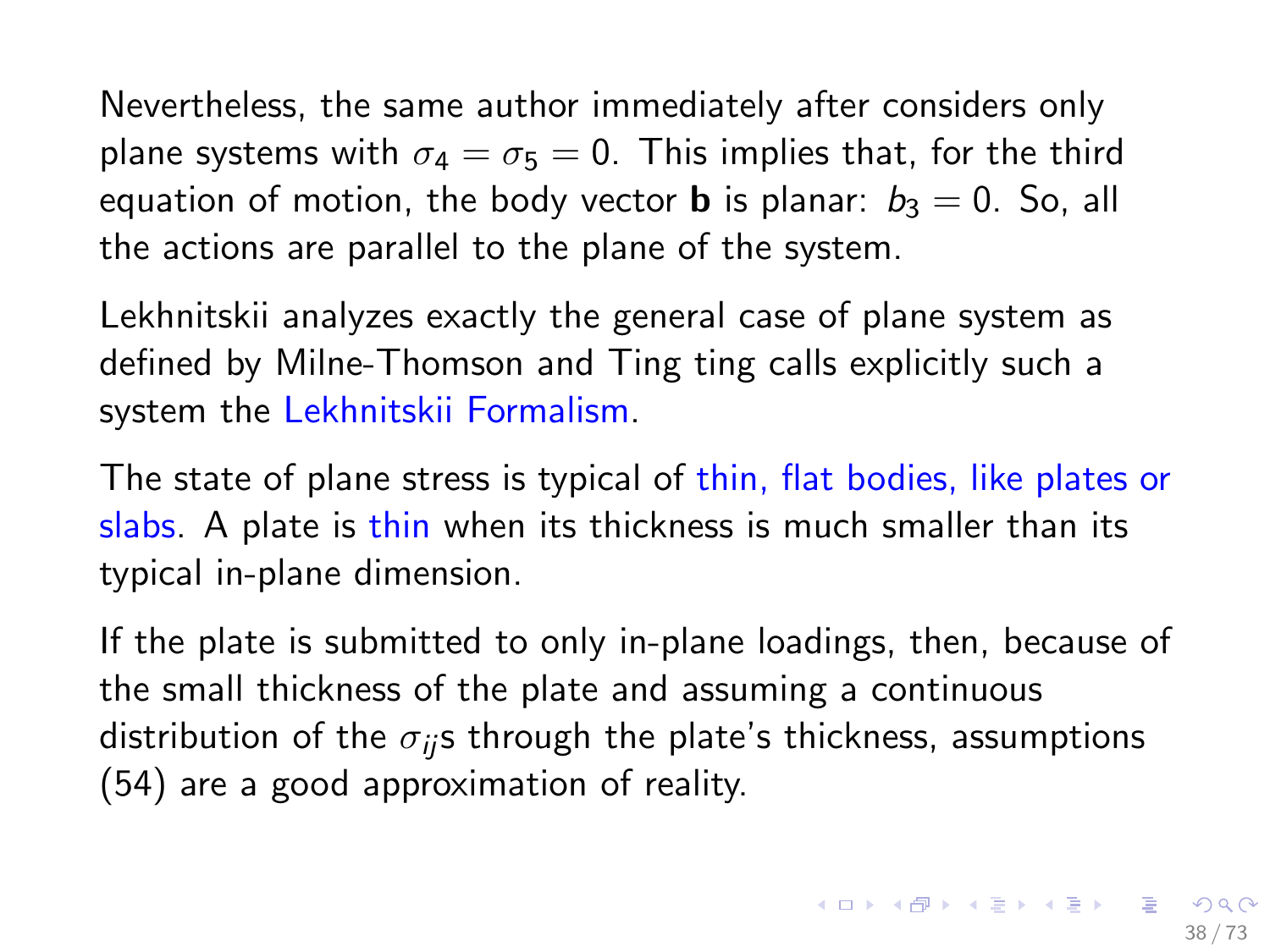#### Generalized plane stress

The concept of generalized plane stress was first introduced by Filon (1903) and successively developed by Love, Muskhelishvili and by Lekhnitskii, as a special case of his plane theory.

Let us consider a thin plate whose thickness is  $2t$ , acted upon only by loadings parallel to the mid-plane  $x_3 = 0$  and with the two surfaces unloaded:

<span id="page-38-1"></span>
$$
\sigma_3 = \sigma_4 = \sigma_5 = 0 \text{ at } x_3 = \pm t.
$$
 (68)

For a triclinic material, the plane stress  $\{\sigma^p\}$  will generate also antiplane strains,  $\{\varepsilon^a\} \neq \{0\}$ , which implies that  $u_3(x_1, x_2, 0) \neq 0$ : the mid-plane of the plate will warp under in-plane loadings.

To exclude this possibility, we will consider only anisotropic materials with at least

<span id="page-38-0"></span>
$$
C_{14} = C_{15} = C_{24} = C_{25} = C_{34} = C_{35} = C_{46} = C_{56} = 0 \tag{69}
$$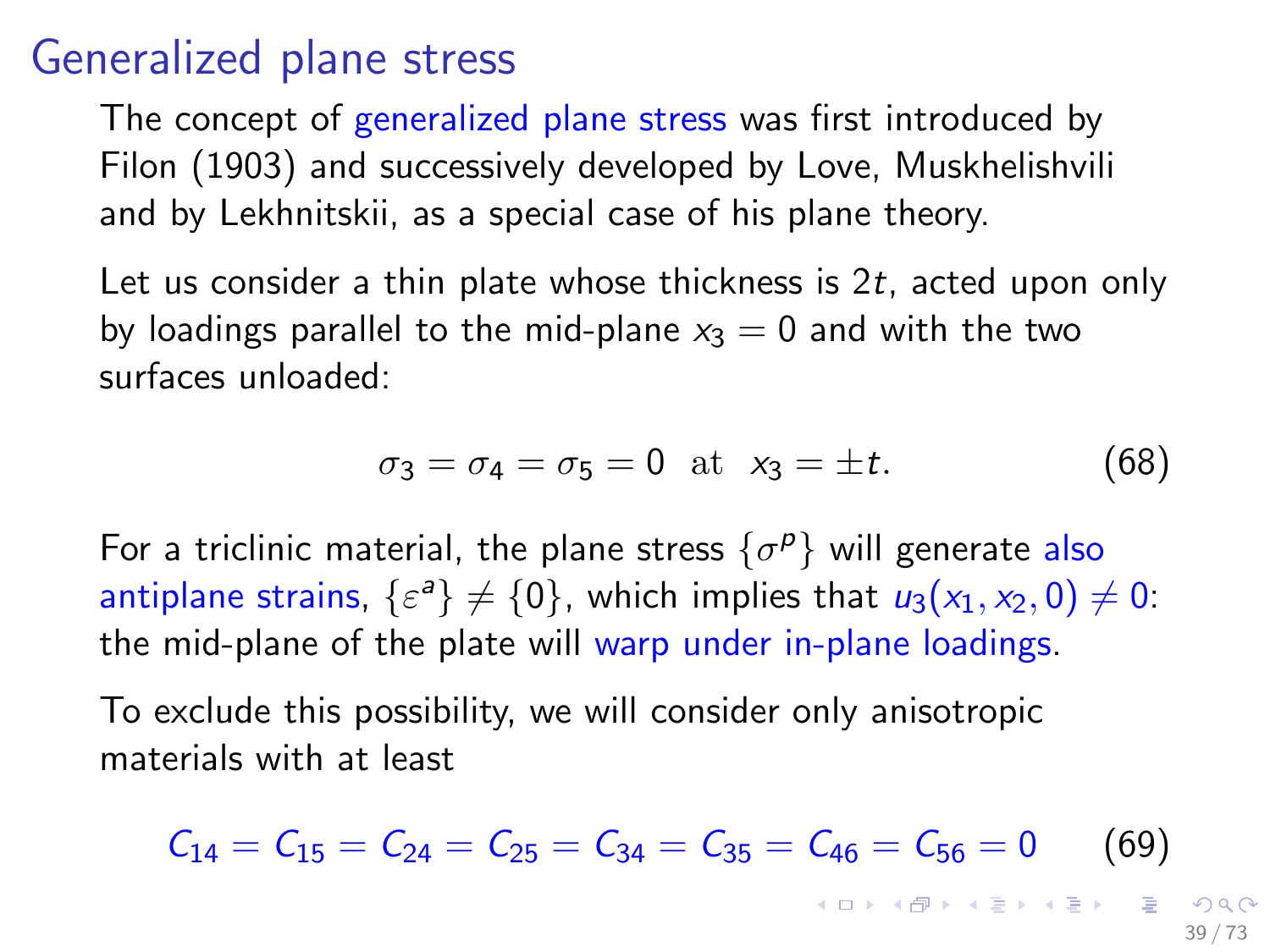<span id="page-39-2"></span>The most general materials satisfying such requirements, are those of the monoclinic syngony with  $x_3 = 0$  as plane of symmetry.

We introduce the average displacements

<span id="page-39-0"></span>
$$
\widehat{u}_i = \frac{1}{2t} \int_{-t}^{+t} u_i \, dx_3 \, \forall i = 1, 2, 3,
$$
 (70)

and

<span id="page-39-1"></span>
$$
[u_i] = \frac{u_i(x_1, x_2, t) - u_i(x_1, x_2, -t)}{2t}.
$$
 (71)

We make the further assumption that all the applied forces are symmetrically distributed with respect to the mid-plane of the plate, so that the stresses are symmetric with respect to this plane.

As a consequence, also the displacements will be symmetric and, by [\(70\)](#page-39-0) and [\(71\)](#page-39-1), it will be

$$
[u_1] = [u_2] = 0, \quad \hat{u}_3 = 0 \tag{72}
$$

イロト 不優 ト 不重 ト 不重 トー 重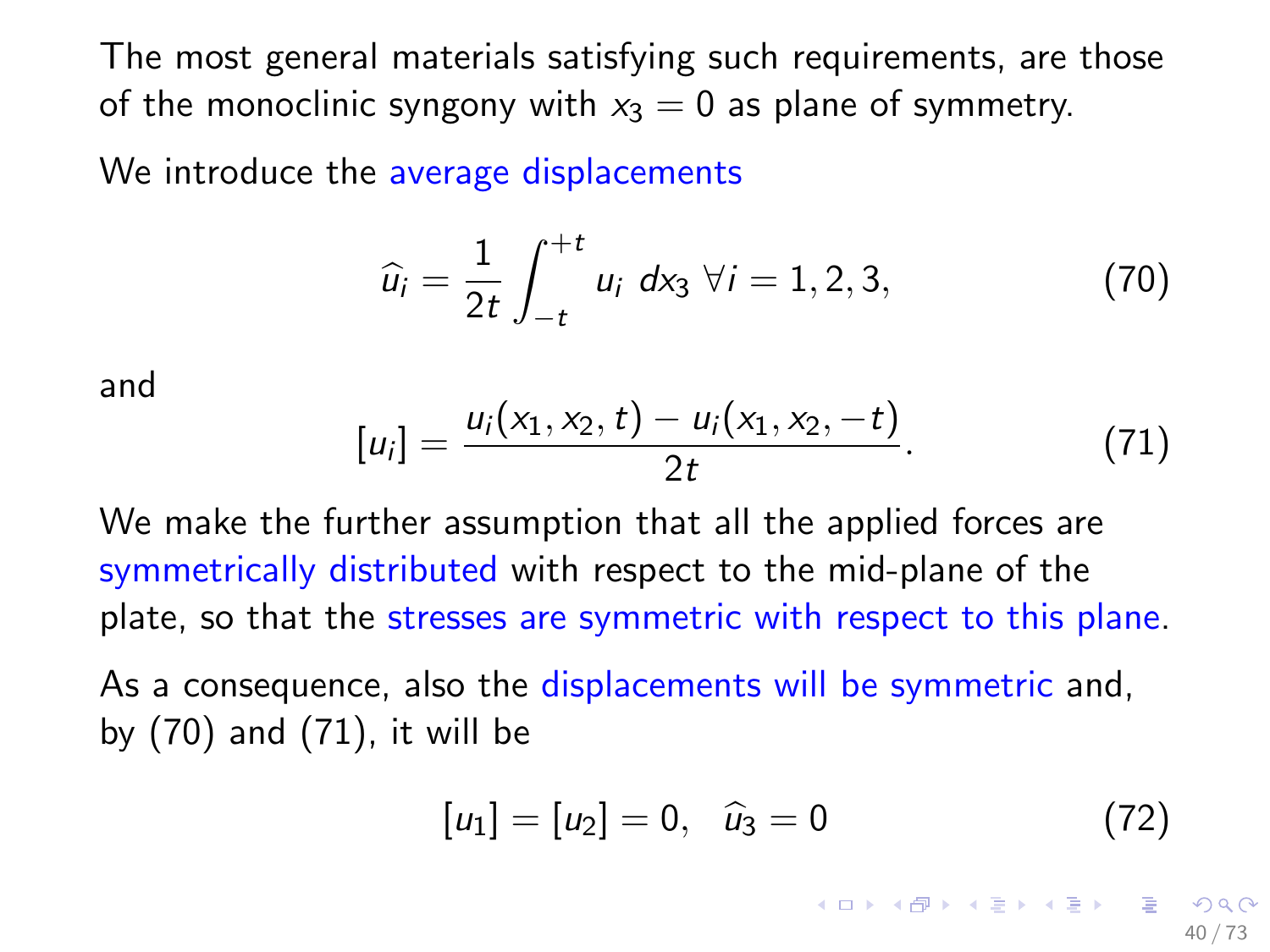#### <span id="page-40-0"></span>which gives

$$
\frac{1}{2t} \int_{-t}^{+t} u_{i,j} \, dx_3 = \begin{cases} \widehat{u}_{i,j} & \forall i, j \neq 3, \\ \widehat{\varepsilon}_3 & \text{if } i = j = 3, \\ 0 & \text{otherwise.} \end{cases} \tag{73}
$$

This result means that the average displacement is a plane vector and also a plane field:

$$
\widehat{u}_3 = 0, \quad \widehat{u}_\alpha = \widehat{u}_\alpha(x_1, x_2), \quad \alpha = 1, 2, \tag{74}
$$

and that for the average strain it is

<span id="page-40-2"></span>
$$
\widehat{\varepsilon}_4 = \widehat{\varepsilon}_5 = 0, \quad \widehat{\varepsilon}_3 \neq 0, \quad \{\widehat{\varepsilon}\} = \{\widehat{\varepsilon}(x_1, x_2)\}, \tag{75}
$$

i.e. the strain tensor in not plane but it is a plane field.

As a consequence, considering the requirements [\(69\)](#page-38-0), integrating the Hooke's law over the thickness gives

<span id="page-40-1"></span>
$$
\widehat{\sigma}_i = C_{i1}\widehat{\varepsilon}_1 + C_{i2}\widehat{\varepsilon}_2 + C_{i3}\widehat{\varepsilon}_3 + C_{i6}\widehat{\varepsilon}_6. \qquad (76)
$$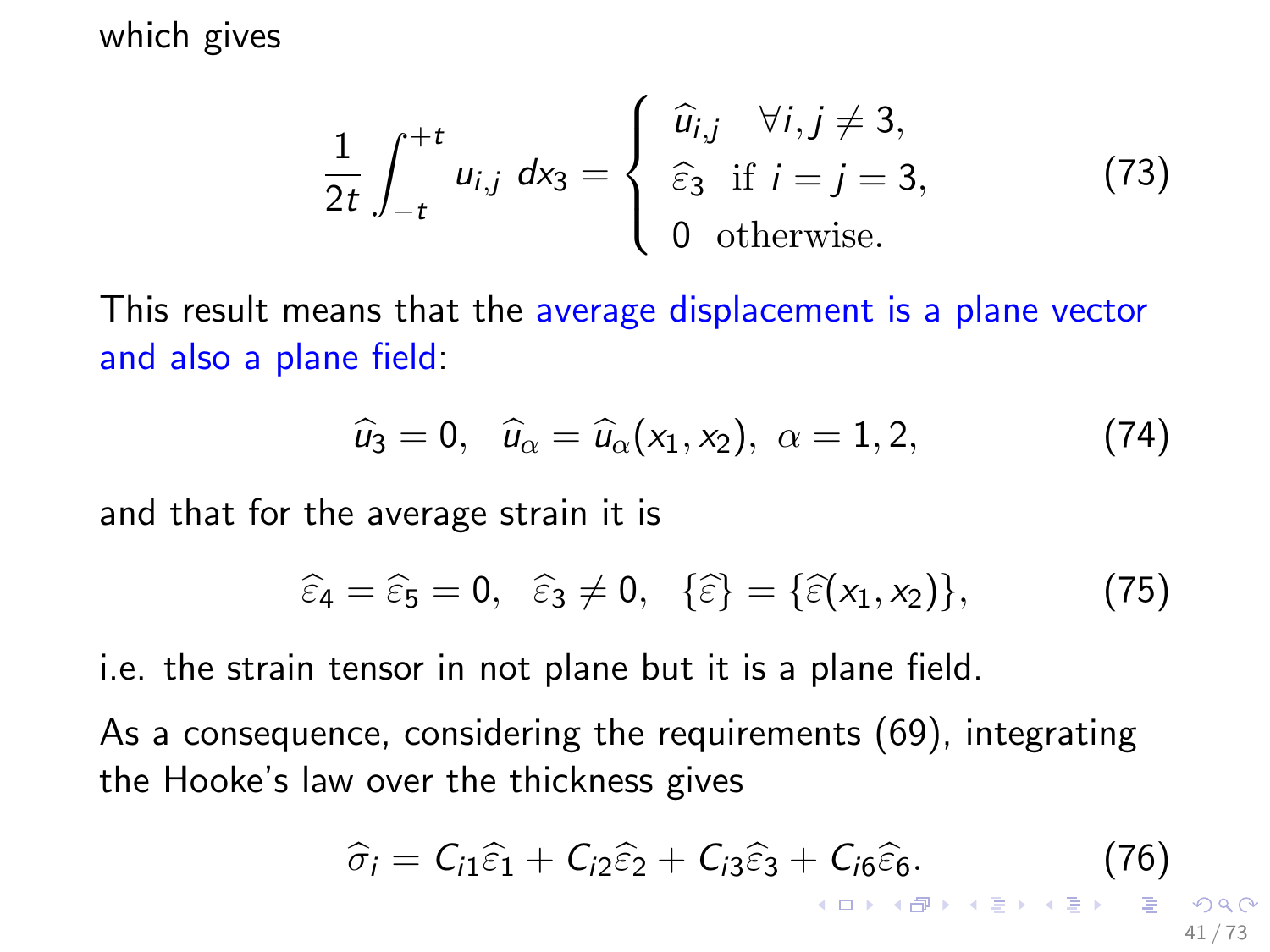<span id="page-41-0"></span>Applying the third equilibrium equation

$$
\sigma_{5,1} + \sigma_{4,2} + \sqrt{2}\sigma_{3,3} = 0, \qquad (77)
$$

at the plate's surfaces,  $x_3 = \pm t$ , for the [\(68\)](#page-38-1) we get

$$
\sigma_{3,3}=0.\t(78)
$$

The consequence of [\(68\)](#page-38-1) and of the last result is

$$
\sigma_3 \simeq 0 \quad \forall x_3 \in [-t, t] \quad \Rightarrow \quad \widehat{\sigma}_3 = 0. \tag{79}
$$

Then, writing the [\(76\)](#page-40-1) for  $\hat{\sigma}_{33}$  gives the condition

$$
\widehat{\varepsilon}_3 = -\frac{1}{\mathcal{C}_{33}} \left( \mathcal{C}_{31} \widehat{\varepsilon}_1 + \mathcal{C}_{32} \widehat{\varepsilon}_2 + \mathcal{C}_{36} \widehat{\varepsilon}_6 \right), \tag{80}
$$

that injected back into [\(76\)](#page-40-1) gives

$$
\{\hat{\sigma}\} = [\hat{C}]\{\hat{\varepsilon}\},\tag{81}
$$

with  $\widehat{C}$  the reduced elastic stiffness matrix:  $\sum_{x \in S} \widehat{C}$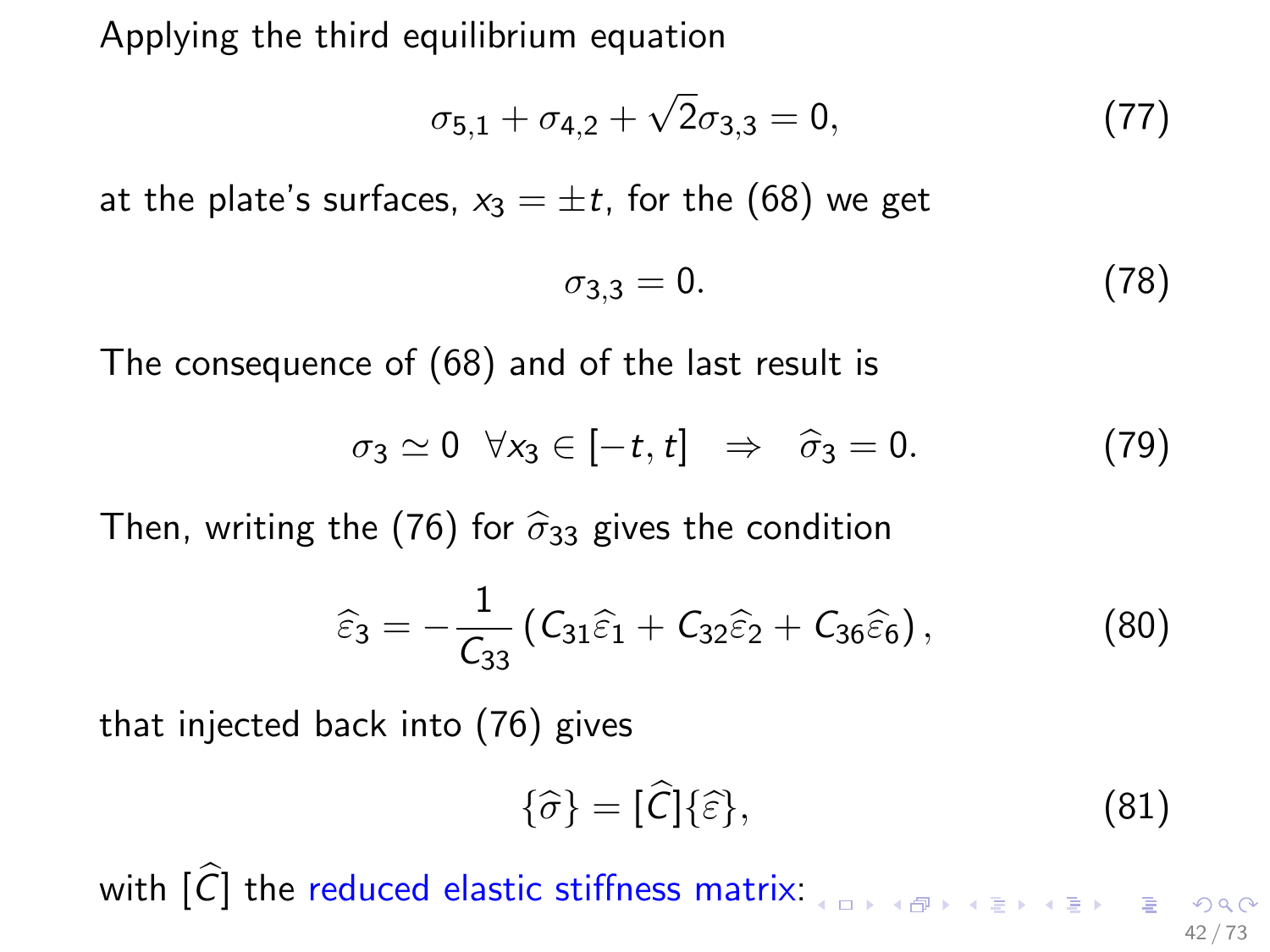$$
\widehat{C}_{ij} = C_{ij} - \frac{C_{i3}C_{j33}}{C_{33}}.
$$
 (82)

The above components define the reduced elastic stiffness matrix exactly as  $[Q]$ , see eq. [\(58\)](#page-33-0).

Nevertheless, the difference with plane stress is that in generalized plane stress all the equations are satisfied on the average.

If  $t$  is very small compared to the other relevant dimensions of the plate then generalized plane stress is a good approximation.

To notice that, through eqs. [\(69\)](#page-38-0) and [\(75\)](#page-40-2) it is

$$
\widehat{\sigma}_4 = \widehat{\sigma}_5 = 0. \tag{83}
$$

Let us now integrate the equilibrium equations on the thickness of the plate; then, eq. [\(68\)](#page-38-1) gives

$$
\sqrt{2}\hat{\sigma}_{1,1} + \hat{\sigma}_{6,2} = 0,
$$
\n
$$
\hat{\sigma}_{6,1} + \sqrt{2}\hat{\sigma}_{2,2} = 0,
$$
\n
$$
\hat{\sigma}_{5,1} + \hat{\sigma}_{4,2} = 0.
$$
\n
$$
(84)
$$
\n
$$
\hat{\sigma}_{5,1} + \hat{\sigma}_{4,2} = 0.
$$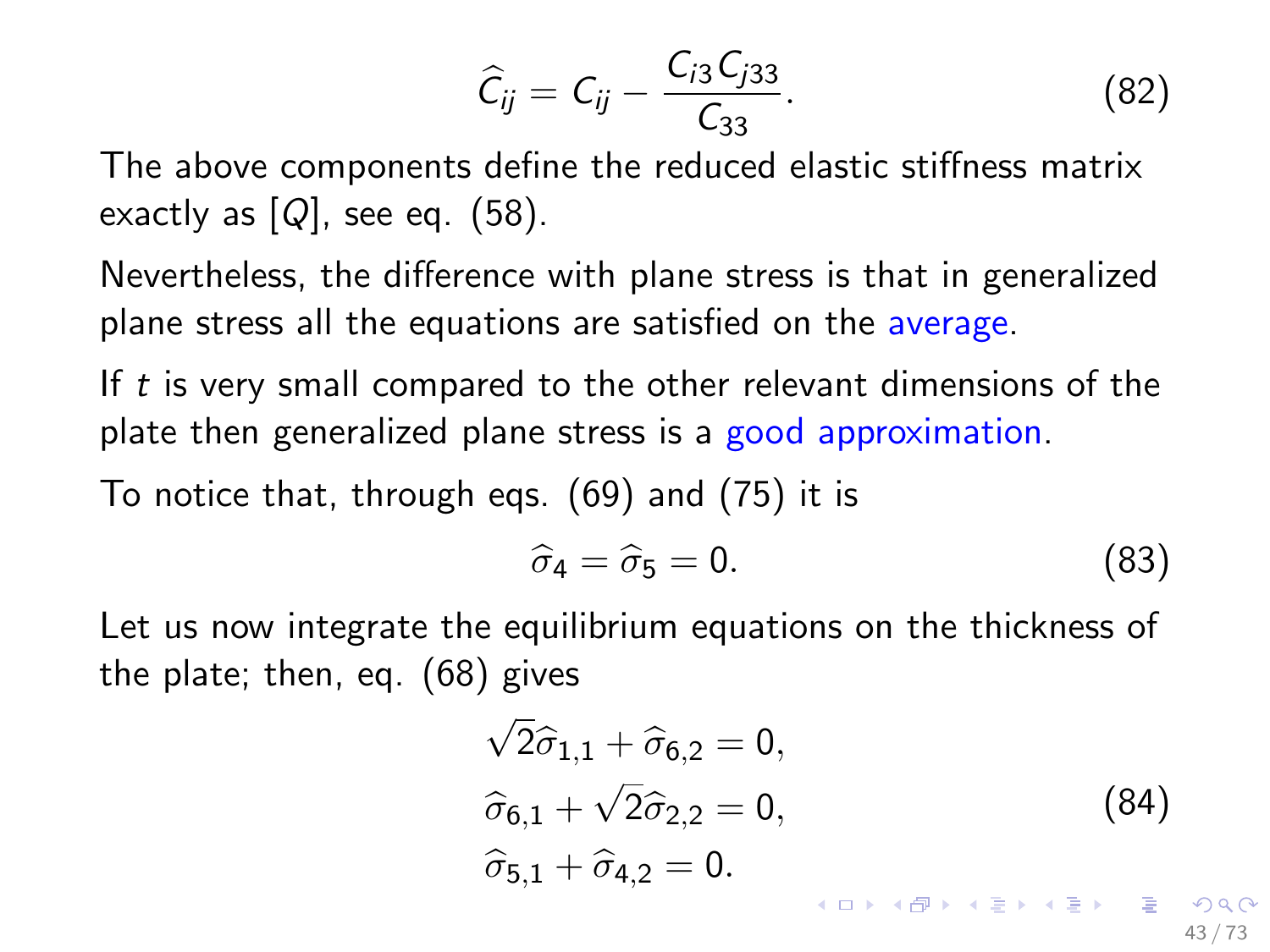## Mechanical consistency of plane states

We have introduced plane strain and plane stress; we ponder now their mechanical consistency, i.e. if such states are physically possible.

**Plane strain:** injecting the Hooke's law in the equilibrium equations of a body submitted only to loadings on its boundary, these reduce to

$$
E_{i111}\varepsilon_{11,1} + 2E_{i112}\varepsilon_{12,1} + E_{i122}\varepsilon_{22,1} +E_{i211}\varepsilon_{11,2} + 2E_{i212}\varepsilon_{12,2} + E_{i222}\varepsilon_{22,2} = 0 \qquad \forall i = 1, 2, 3.
$$
 (85)

The coefficients of the third equation are

$$
E_{3111} = C_{15}, E_{3121} = E_{3112} = C_{56}, E_{3212} = E_{3221} = C_{46},
$$
  
\n
$$
E_{3222} = C_{24}, E_{3211} = C_{14}, E_{3122} = C_{25}.
$$
\n(86)

<span id="page-43-0"></span>All of these coefficients are null for a monoclinic material with  $x_3 = 0$  as plane of symmetry.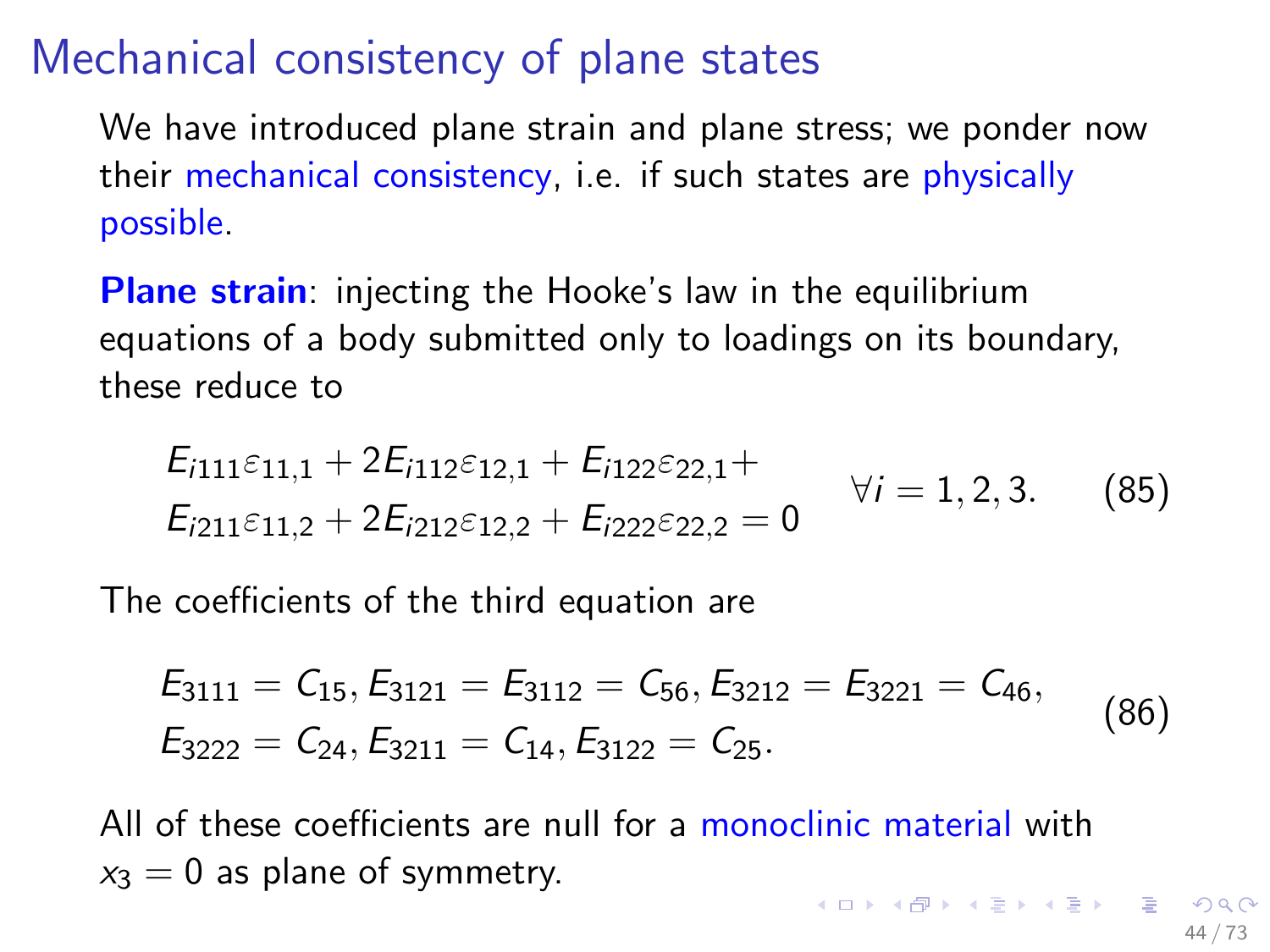Let us now consider the antiplane deformations

$$
u_1 = u_2 = 0, \quad u_3 = u_3(x_1, x_2) \rightarrow u_{3,3} = \varepsilon_{33} = 0, \ \{\varepsilon^p\} = \{0\}.
$$
\n(87)

Now the three equations of equilibrium reduce to

<span id="page-44-0"></span>
$$
E_{i113}\varepsilon_{13,1} + E_{i123}\varepsilon_{23,1} + E_{i213}\varepsilon_{13,2} + E_{i223}\varepsilon_{23,2} = 0 \,\forall i = 1,2,3.
$$
 (88)

The coefficients of the two first equations [\(88\)](#page-44-0) are exactly the [\(86\)](#page-43-0).

Hence, a monoclinic body satisfies automatically, for each applied loading on the boundary, the third plane equilibrium equation and the two first antiplane equations: plane and antiplane deformations are uncoupled.

The monoclinic condition is not the minimal requirement: the true necessary conditions are the [\(86\)](#page-43-0) to be null, while for a monoclinic material, required for generalized plane stress, it is also  $C_{34} = C_{35} = 0$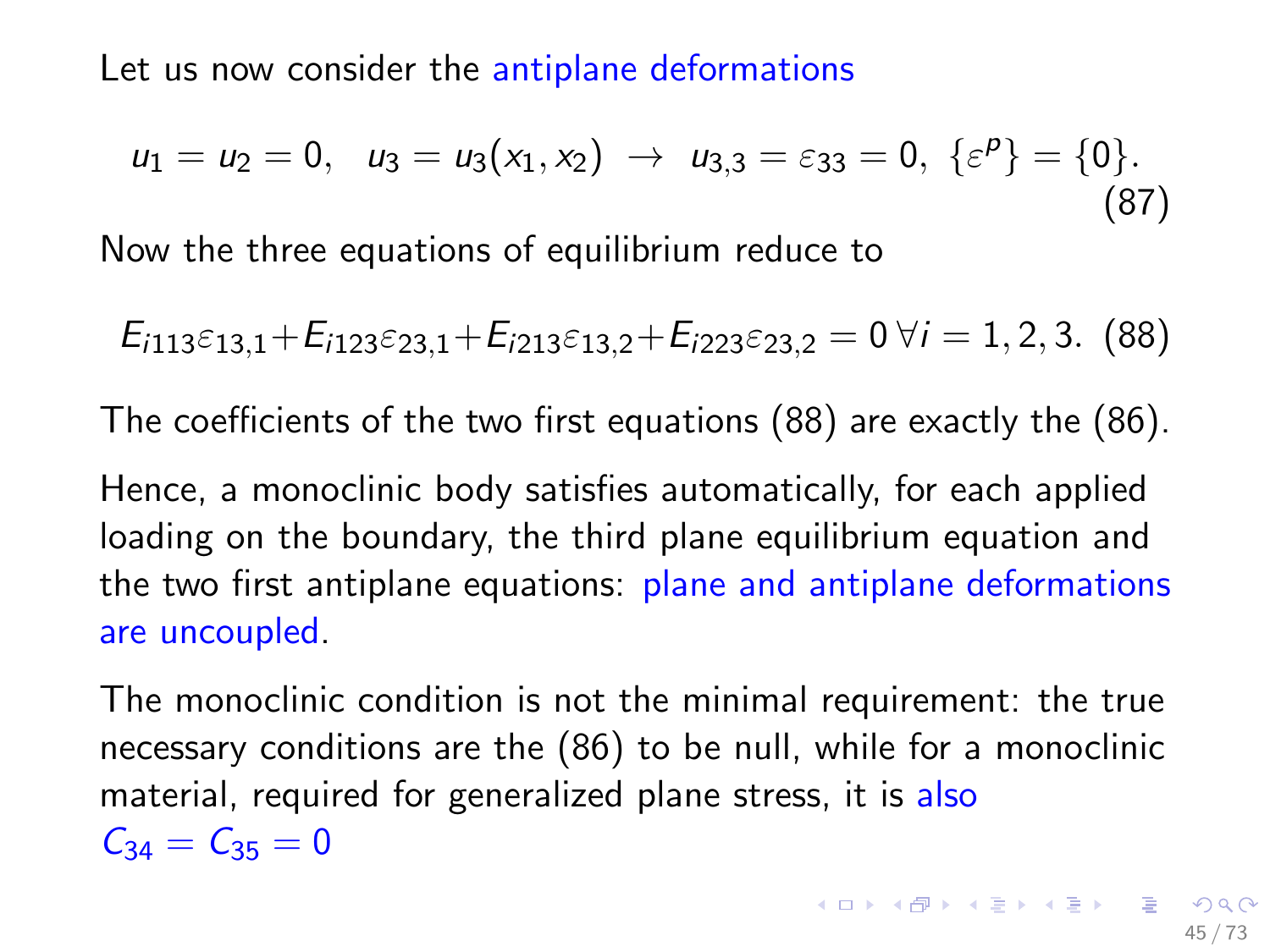<span id="page-45-0"></span>This result is obviously valid also for the other elastic syngonies that satisfy the same conditions, namely for the orthotropic, tetragonal, axially-symmetric, cubic and isotropic ones.

For all such materials, the plane strain state is a possible situation and it is an exact theory. To remark that in this circumstance, it is also  $\sigma_4 = \sigma_5 = 0$ .

For a triclinic or trigonal body, or for any other syngony not correctly oriented (i.e. for which  $x_3 = 0$  is not one of the symmetry planes), a plane strain deformation or an antiplane one cannot exist, generally speaking: also in the case where the three components of displacement  $u_i$  depend upon only  $x_1$  and  $x_2$ , all of them are coupled, so that  $u_3$  does not vanish, in general.

Such a state is called a generalized plane strain:  $u_3 \neq 0$ , but  $\varepsilon_3 = 0$  because nothing is function of x<sub>3</sub>, so that  $u_3$ ,  $= 0$ .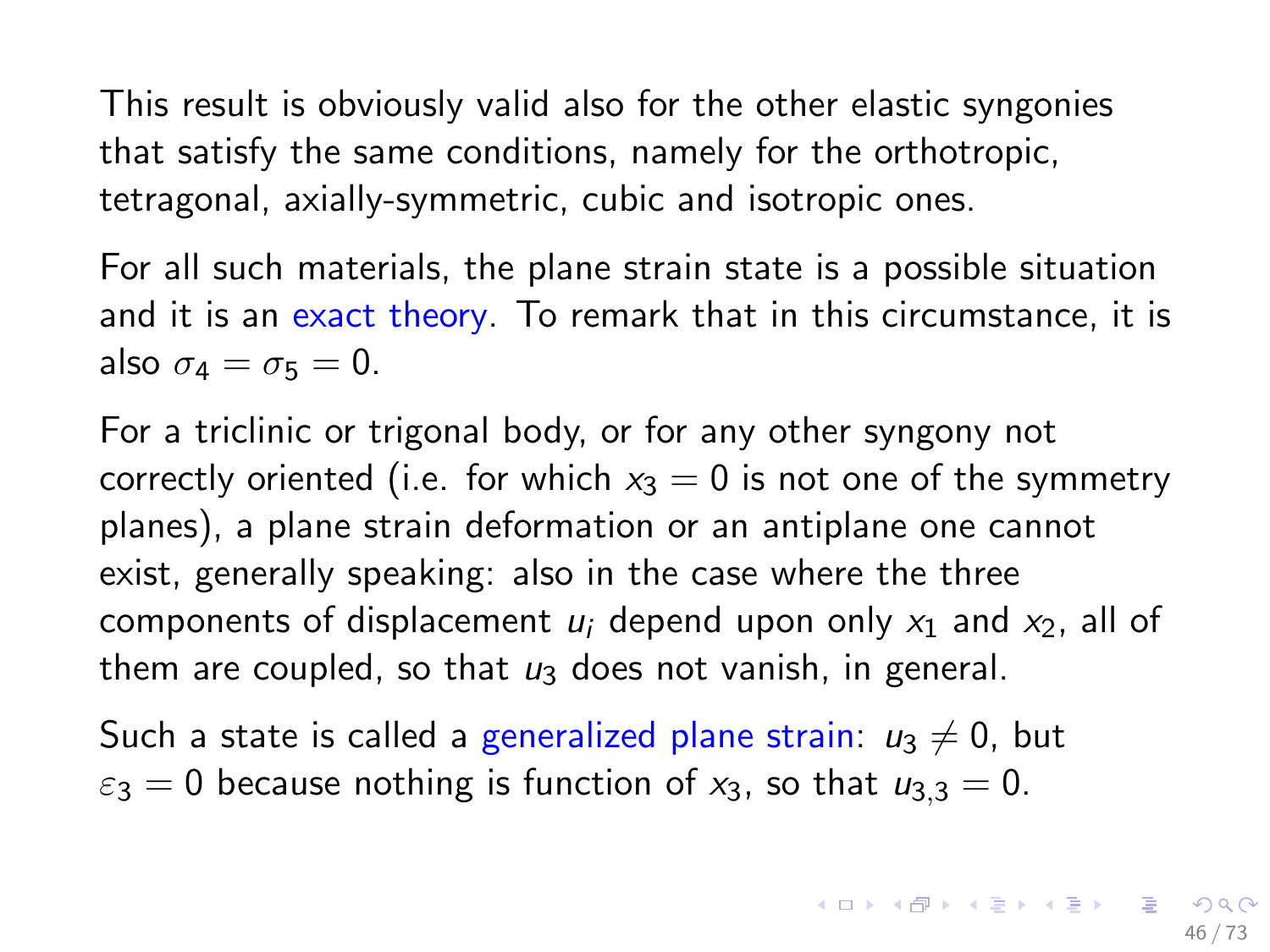<span id="page-46-0"></span>The compatibility equations give an equation for the Airy's stress function [\(22\)](#page-15-0).

In fact, with the assumptions [\(37\)](#page-22-0) all the compatibility equations are automatically satisfied but the first

$$
\sqrt{2}\varepsilon_{6,12} = \varepsilon_{1,22} + \varepsilon_{2,11}.\tag{89}
$$

Using eq.  $(38)_2$  $(38)_2$  and expressing the stress components by the  $(22)$ , remembering that  $\sigma_6 = \sqrt{2} \sigma_{12}$ , we get the following homogenized biharmonic equation for the Airy's stress function  $\chi$ :

$$
\nabla_1^4 \chi = 0, \tag{90}
$$

where

$$
\nabla_1^4 = \Sigma_{22} \frac{\partial^4}{\partial x_1^4} - 2\sqrt{2} \Sigma_{26} \frac{\partial^4}{\partial x_1^3 \partial x_2} + 2(\Sigma_{12} + \Sigma_{66}) \frac{\partial^4}{\partial x_1^2 \partial x_2^2} - 2\sqrt{2} \Sigma_{16} \frac{\partial^4}{\partial x_1 \partial x_2^3} + \Sigma_{11} \frac{\partial^4}{\partial x_2^4}
$$
(91)

is the gen[era](#page-45-0)lized biharmonic differential operat[or](#page-47-0)[.](#page-45-0) 47 / 73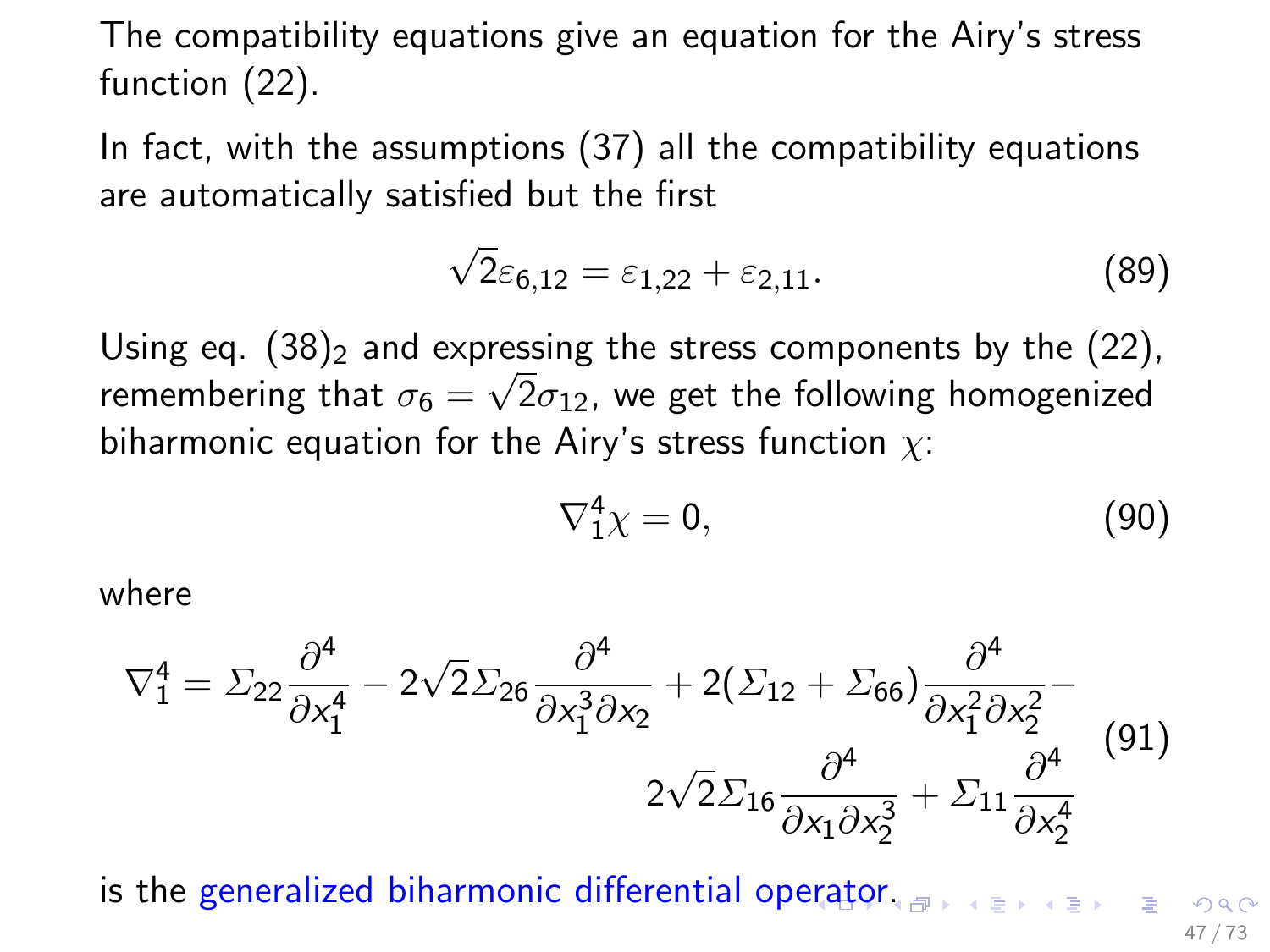<span id="page-47-0"></span>Changing of material syngony or of plane state, other operators can be introduced; for instance, it can be easily checked that for an orthotropic material,  $\varSigma_{16}=\varSigma_{26}=0$ , so that  $\nabla_1^4$  has a simpler form, while for an isotropic material we get  $\nabla_1^4 = \frac{1-\nu^2}{E}\nabla^4$ , where  $\nabla^4$  is the customary double laplacian.

**Plane stress:** if the Airy's function is used in the first compatibility equation and proceeding like in the previous case, but now with the strain-stress relation [\(55\)](#page-31-1)<sub>2</sub>, we get the biharmonic equation for  $\chi$ 

$$
\nabla_2^4 \chi = 0,\t\t(92)
$$

with now

$$
\nabla_2^4 = S_{22} \frac{\partial^4}{\partial x_1^4} - 2\sqrt{2} S_{26} \frac{\partial^4}{\partial x_1^3 \partial x_2} + 2(S_{12} + S_{66}) \frac{\partial^4}{\partial x_1^2 \partial x_2^2} - 2\sqrt{2} S_{16} \frac{\partial^4}{\partial x_1 \partial x_2^3} + S_{11} \frac{\partial^4}{\partial x_2^4}
$$
(93)

the generalized biharmonic operator for the [pre](#page-46-0)[se](#page-0-0)[n](#page-46-0)[t c](#page-47-0)[a](#page-48-0)se[.](#page-72-0)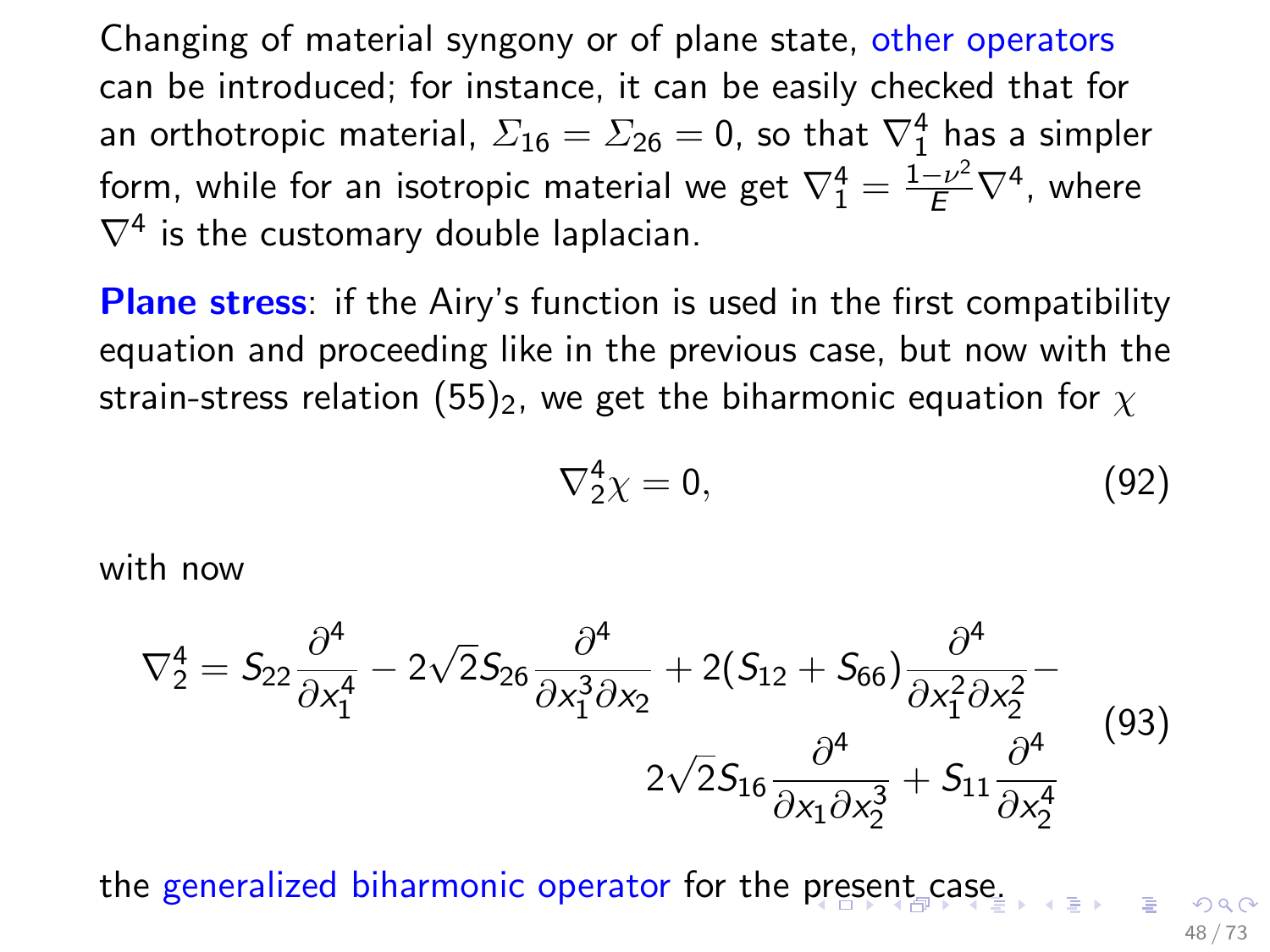<span id="page-48-0"></span>Formally,  $\nabla_2^4$  is identical to  $\nabla_1^4$ , but the components of the compliance tensor  $[S]$  are to be used in place of those of the reduced compliance  $[\Sigma]$ .

The other compatibility equations, for a strain tensor that is a plane field but not a plane tensor, because generally speaking in plane stress  $\{\varepsilon^{\mathsf{a}}\}\neq\{0\}$ , are

$$
\varepsilon_{3,11}=0, \ \ \varepsilon_{3,12}=0, \ \ \varepsilon_{3,22}=0, \ \ \varepsilon_{4,11}=\varepsilon_{5,12}, \ \ \varepsilon_{4,12}=\varepsilon_{5,22}. \ \ (94)
$$

Also considering materials that are at least monoclinic, for which  $\varepsilon_4 = \varepsilon_5 = 0$ , so that the two last equations are automatically satisfied, the first three equations are left unsatisfied, unless  $\varepsilon_3$  is a linear function of  $x_1, x_2$ :

$$
\varepsilon_3(x_1,x_2)=c_0+c_1x_1+c_2x_2. \hspace{1.5cm} (95)
$$

In all the other cases, the plane stress analysis is not exact, and can be considered as accurate only in the limit of thin plates acted upon by surface tractions parallel to the mid[-p](#page-47-0)l[an](#page-49-0)[e](#page-47-0) [o](#page-48-0)[f](#page-49-0) [th](#page-0-0)[e p](#page-72-0)[la](#page-0-0)[te.](#page-72-0)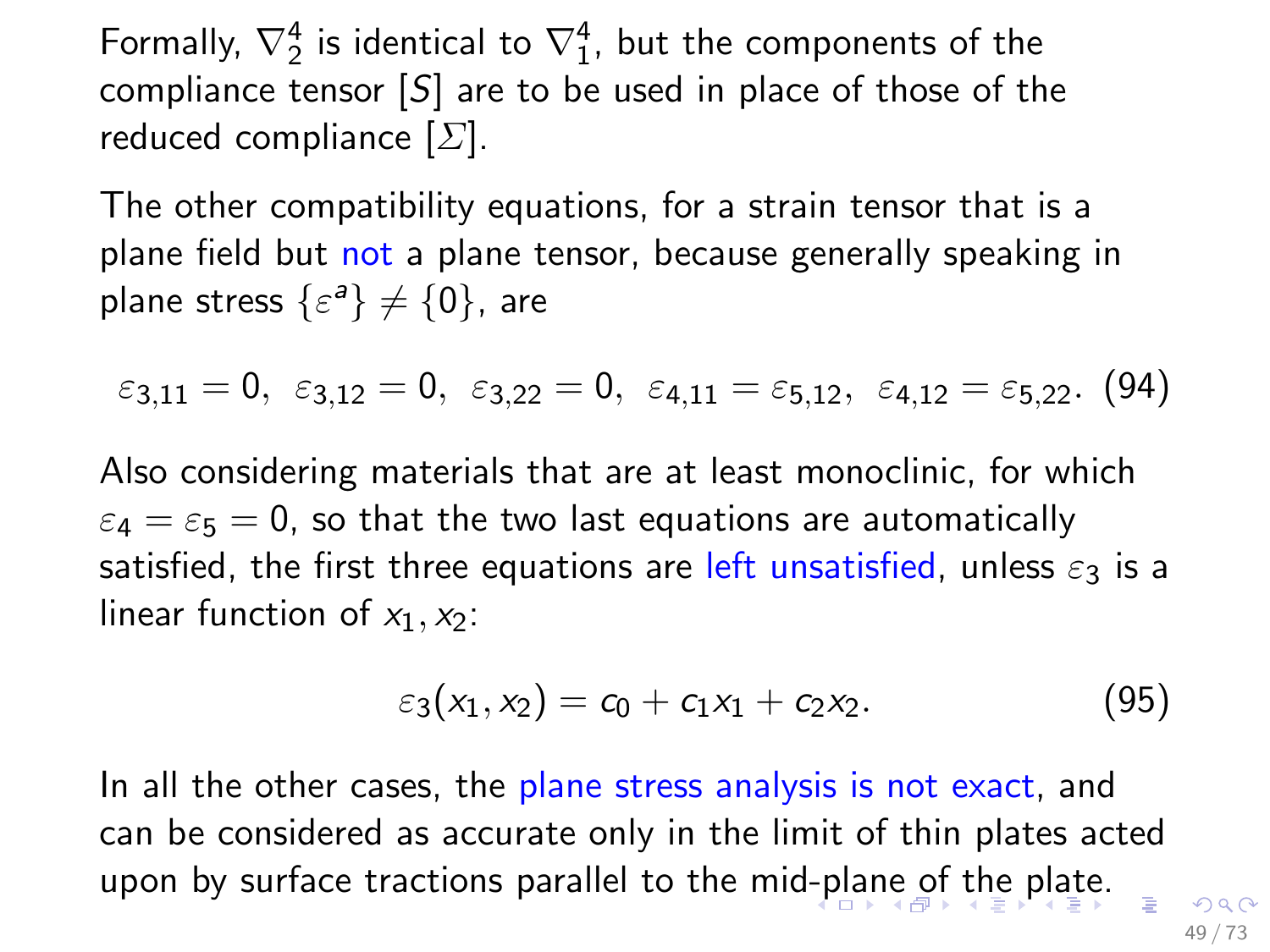#### <span id="page-49-0"></span>Comparison of plane states Plane strain:

- the displacement is a plane vector and also a plane field:  $u_3 = 0$ ,  $u_{\alpha} = u_{\alpha}(x_1, x_2)$ ,  $\alpha = 1, 2$ ;
- the strain tensor is plane and also a plane field:  $\{\varepsilon\} = \{\varepsilon^p(x_1, x_2)\}, \{\varepsilon^a\} = \{0\};$
- the stress tensor is not plane but it is a plane field:  $\{\sigma\} = \{\sigma(x_1, x_2)\}\$ ; for a material with the moduli [\(86\)](#page-43-0) null, it is also  $\sigma_4 = \sigma_5 = 0$ , but  $\sigma_3 \neq 0$ ;
- the equilibrium equations in case of null body vector, for a material with the moduli [\(86\)](#page-43-0) null, reduce to  $\sigma_{ii,j} = 0$   $j = 1, 2, \forall i = 1, 2, 3;$ the third equation corresponds to the antiplane state, uncoupled from the plane one;
- the Hooke's law does not change with respect to the 3D case:  $\{\sigma\} = [C]\{\varepsilon^p\};$
- the inverse Hooke's law becomes:  $\{\varepsilon^p\} = [\Sigma]\{\sigma^p\}$ , with  $[\Sigma]$  the reduced compliance matrix whose components are given by eq. [\(41\)](#page-24-0) for a material at least monoclinic;
- the theory of plane strain is exact.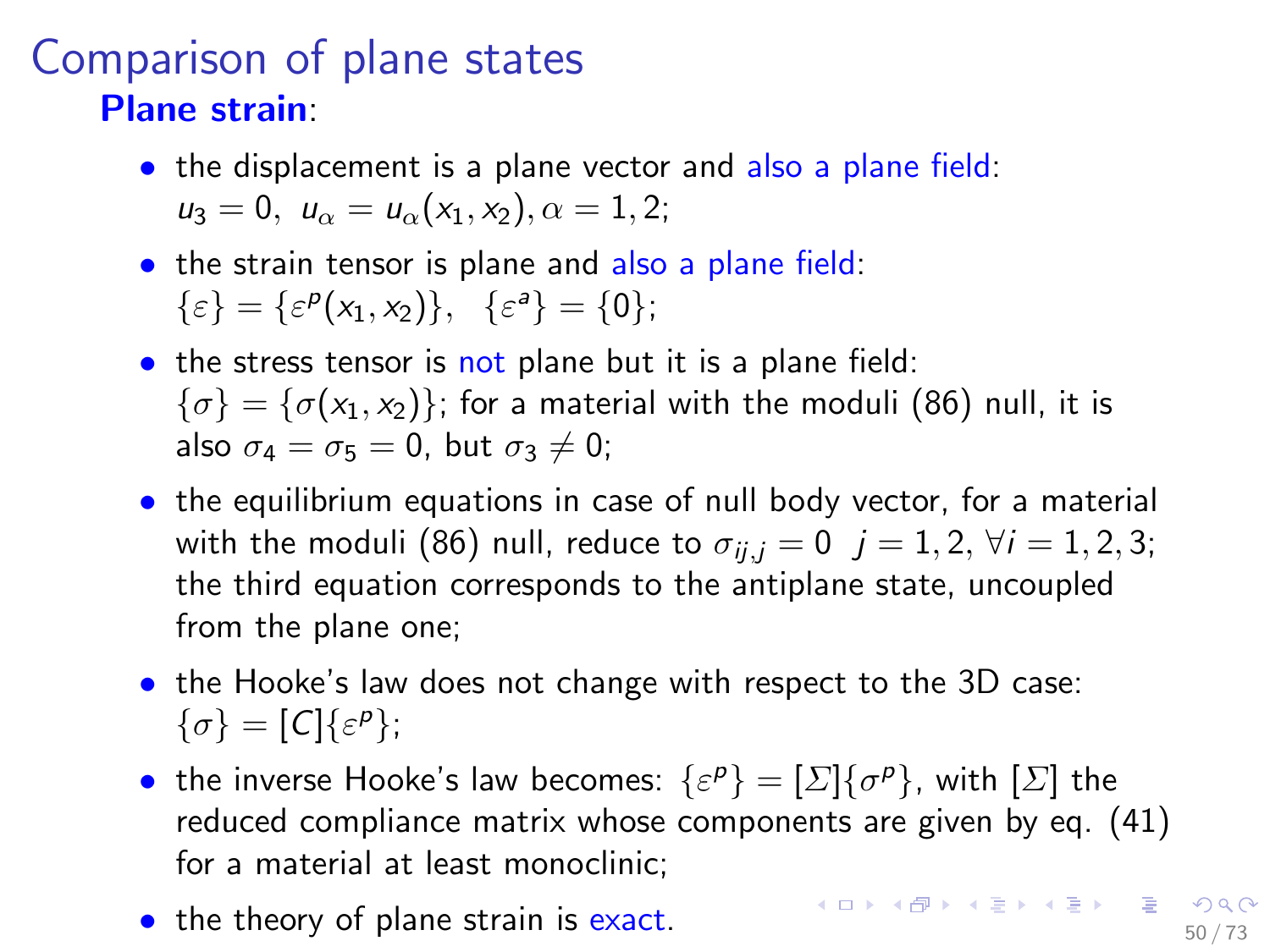#### Plane stress

- the displacement is not a plane vector nor a plane field:  $u_i = u_i(x_1, x_2, x_3), \ \forall i = 1, 2, 3;$
- the strain tensor is not plane but it is a plane field:  $\{\varepsilon\} = \{\varepsilon(x_1, x_2)\}\$ ; for a material at least monoclinic, it is also  $\varepsilon_4 = \varepsilon_5 = 0$ , but  $\varepsilon_3 \neq 0$ ;
- the stress tensor is plane and also a plane field:  $\{\sigma\} = \{\sigma^p(x_1, x_2)\};$
- the equilibrium equations for a null body vector reduce to  $\sigma_{ii,j} = 0$  i,  $j = 1, 2$ , regardless of the material;
- the Hooke's law becomes:  $\{\sigma^p\} = [Q]\{\varepsilon^p\}$ , with  $[Q]$  the reduced stiffness matrix whose components for a material at least monoclinic are given by eq. [\(58\)](#page-33-0);
- the inverse Hooke's law does not change with respect to the 3D case:  $\{\varepsilon\} = [S]\{\sigma^p\};$
- the theory of plane stress is not exact.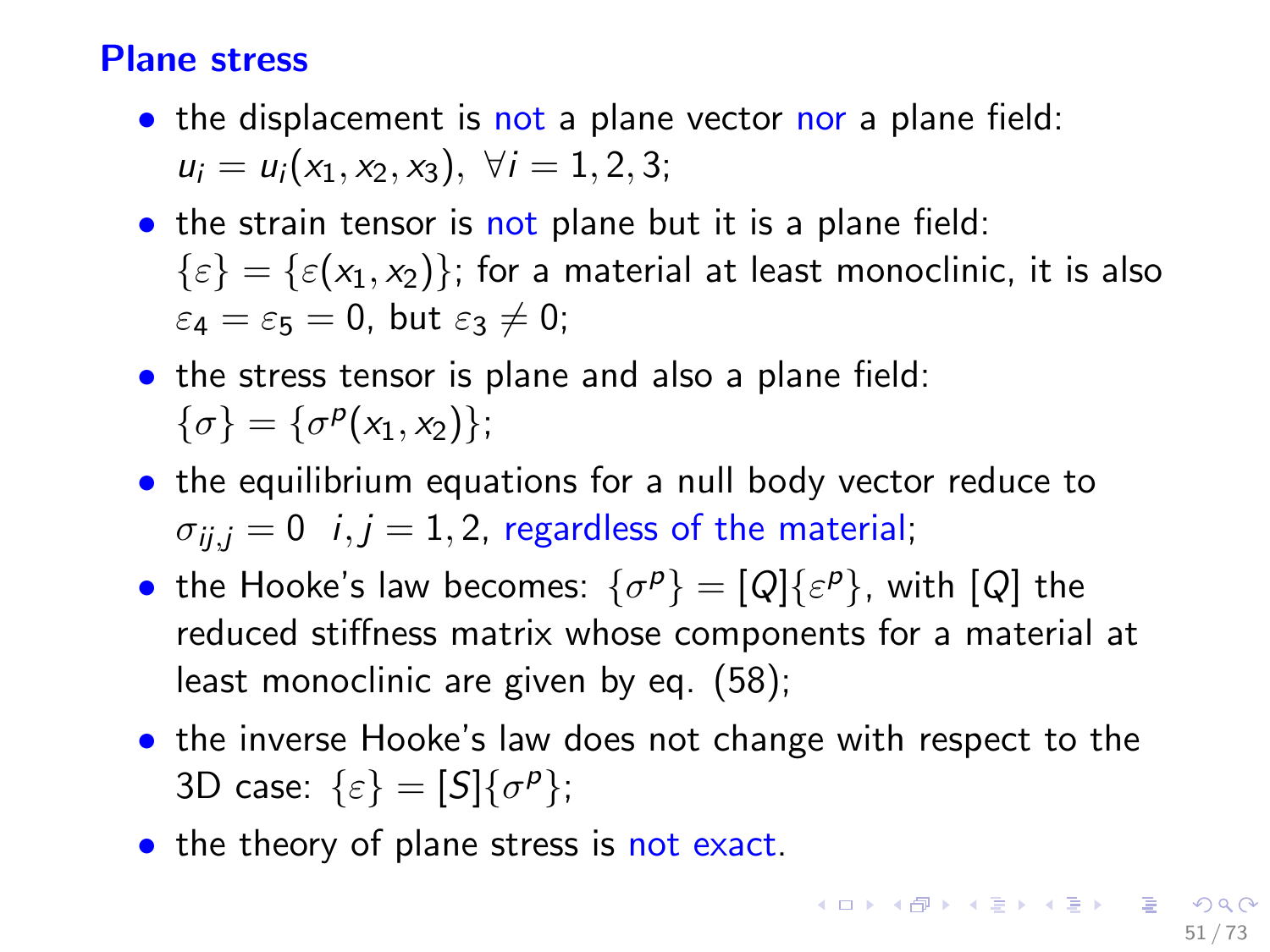#### Generalized plane stress

- all the relations are given on the average, i.e. as average values on the thickness of the plate, not locally;
- the theory is valid for thin plates of a material at least monoclinic, with  $\sigma_3 = \sigma_4 = \sigma_5 = 0$  on the plate's surfaces and submitted uniquely to loadings parallel to the plate's mid-plane;
- the average displacement is a plane vector and also a plane field:  $\hat{u}_3 = 0$ ,  $\hat{u}_\alpha = \hat{u}_\alpha(x_1, x_2), \ \alpha = 1, 2;$
- the average strain tensor is not plane, because  $\widehat{\varepsilon}_4 = \widehat{\varepsilon}_5 = 0$ , but  $\widehat{\epsilon}_3 \neq 0$ ; nevertheless, it is a plane field:  $\{\widehat{\epsilon}\} = {\{\widehat{\epsilon}(x_1, x_2)\}}$ ;
- the average stress tensor is not plane but it is a plane field:  $\{\widehat{\sigma}\} = \{\widehat{\sigma}^p(x_1, x_2)\};$
- the equilibrium equations reduce to

$$
\hat{\sigma}_{ij,j} = 0
$$
 j = 1,2  $\forall i = 1, 2, 3;$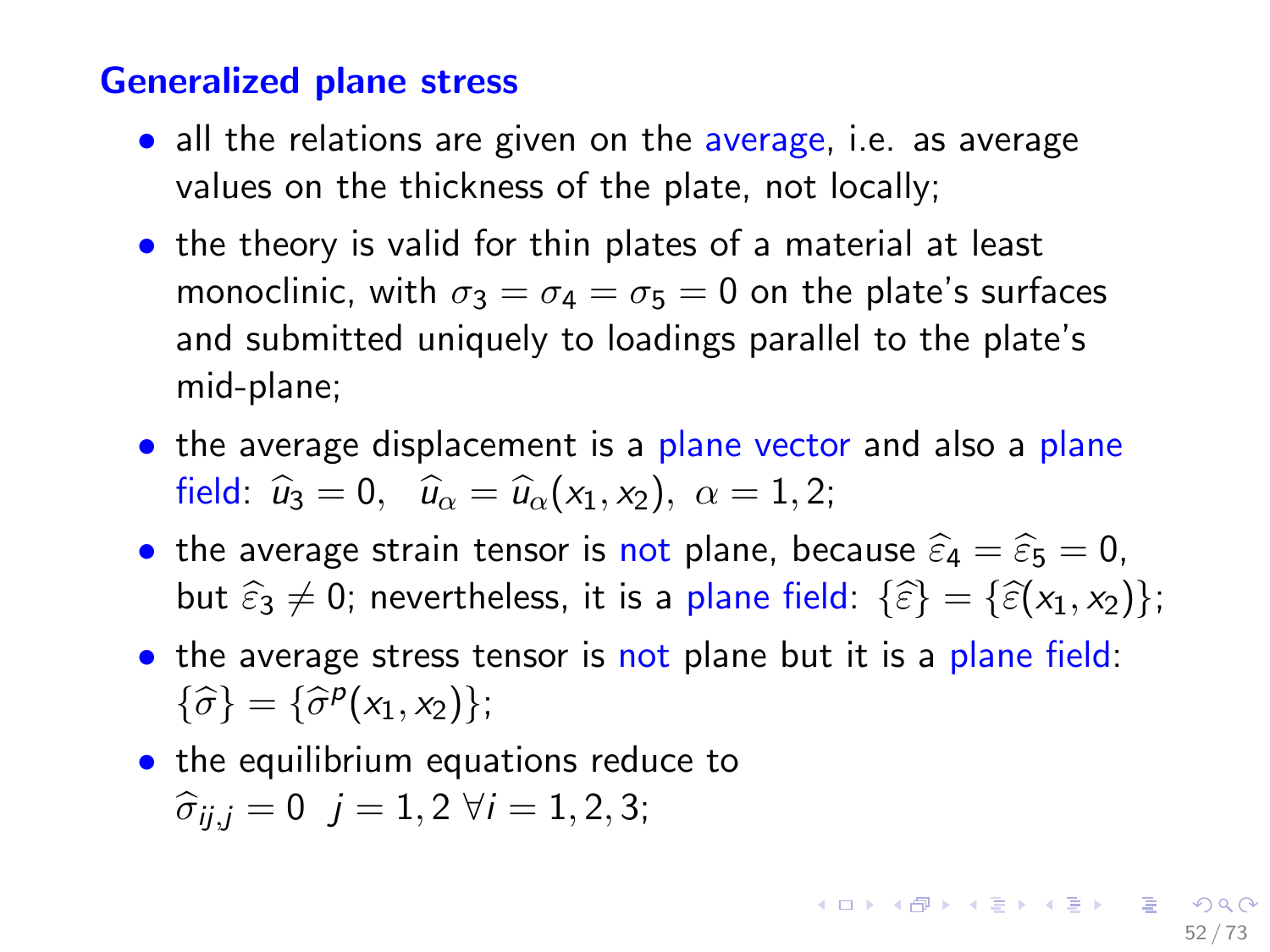- the average Hooke's law becomes:  $\{\widehat{\sigma}\} = [\widehat{C}]\{\widehat{\varepsilon}\}\,$ , with  $|\widehat{C}| = [Q]$  the reduced stiffness matrix whose components are given by eq.  $(58)$ ;
- the theory of generalized plane stress is exact, on the average, only if  $\hat{\sigma}_3$  is exactly zero everywhere in the plate.

It appears hence that plane strain and generalized plane stress are formally identical, provided that the stiffness matrix of plane strain is replaced by the reduced stiffness matrix for generalized plane stress, and of course considering that in generalized plane stress all the relations are valid on the average.

Nevertheless, some differences remain, for instance  $\sigma_3 \neq 0$  and  $\varepsilon_3 = 0$  in plane strain, while it is assumed that  $\hat{\sigma}_3 = 0$  and  $\varepsilon_3 \neq 0$ in generalized plane stress.

The case of plane stress is not formally identical to plane strain nor to generalized plane stress because the displacement vector is not plane nor a plane field, besides the fact that  $\varepsilon_3 \neq 0$  and  $\sigma_3 = 0$ .

KID KAP KID KID NI DAG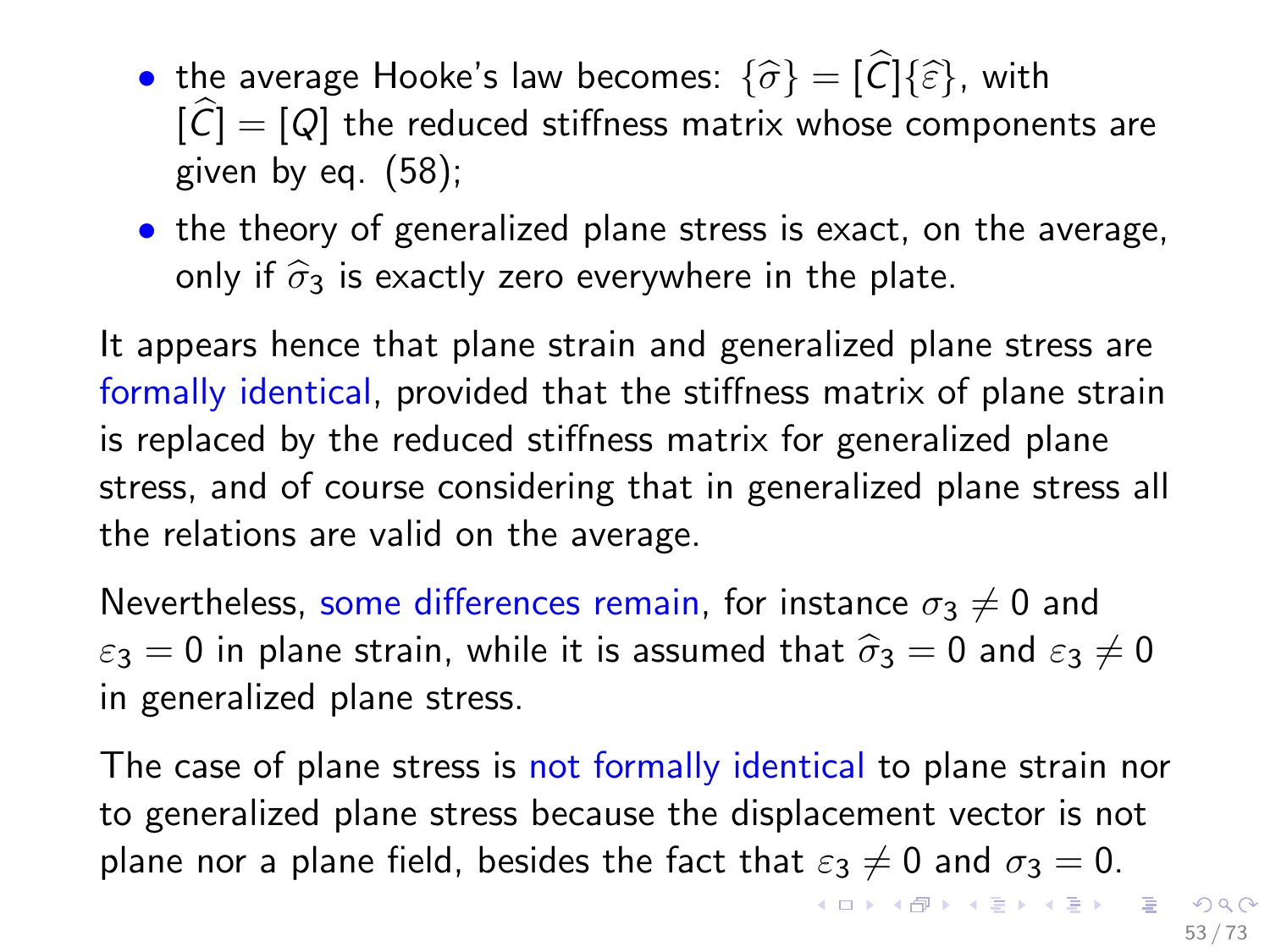## The Lekhnitskii theory

We will name a Lekhnitskii Problem every problem of the elastic equilibrium of an anisotropic body whose stress field is constrained to satisfy uniquely the condition of plane field:

$$
\boldsymbol{\sigma} = \boldsymbol{\sigma}(x_1, x_2), \tag{96}
$$

hence, generally speaking, with  $\{\sigma^{\mathsf{a}}\}\neq\{0\}$ , i.e. the stress is not necessarily a plane tensor.

The same properties, by the reverse Hooke's law, are true for the strain too, but not for the displacement:

$$
\varepsilon = \varepsilon(x_1, x_2), \quad \mathbf{u} = \mathbf{u}(x_1, x_2, x_3). \tag{97}
$$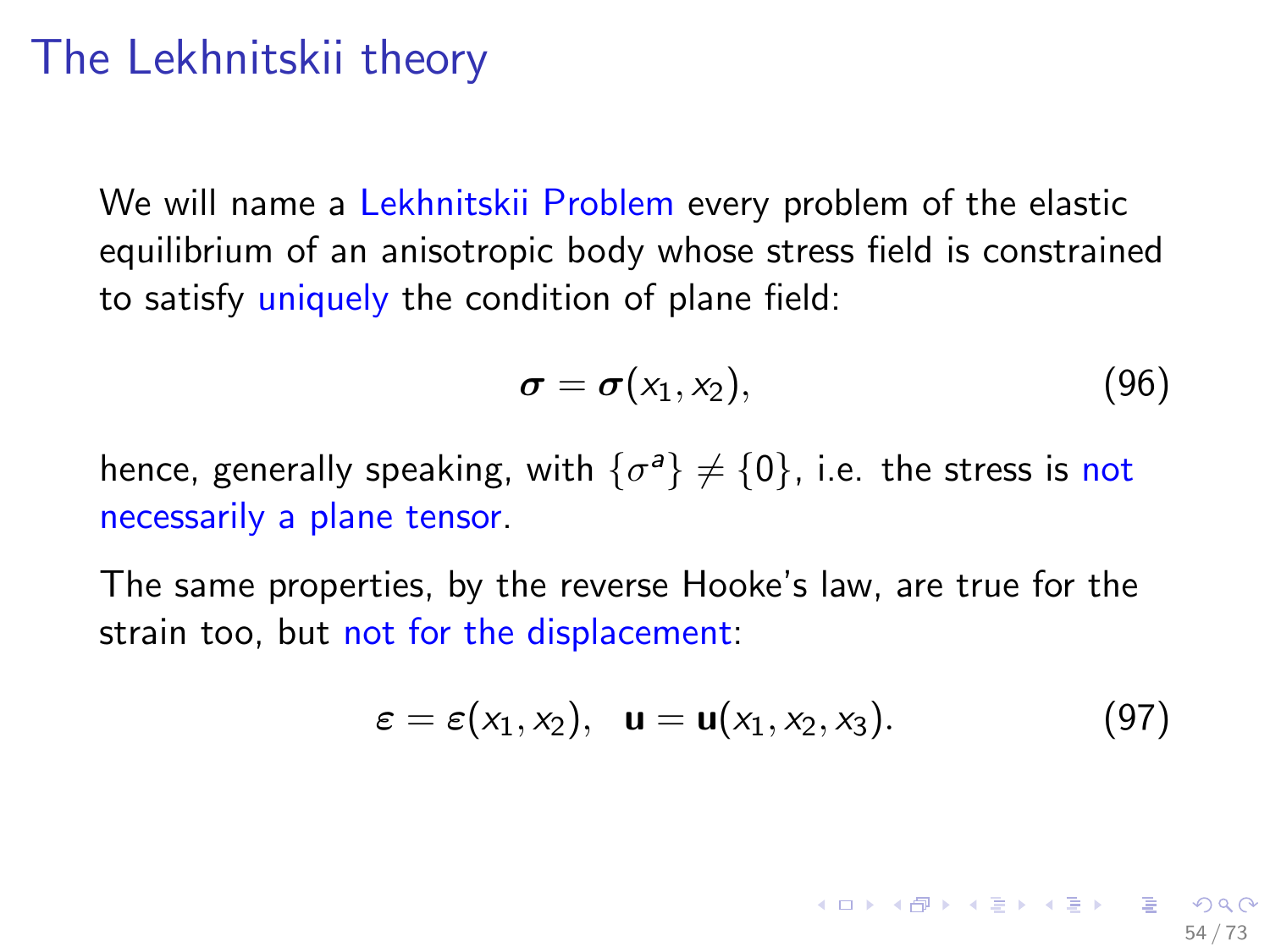<span id="page-54-0"></span>The Lekhnitskii theory or formalism is the mathematical theory for obtaining a general formulation of the solution to the Lekhnitskii Problem.

It is based upon the use of the stress functions  $\chi$  and  $\Psi$ . We will see that the Lekhnitskii theory comprehends, as special cases:

- plane deformation
- generalized plane strain
- generalized plane stress

We follow here the original approach of Lekhnitskii, considering the general case of an anisotropic body belonging to any possible elastic syngony, submitted to surface tractions on the boundaries and to volume forces depending upon a potential  $U$ ,

$$
\mathbf{f} = \nabla U. \tag{98}
$$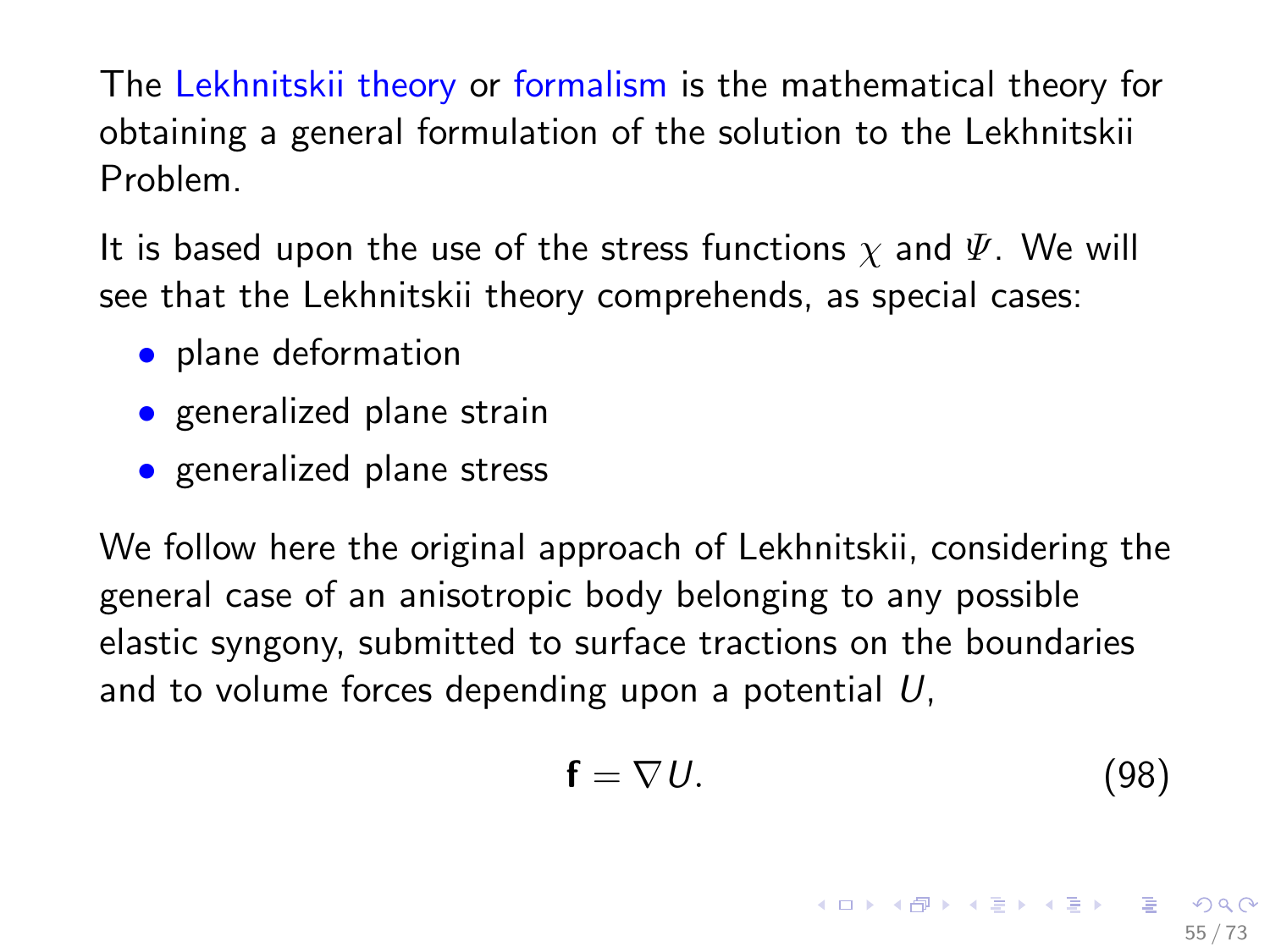### <span id="page-55-0"></span>The decomposition of the displacement field

The displacement vector  $u(x_1, x_2, x_3)$  is decomposed into a plane vector field $1$ 

<span id="page-55-2"></span>
$$
\mathbf{u}^p = \mathbf{u}^p(x_1, x_2) \tag{99}
$$

and a field complementary to the plane one, depending also upon  $x_3$ . This can be done in the following way: in the Kelvin's notation, it is

<span id="page-55-1"></span>
$$
\varepsilon_1 = u_{1,1}, \quad \varepsilon_2 = u_{2,2}, \quad \varepsilon_3 = u_{3,3}, \n\varepsilon_4 = \frac{u_{2,3} + u_{3,2}}{\sqrt{2}}, \quad \varepsilon_5 = \frac{u_{1,3} + u_{3,1}}{\sqrt{2}}, \quad \varepsilon_6 = \frac{u_{1,2} + u_{2,1}}{\sqrt{2}}.
$$
\n(100)

Because the stress is a plane field, for the Hooke's law it is also

<span id="page-55-3"></span>
$$
\varepsilon_i = \varepsilon_i(x_1, x_2) \quad \forall i = 1, ..., 6; \tag{101}
$$

hence in eq. [\(100\)](#page-55-1) the right-hand sides are independent of  $x_3$ .

<sup>&</sup>lt;sup>1</sup>Here the symbol p denotes only a plane field, n[ot a](#page-54-0) [pl](#page-56-0)[a](#page-54-0)[ne](#page-55-0) [v](#page-56-0)[ect](#page-0-0)[or.](#page-72-0)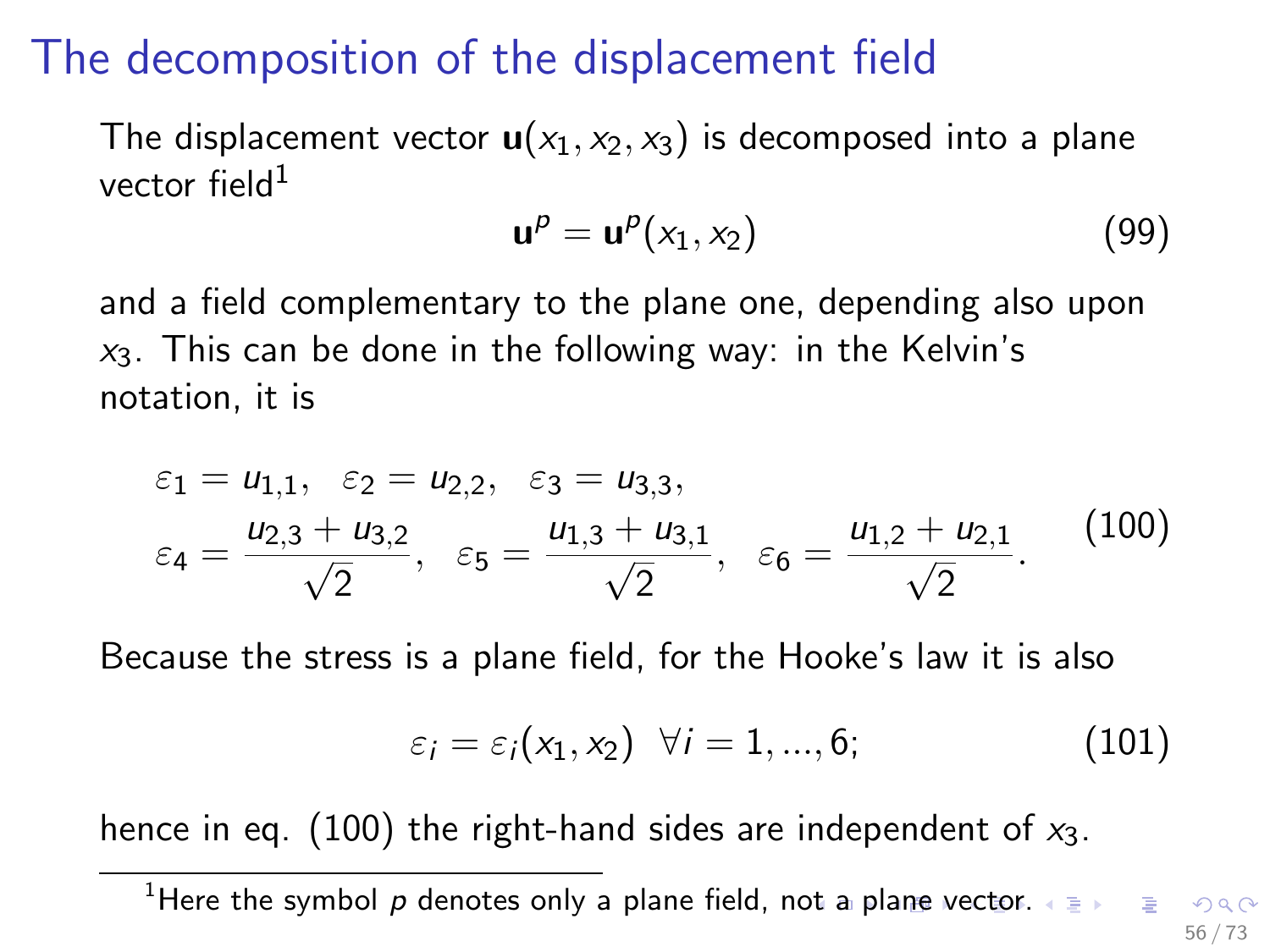<span id="page-56-0"></span>The most general expression for the components of  $u(x_1, x_2, x_3)$  is

$$
u_1(x_1, x_2, x_3) = u_1^p(x_1, x_2) + u(x_2, x_3),
$$
  
\n
$$
u_2(x_1, x_2, x_3) = u_2^p(x_1, x_2) + v(x_1, x_3),
$$
  
\n
$$
u_3(x_1, x_2, x_3) = u_3^p(x_1, x_2) + x_3 w(x_1, x_2).
$$
\n(102)

<span id="page-56-1"></span>Injecting eq.  $(102)$  into eq.  $(100)_{4,5,6}$  $(100)_{4,5,6}$  gives

$$
\varepsilon_4 = \frac{u_{3,2}^p + v_{,3} + x_3 w_{,2}}{\sqrt{2}}, \quad \varepsilon_5 = \frac{u_{3,1}^p + u_{,3} + x_3 w_{,1}}{\sqrt{2}},
$$
\n
$$
\varepsilon_6 = \frac{u_{1,2}^p + u_{2,1}^p + u_{,2} + v_{,1}}{\sqrt{2}},
$$
\n(103)

and because of eqs. [\(99\)](#page-55-2) and [\(101\)](#page-55-3), the quantities

<span id="page-56-2"></span>
$$
v_{,3} + x_3 w_{,2}, \quad u_{,3} + x_3 w_{,1}, \quad u_{,2} + v_{,1} \tag{104}
$$

cannot depend upon  $x_3$ .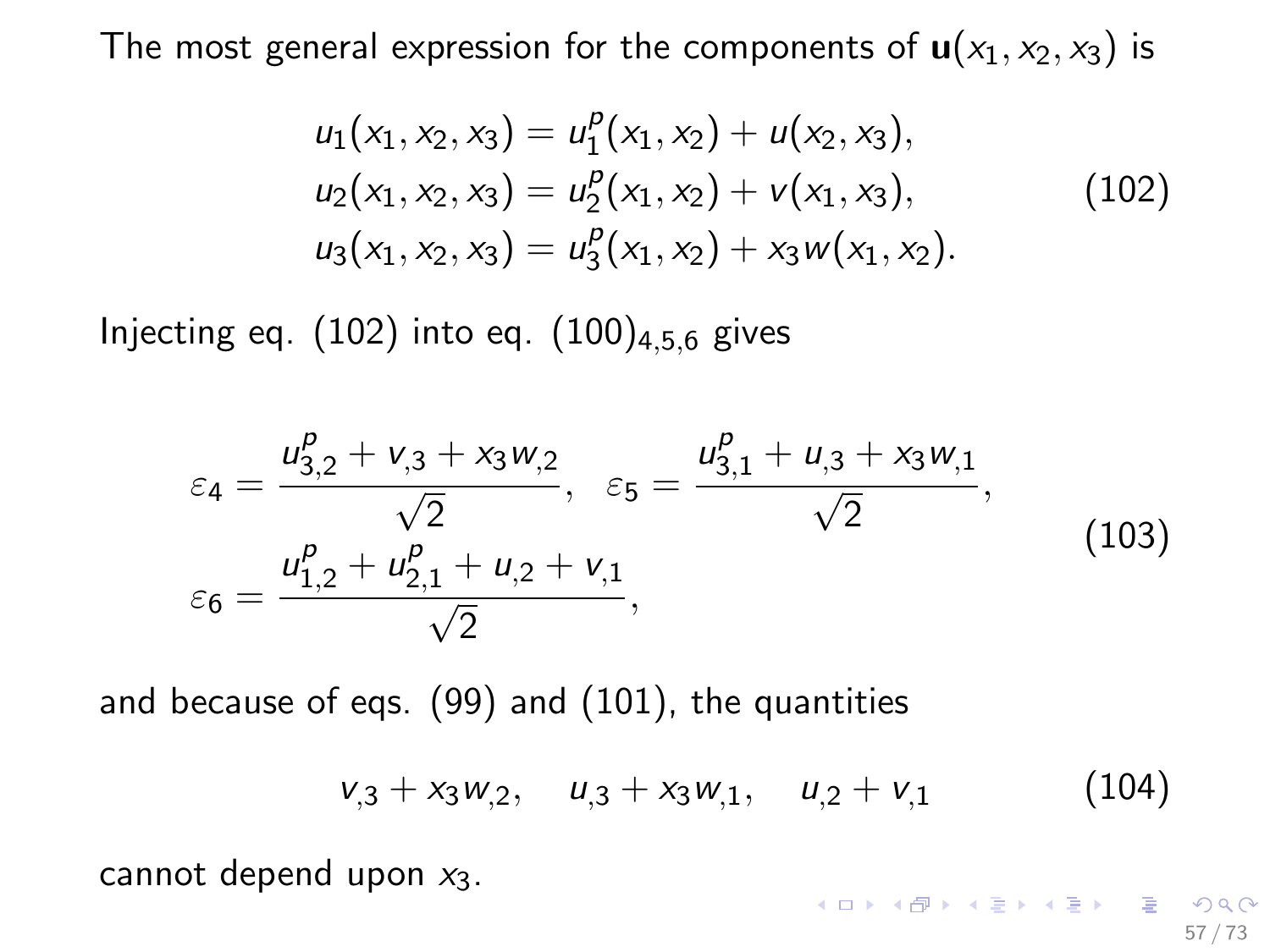Then,  $u_{13}$  and  $v_{13}$  must be linear in  $x_3$ , while  $w_{11}$  is a function of  $x_1$ and  $w_{2}$  of  $x_{2}$ . Then, we can put

<span id="page-57-0"></span>
$$
u(x_2, x_3) = -\frac{1}{2}x_3^2(A + D x_2) + x_3f(x_2),
$$
  
\n
$$
v(x_1, x_3) = -\frac{1}{2}x_3^2(B + D x_1) + x_3g(x_1),
$$
  
\n
$$
w(x_1, x_2) = A x_1 + B x_2 + C + D x_1x_2, \quad A, B, C, D \in \mathbb{R}.
$$
\n(105)

Injecting  $(105)$  into  $(104)_3$  $(104)_3$  leads to

$$
-D x_3^2 + x_3 \frac{df(x_2)}{dx_2} + x_3 \frac{dg(x_1)}{dx_1}, \qquad (106)
$$

a quantity that must be independent of  $x_3$ , which gives

$$
D = 0, f(x_2) = -(\omega x_2 + \gamma_2), g(x_1) = \omega x_1 + \gamma_1, \omega, \gamma_1, \gamma_2 \in \mathbb{R}.
$$
\n(107)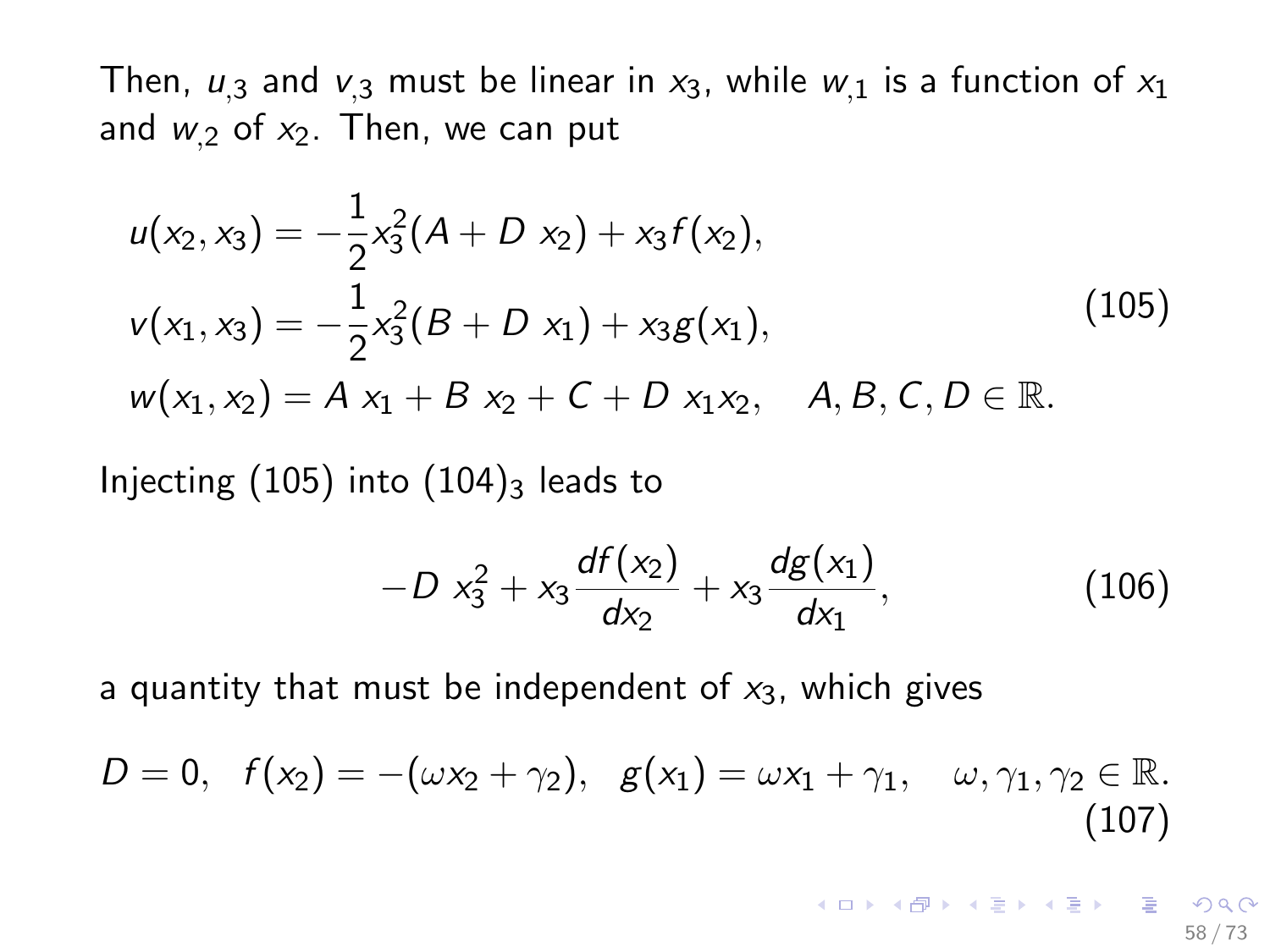<span id="page-58-0"></span>Hence, the displacement field has the expression

$$
u_1(x_1, x_2, x_3) = u_1^p(x_1, x_2) - \frac{1}{2}A x_3^2 - \omega x_2 x_3 - \gamma_2 x_3,
$$
  
\n
$$
u_2(x_1, x_2, x_3) = u_2^p(x_1, x_2) - \frac{1}{2}B x_3^2 + \omega x_1 x_3 + \gamma_1 x_3,
$$
\n
$$
u_3(x_1, x_2, x_3) = u_3^p(x_1, x_2) + x_3(A x_1 + B x_2 + C).
$$
\n(108)

<span id="page-58-1"></span>Any rigid displacement can be added to  $u(x_1, x_2, x_3)$  without altering the strain and stress fields; we can hence add the displacement  $\delta(x_1, x_2, x_3)$  corresponding to an infinitesimal rigid rotation  $\theta$  around the axis  $\gamma = (\gamma_1, \gamma_2, \gamma_3)$ ,

$$
\mathbf{R}_{\gamma} = \mathbf{I} + \mathbf{\Gamma},\tag{109}
$$

with **Γ** the axial tensor corresponding to  $\gamma$ :

$$
\mathbf{\Gamma} = \left[ \begin{array}{ccc} 0 & -\gamma_3 & \gamma_2 \\ \gamma_3 & 0 & -\gamma_1 \\ -\gamma_2 & \gamma_1 & 0 \end{array} \right]; \qquad (110)
$$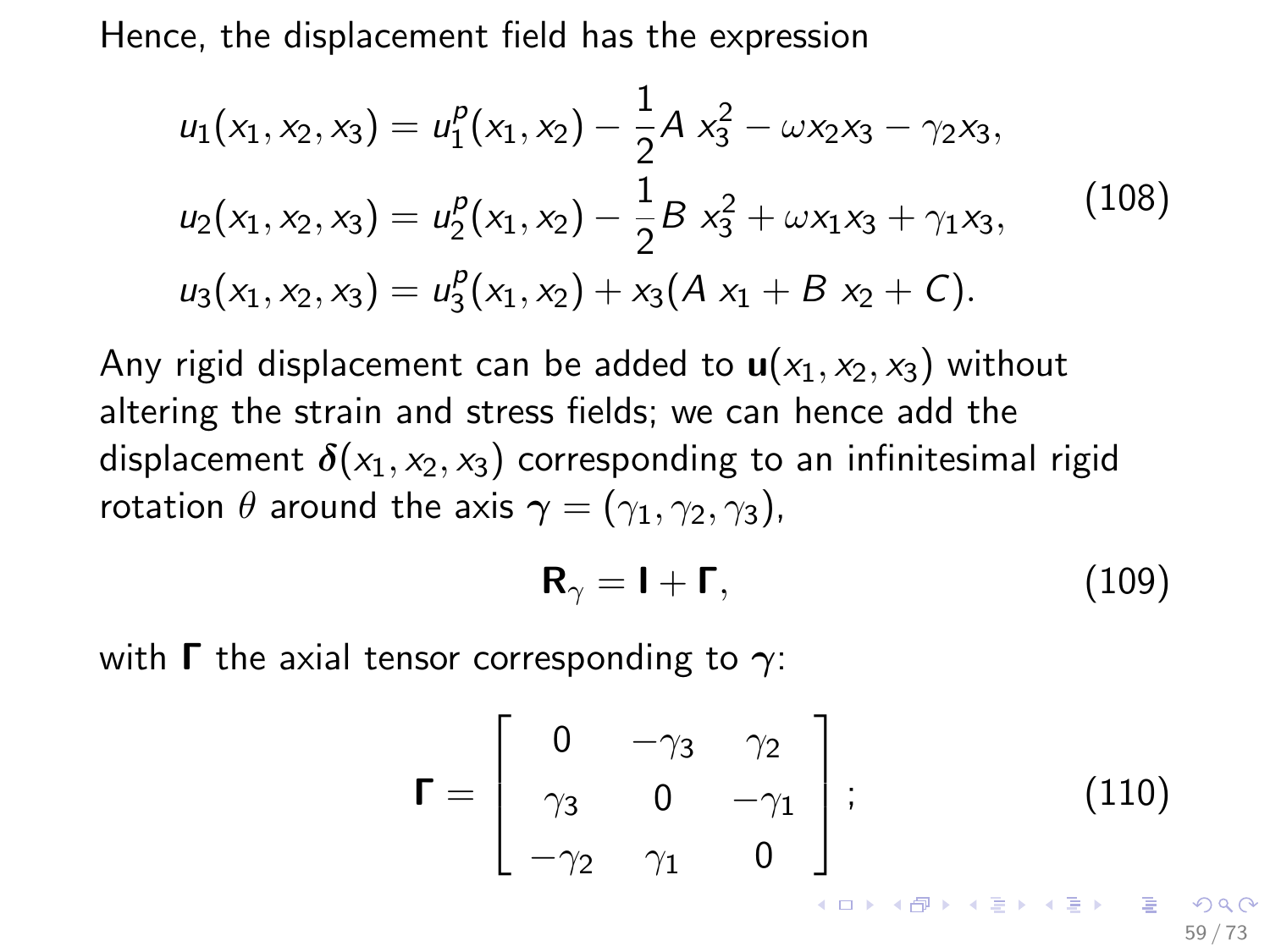#### hence

<span id="page-59-0"></span>
$$
\delta(x_1, x_2, x_3) = \mathbf{R}_{\gamma} \mathbf{x} - \mathbf{x} = \begin{Bmatrix} \gamma_2 x_3 - \gamma_3 x_2 \\ \gamma_3 x_1 - \gamma_1 x_3 \\ \gamma_1 x_2 - \gamma_2 x_1 \end{Bmatrix} .
$$
 (111)

Once [\(111\)](#page-59-0) added to [\(108\)](#page-58-1) and the terms depending upon  $x_1$  and  $x_2$  incorporated in the  $u_i^p$  $i_{i}^{P}(x_1, x_2)$ , we get

$$
u_1(x_1, x_2, x_3) = u_1^p(x_1, x_2) - \frac{1}{2}A x_3^2 - \omega x_2 x_3,
$$
  
\n
$$
u_2(x_1, x_2, x_3) = u_2^p(x_1, x_2) - \frac{1}{2}B x_3^2 + \omega x_1 x_3,
$$
  
\n
$$
u_3(x_1, x_2, x_3) = u_3^p(x_1, x_2) + x_3(A x_1 + B x_2 + C).
$$
\n(112)

<span id="page-59-1"></span>The terms in [\(112\)](#page-59-1) depending upon  $x_3$  account for the difference between plane stress field or plane displacement field (but not of plane strain, when the assumption  $u_3 = 0$  is also done), and finally between the Lekhnitskii and the Stroh theor[ies](#page-58-0).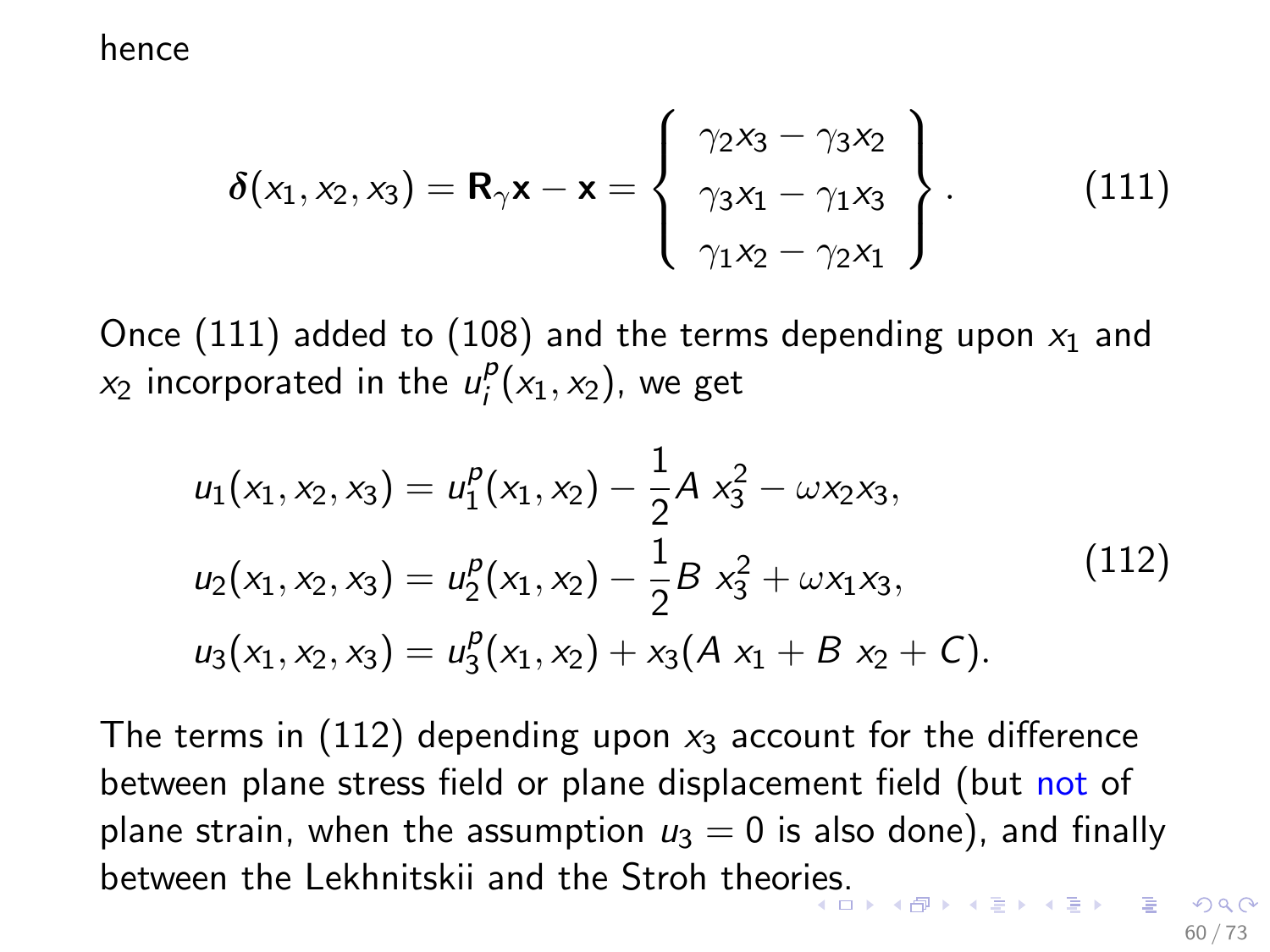### Strain field and compatibility equations

With the components [\(112\)](#page-59-1), eq. [\(100\)](#page-55-1) becomes

$$
\varepsilon_1 = u_{1,1}^p, \quad \varepsilon_2 = u_{2,2}^p, \quad \varepsilon_3 = A x_1 + B x_2 + C,
$$
\n
$$
\varepsilon_4 = \frac{u_{3,2}^p + \omega x_1}{\sqrt{2}}, \quad \varepsilon_5 = \frac{u_{3,1}^p - \omega x_2}{\sqrt{2}}, \quad \varepsilon_6 = \frac{u_{1,2}^p + u_{2,1}^p}{\sqrt{2}}.
$$
\n(113)

<span id="page-60-1"></span> $\varepsilon_3$  is linear in  $x_1$  and  $x_2 \Rightarrow$  the deformation corresponds to a bending about the line  $A x_1 + B x_2 + C = 0$ .

The deformation determined by  $\omega$  is a torsion about the axis of  $x_3$ . With these  $\varepsilon_i$ s the only compatibility equations that are not identically satisfied are

<span id="page-60-0"></span>
$$
\varepsilon_{1,22} + \varepsilon_{2,11} = \sqrt{2} \varepsilon_{6,12},
$$
  
\n
$$
\varepsilon_{4,1} - \varepsilon_{5,2} = \sqrt{2} \omega.
$$
\n(114)

These relations will give the two differential equations to be satisfied by the stress functions  $\chi$  and  $\Psi$ .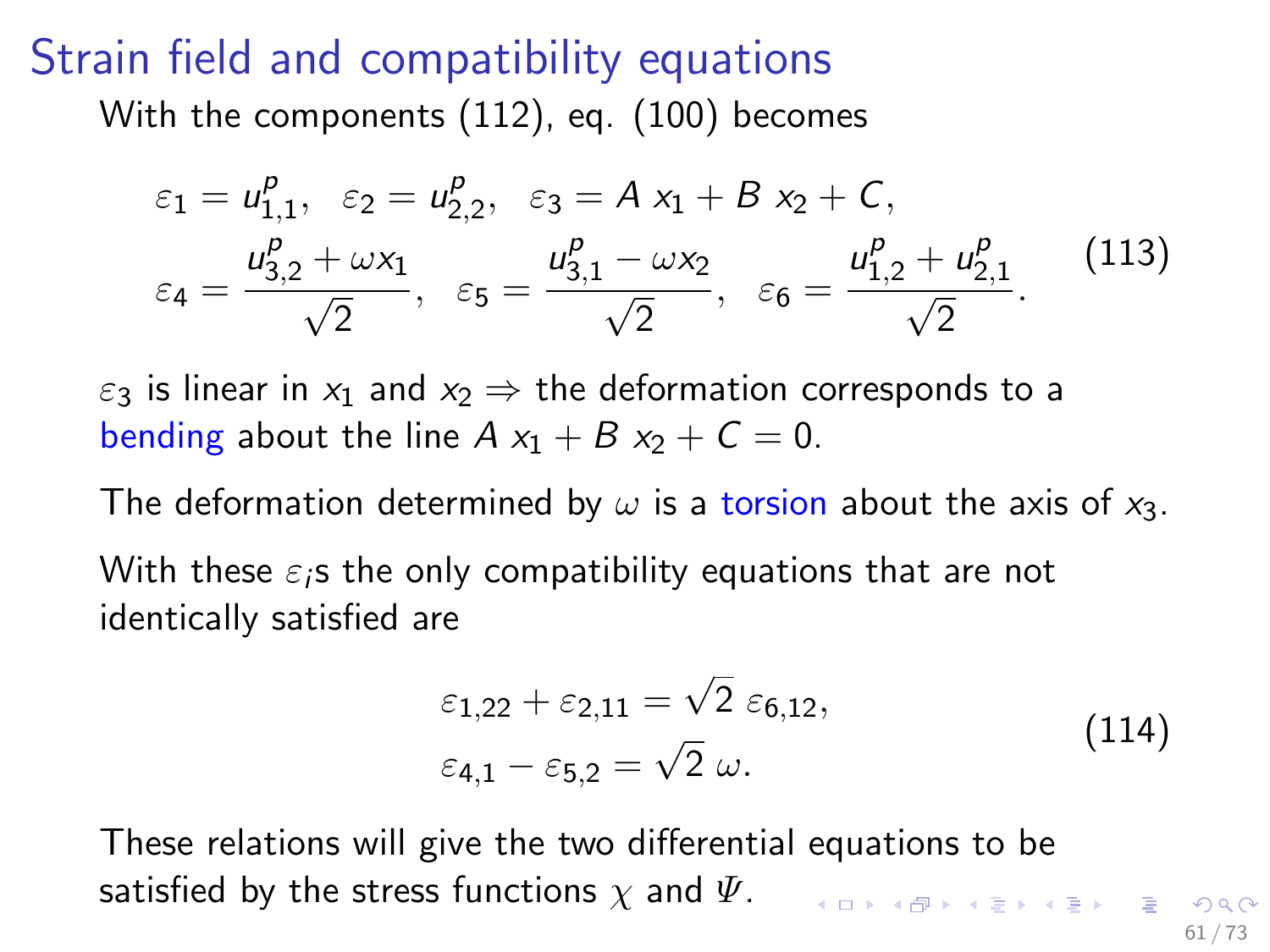#### Differential equations for  $\chi$  and  $\Psi$

 $\chi$  and  $\Psi$  cannot determine  $\sigma_3 \Rightarrow$  if a solution is looked for in terms of  $\chi$  and  $\Psi$ ,  $\sigma_3$  must be eliminated.

This can be done deducing  $\sigma_3$  from

$$
\varepsilon_i = S_{ij}\sigma_j \rightarrow \sigma_3 = \frac{\varepsilon_3}{S_{33}} - \frac{1}{S_{33}} \sum_{\substack{j=1 \ j \neq 3}}^6 S_{3j}\sigma_j, \qquad (115)
$$

which injected back into the Hooke's reverse law gives

<span id="page-61-1"></span>
$$
\varepsilon_{i} = S'_{i1}\sigma_{1} + S'_{i2}\sigma_{2} + S'_{i4}\sigma_{4} + S'_{i5}\sigma_{5} + S'_{i6}\sigma_{6} + S^{*}_{i3}\varepsilon_{3}, \quad i = 1, 2, 4, 5, 6.
$$
\n(116)

with

<span id="page-61-0"></span>
$$
S'_{ij} = S_{ij} - \frac{S_{i3}S_{j3}}{S_{33}}, \quad S^*_{i3} = \frac{S_{i3}}{S_{33}}, \quad i, j = 1, ..., 6.
$$
 (117)

K ロ X K @ X K 할 X K 할 X ( 할 62 / 73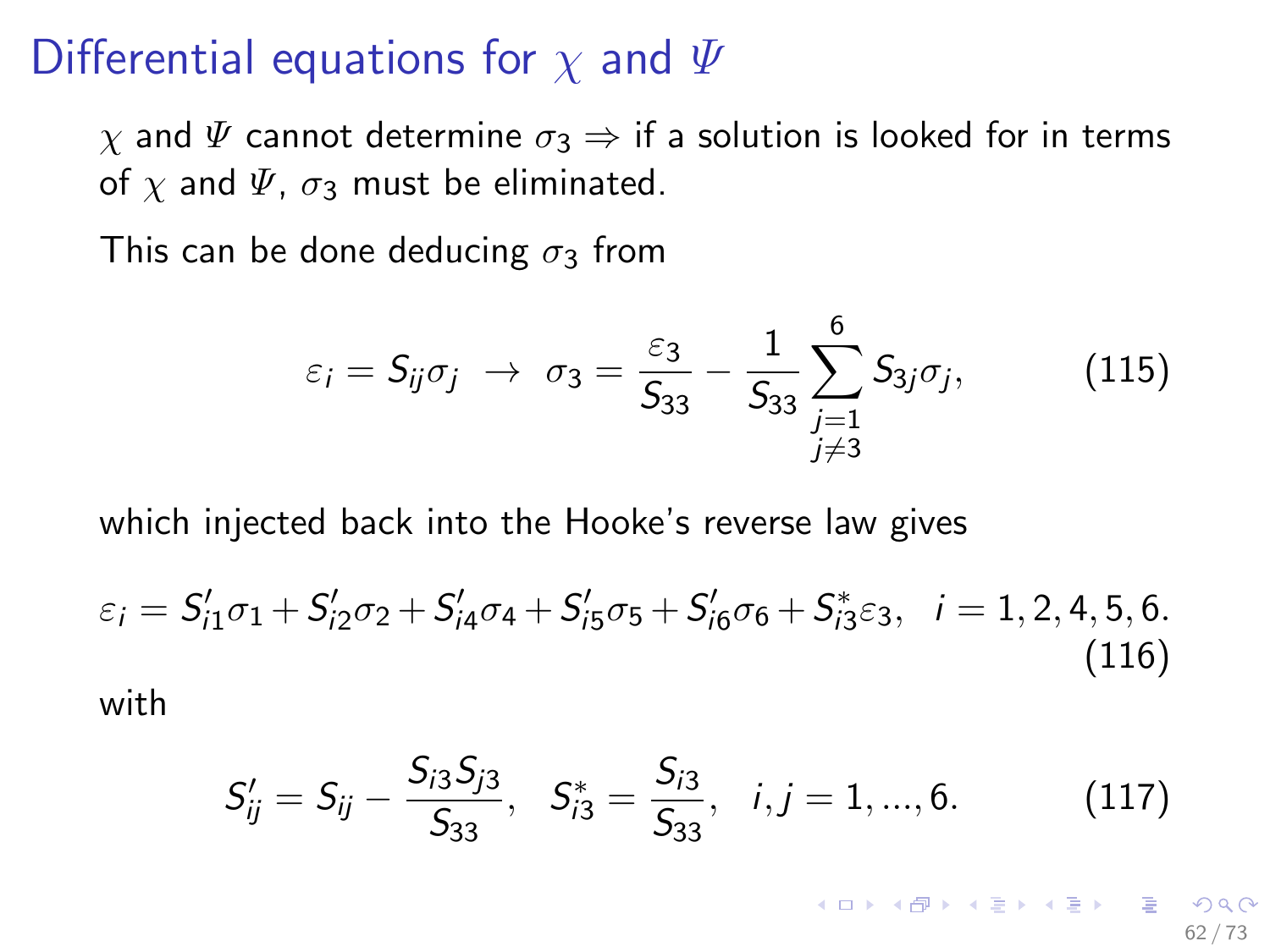The components  $S_{ij}^{\prime}$  are called reduced elastic compliances, and they are exactly equal to the components  $\Sigma_{ii}$ , also called reduced compliances.

This is rather surprisingly, because the  $\Sigma_{ii}$ s arise in a plane strain problem, quite different from the Lekhnitskii theory, where the only assumption is a plane field for stress.

Actually, there are important differences between the  $S_{ij}^\prime$ s and the  $\Sigma_{ij}$ s: while the  $S_{ij}'$ s are valid for each elastic syngony, the  $\Sigma_{ij}$ s are correct only for a material at least monoclinic with  $x_3 = 0$  as plane of symmetry.

Moreover, the  $S_{ij}'$ s are defined for the 3D case, while the  $\Sigma_{ij}$ s define only plane components.

Actually, though the  $S_{ij}'$ s are equal to the  $\Sigma_{ij}$ s, they are deduced in a completely different way, which explains why in a problem with a plane stress field, which however is not a plane stress state, there are reduced compliances and not reduced stiffnesses.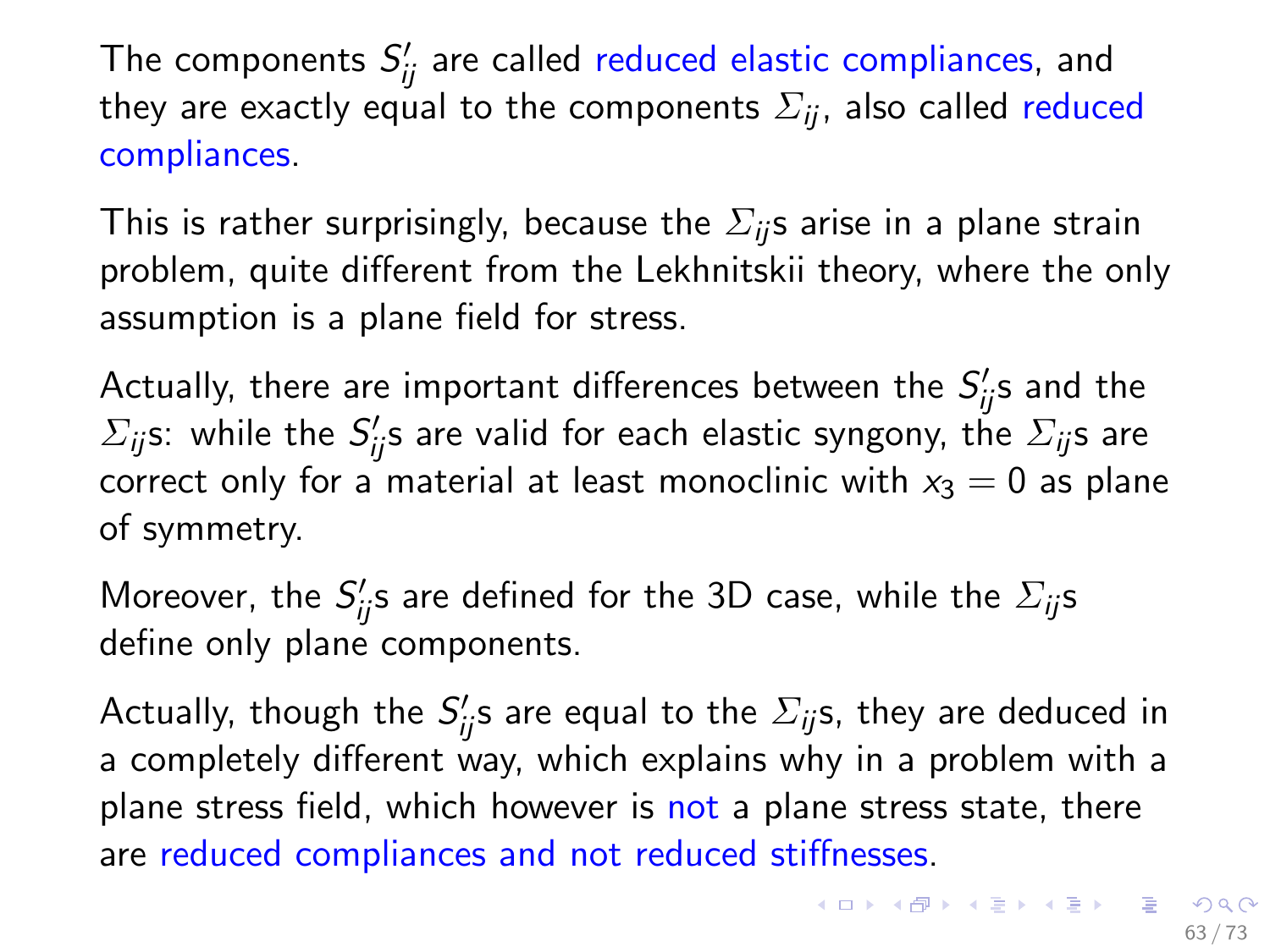To remark that, with definition [\(117\)](#page-61-0),

$$
S'_{ij} = S'_{ji},\tag{118}
$$

and

$$
S'_{i3} = S'_{3i} = 0 \quad \forall i = 1, ..., 6. \tag{119}
$$

We now express the  $\sigma_{ij}$ s using the stress functions  $\chi$  and  $\Psi$ ,

$$
\sigma_1 = \chi_{,22} - U,
$$
  
\n
$$
\sigma_2 = \chi_{,11} - U,
$$
  
\n
$$
\sigma_6 = -\sqrt{2} \chi_{,12},
$$
  
\n
$$
\sigma_4 = -\sqrt{2} \Psi_{,1},
$$
  
\n
$$
\sigma_5 = \sqrt{2} \Psi_{,2}.
$$
\n(120)

64 / 73

K ロ > K @ > K 할 > K 할 > 1 할 : X 9 Q Q\*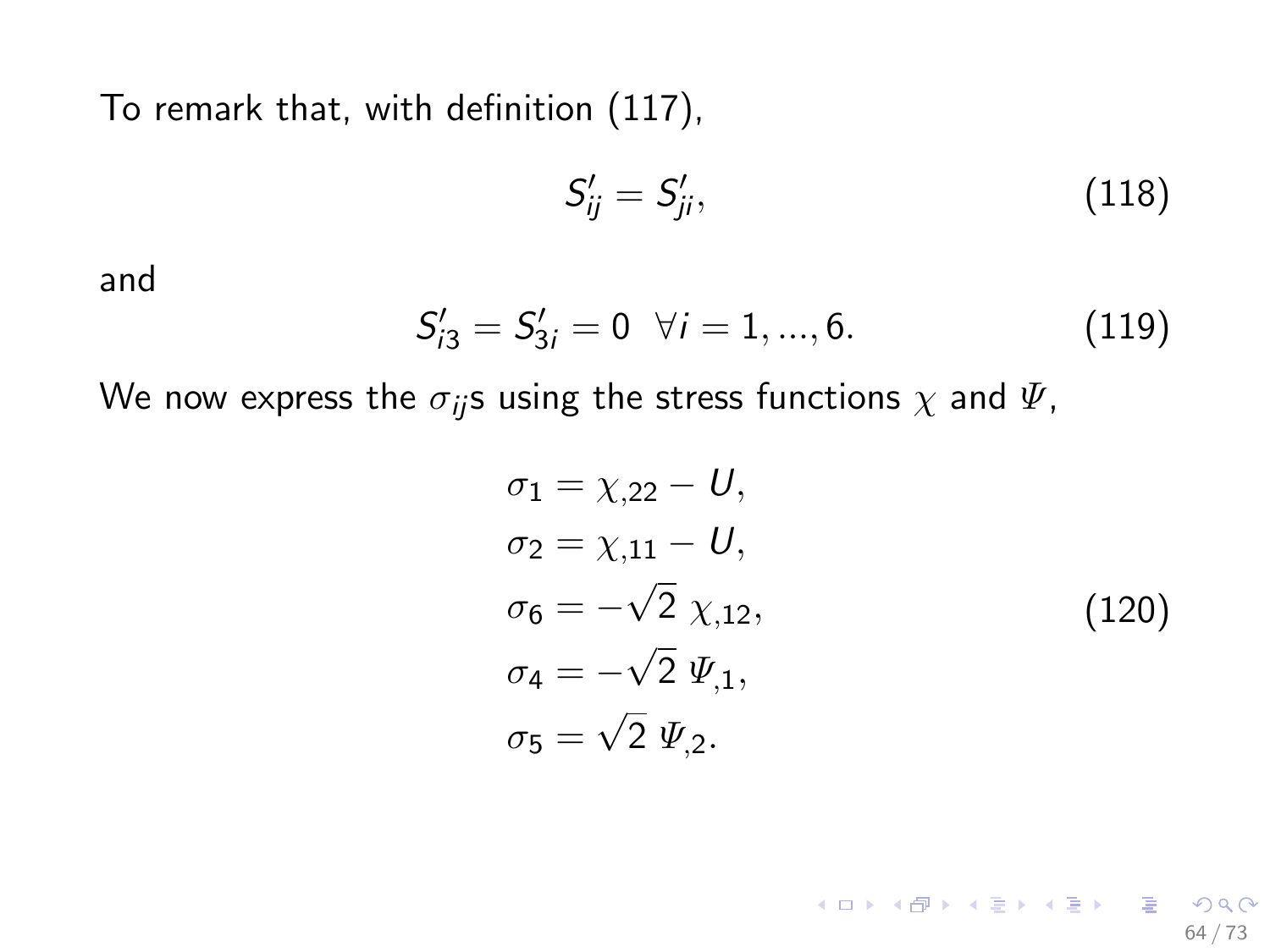Substituting these relations into eq. [\(116\)](#page-61-1) gives

$$
\varepsilon_{i} = S'_{i1}(\chi_{22} - U) + S'_{i2}(\chi_{11} - U) - \sqrt{2}S'_{i4}\Psi_{,1} + \sqrt{2}S'_{i5}\Psi_{,2} - \sqrt{2}S'_{i6}\chi_{,12} + S^{*}_{i3}\varepsilon_{3}, \quad i = 1, 2, 4, 5, 6.
$$
\n(121)

The derivatives of the  $\varepsilon_i$ s can now be calculated and injected into the compatibility equations [\(114\)](#page-60-0); remembering the expression of  $\varepsilon_3$ , eq. [\(113\)](#page-60-1)<sub>3</sub>, some standard passages lead to the following result:

$$
\nabla_1^4 \chi + \nabla_1^3 \Psi = C_1, \n\nabla_1^3 \chi + \nabla_1^2 \Psi = C_2,
$$
\n(122)

<span id="page-64-0"></span>where the known terms at the right-hand side  $C_1$  and  $C_2$  are

<span id="page-64-1"></span>
$$
C_1 = (S'_{12} + S'_{22})U_{,11} - \sqrt{2}(S'_{16} + S'_{26})U_{,12} + (S'_{11} + S'_{12})U_{,22},
$$
  
\n
$$
C_2 = -2\omega + \sqrt{2}\left[S_{34}^*A - S_{35}^*B - (S'_{14} + S'_{24})U_{,1} + (S'_{15} + S'_{25})U_{,2}\right].
$$
\n(123)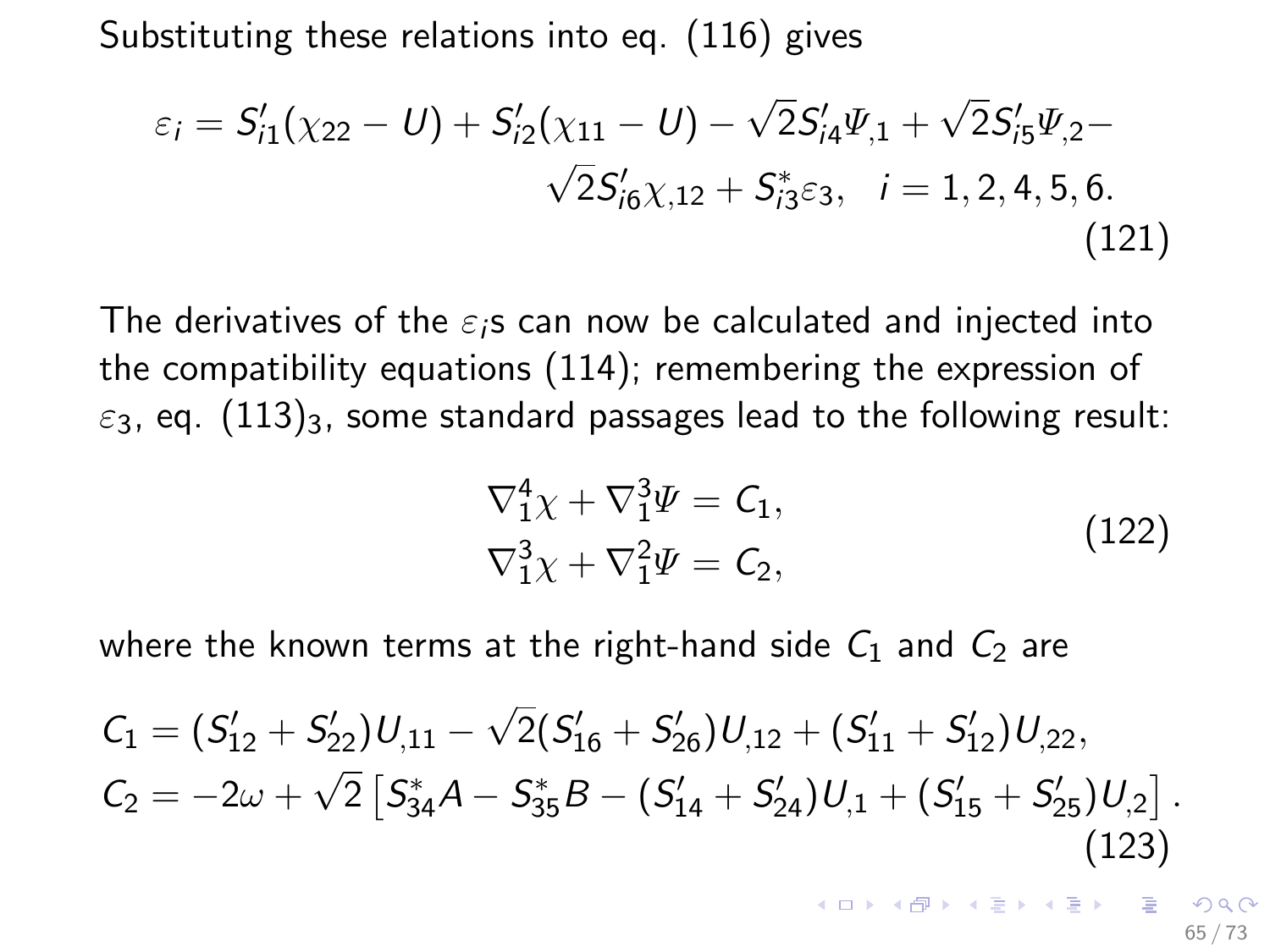The differential operators are

$$
\nabla_1^2 = 2\left(S'_{44}\frac{\partial^2}{\partial x_1^2} - 2S'_{45}\frac{\partial^2}{\partial x_1 \partial x_2} + S'_{55}\frac{\partial^2}{\partial x_2^2}\right),
$$
  
\n
$$
\nabla_1^3 = \sqrt{2}\left[-S'_{24}\frac{\partial^3}{\partial x_1^3} + (S'_{25} + \sqrt{2}S'_{46})\frac{\partial^3}{\partial x_1^2 \partial x_2}\right]
$$
  
\n
$$
(S'_{14} + \sqrt{2}S'_{56})\frac{\partial^3}{\partial x_1 \partial x_2^2} + S'_{15}\frac{\partial^3}{\partial x_2^3}\right],
$$
  
\n
$$
\nabla_1^4 = S'_{22}\frac{\partial^4}{\partial x_1^4} - 2\sqrt{2}S'_{26}\frac{\partial^4}{\partial x_1^3 \partial x_2} + 2(S'_{12} + S'_{66})\frac{\partial^4}{\partial x_1^2 \partial x_2^2} - 2\sqrt{2}S'_{16}\frac{\partial^4}{\partial x_1 \partial x_2^3} + S'_{11}\frac{\partial^4}{\partial x_2^4}.
$$
  
\n(124)

 $\nabla_1^4$  is not only formally identical to the generalized biharmonic operator of the plane strain state but, because of the above mentioned identity of the  $S_{ii}$ s and  $\Sigma_{ii}$ s, they are exactly the same operator; that is why we have indicated with the same symbol both of them.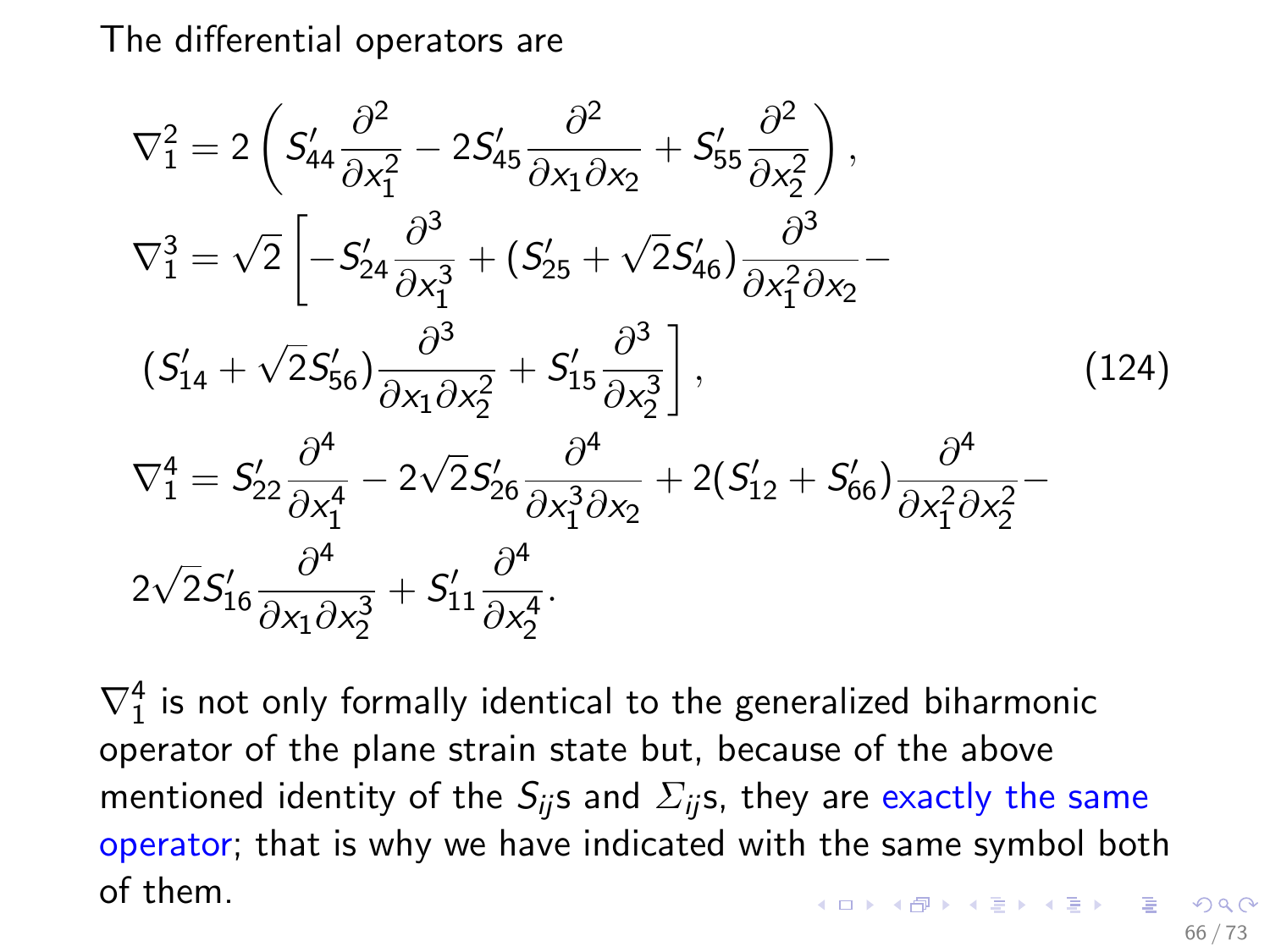Equations [\(122\)](#page-64-0) are a system of non-homogeneous differential equations for  $\chi$  and  $\Psi$ ; together with the appropriate boundary conditions, they define a boundary value problem reduced to the knowledge of the scalar two-dimensional functions  $\chi$  and  $\Psi$ .

The Lekhnitskii theory has hence transformed a 3D problem into a two-dimensional one, the dependence upon  $x_3$  being however recovered in the above relations for the  $\varepsilon_i$  and **u**.

The equations in [\(122\)](#page-64-0) can be rearranged for uncoupling  $\chi$  and  $\Psi$ and for obtaining a homogeneous problem. To this end, let us pose

$$
\chi = \chi^h + \chi^p, \quad \Psi = \Psi^h + \Psi^p,\tag{125}
$$

 $h$ : solutions of the associated homogeneous equations:

<span id="page-66-0"></span>
$$
\nabla_1^4 \chi^h + \nabla_1^3 \Psi^h = 0, \quad \nabla_1^3 \chi^h + \nabla_1^2 \Psi^h = 0, \tag{126}
$$

p: particular solution of eq. [\(122\)](#page-64-0) depending upon the known terms [\(123\)](#page-64-1) and usually rather simple to be found.

K ロ X K @ X K 할 X K 할 X ( 할 )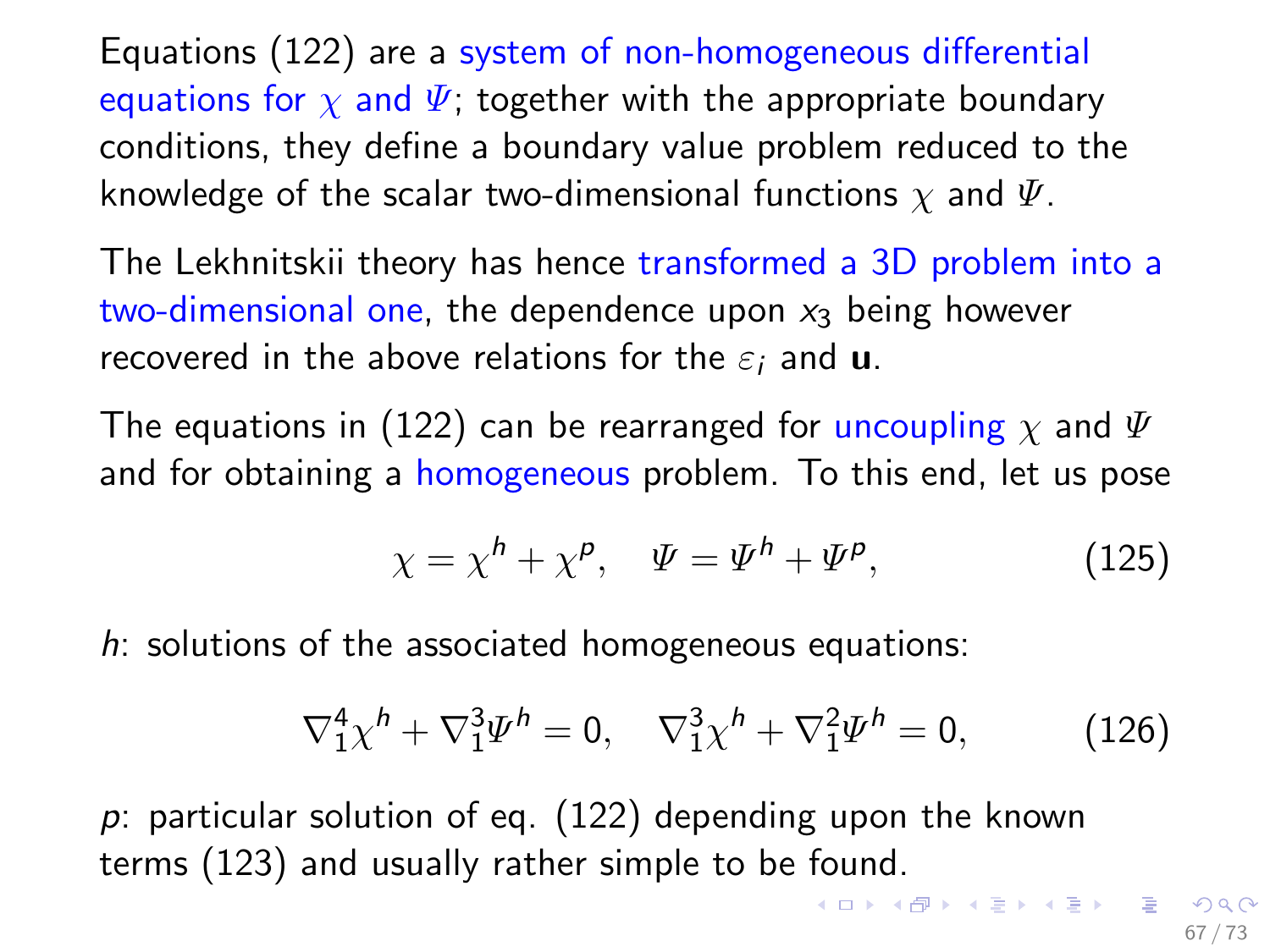Homogeneous equations [\(126\)](#page-66-0): we uncouple  $\chi$  and  $\Psi$ :

<span id="page-67-0"></span>
$$
\nabla_1^2 (\nabla_1^4 \chi^h + \nabla_1^3 \Psi^h) = 0 -
$$
  
\n
$$
\nabla_1^3 (\nabla_1^3 \chi^h + \nabla_1^2 \Psi^h) = 0 =
$$
  
\n
$$
(\nabla_1^2 \nabla_1^4 - \nabla_1^3 \nabla_1^3) \chi^h = 0
$$
\n(127)

The same can be done for  $\Psi^h$ : applying the operator  $\nabla^3_1$  to eq.  $(126)_1$  $(126)_1$  and  $\nabla_1^4$  to eq.  $(126)_2$ , then subtracting the first equation from the second one, the result is exactly the same:

<span id="page-67-1"></span>
$$
(\nabla_1^2 \nabla_1^4 - \nabla_1^3 \nabla_1^3) \Psi^h = 0.
$$
 (128)

68 / 73

イロメ イ団メ イミメ イモメー 差

Eqs. [\(127\)](#page-67-0) and [\(128\)](#page-67-1) are two uncoupled sixth-order differential equations for  $\chi$  and  $\Psi$ .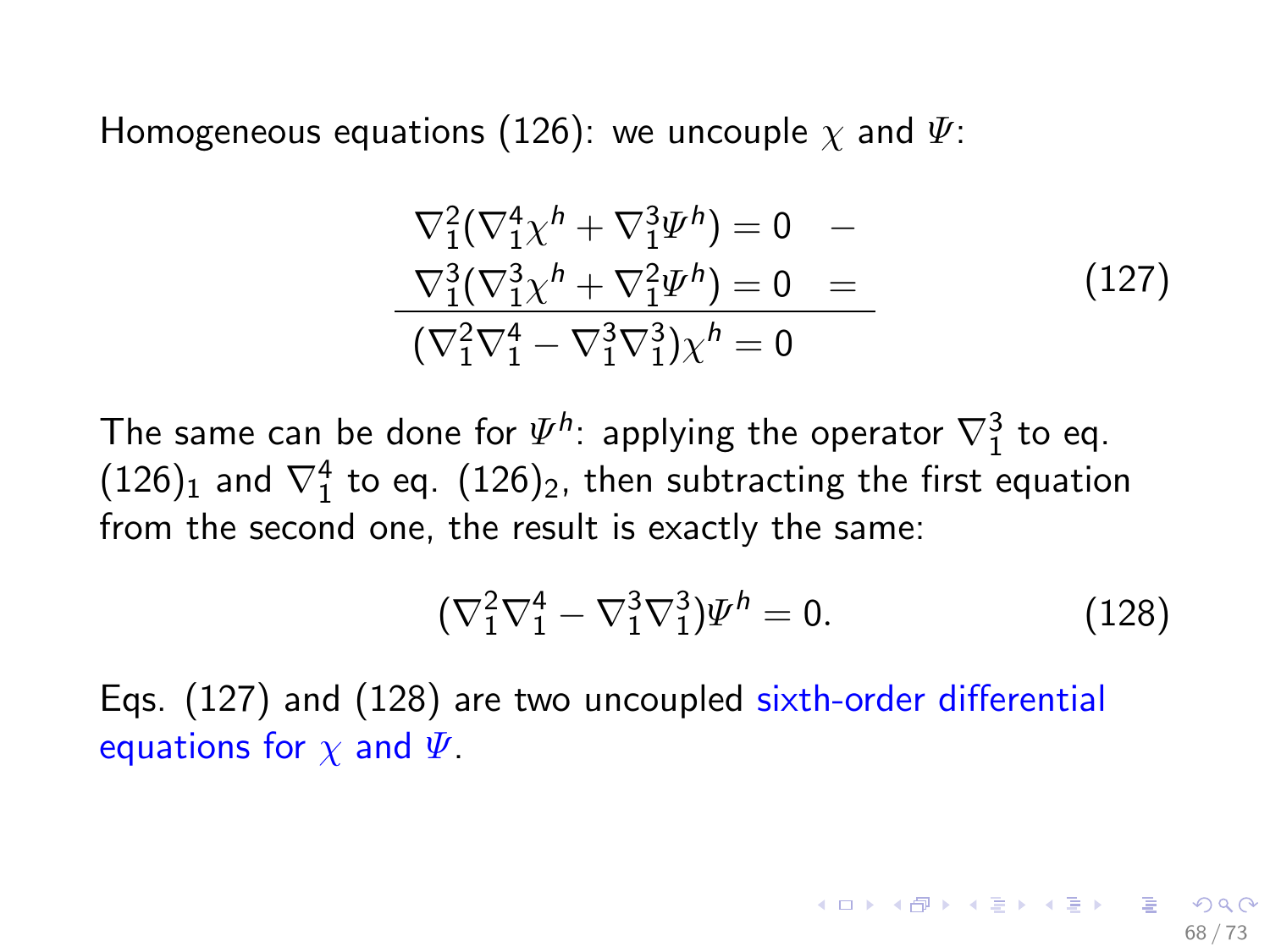## A final consideration

The mathematical technique for solving such equations is very peculiar: the above equations are transformed into a sequence of six first-order equations, solved successively. Boundary conditions must, of course, be specified too.

All this part, very technical, is left apart here.

In the literature, the problems of plane deformation and of generalized plane stress are often combined and called the plane problem of the theory of elasticity.

We can hence remark that the Lekhnitskii theory is a general frame where generalized plane strain, plane strain and generalized plane stress are special cases.

Nevertheless, the case of plane stress, as defined before, is not comprehended in the Lekhnitskii theory.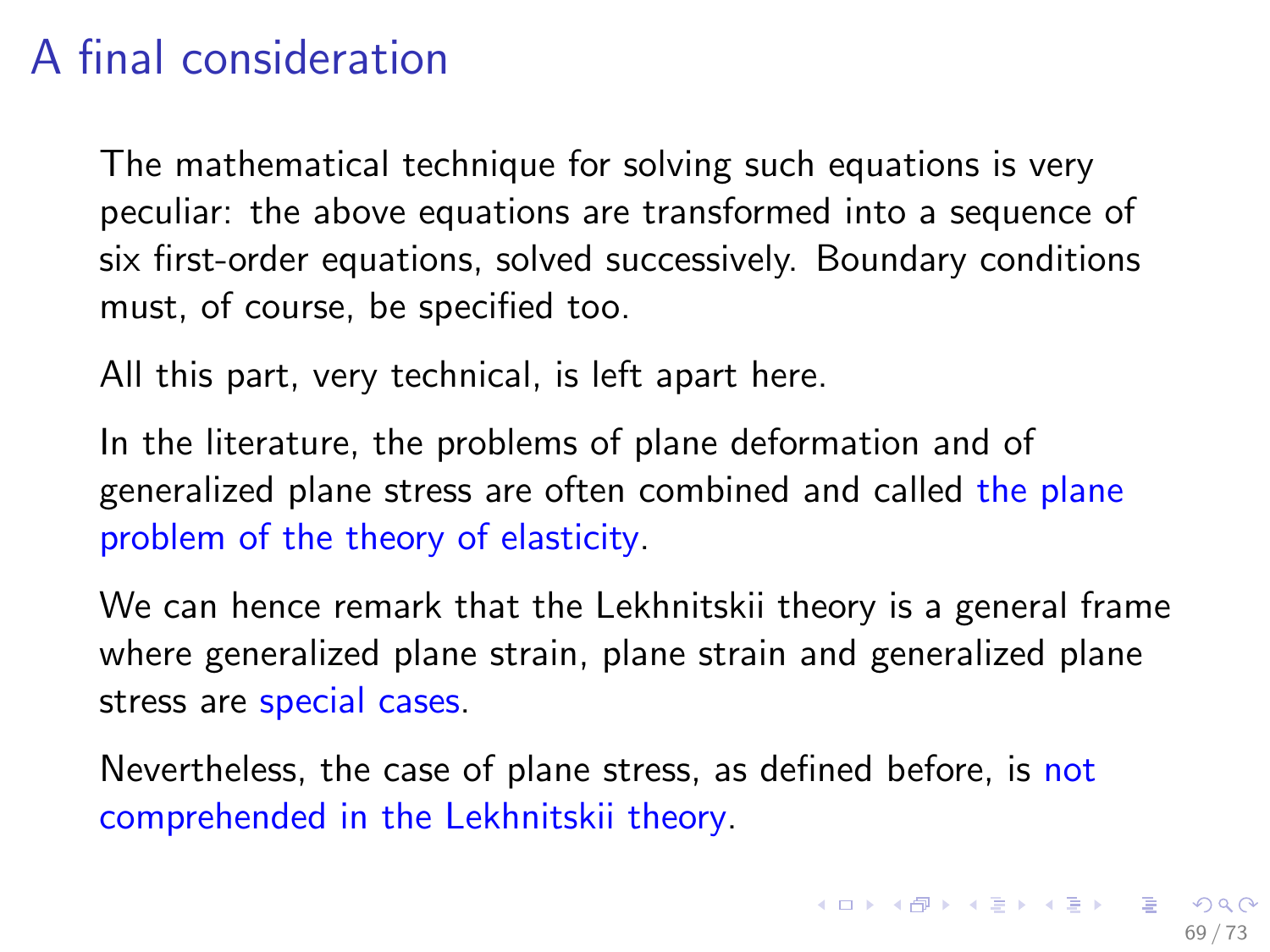# The Stroh theory

We will name a Stroh Problem every problem of the elastic equilibrium of an anisotropic body whose displacement field is constrained to satisfy uniquely the condition of plane field

<span id="page-69-0"></span>
$$
\mathbf{u} = \mathbf{u}(x_1, x_2). \tag{129}
$$

The same properties are obviously true for  $\varepsilon$ , and, through the Hooke's law, for  $\sigma$ :

$$
\varepsilon = \varepsilon(x_1, x_2), \quad \sigma = \sigma(x_1, x_2). \tag{130}
$$

To remark that a consequence of assumption [\(129\)](#page-69-0) is that  $\varepsilon_{33} = 0$ , but not that  $\sigma_{33} = 0$ .

We can hence notice that all the fields are plane fields in a Stroh problem, but none of them is a plane tensor or vector, because not all the components on  $x_3$  vanish.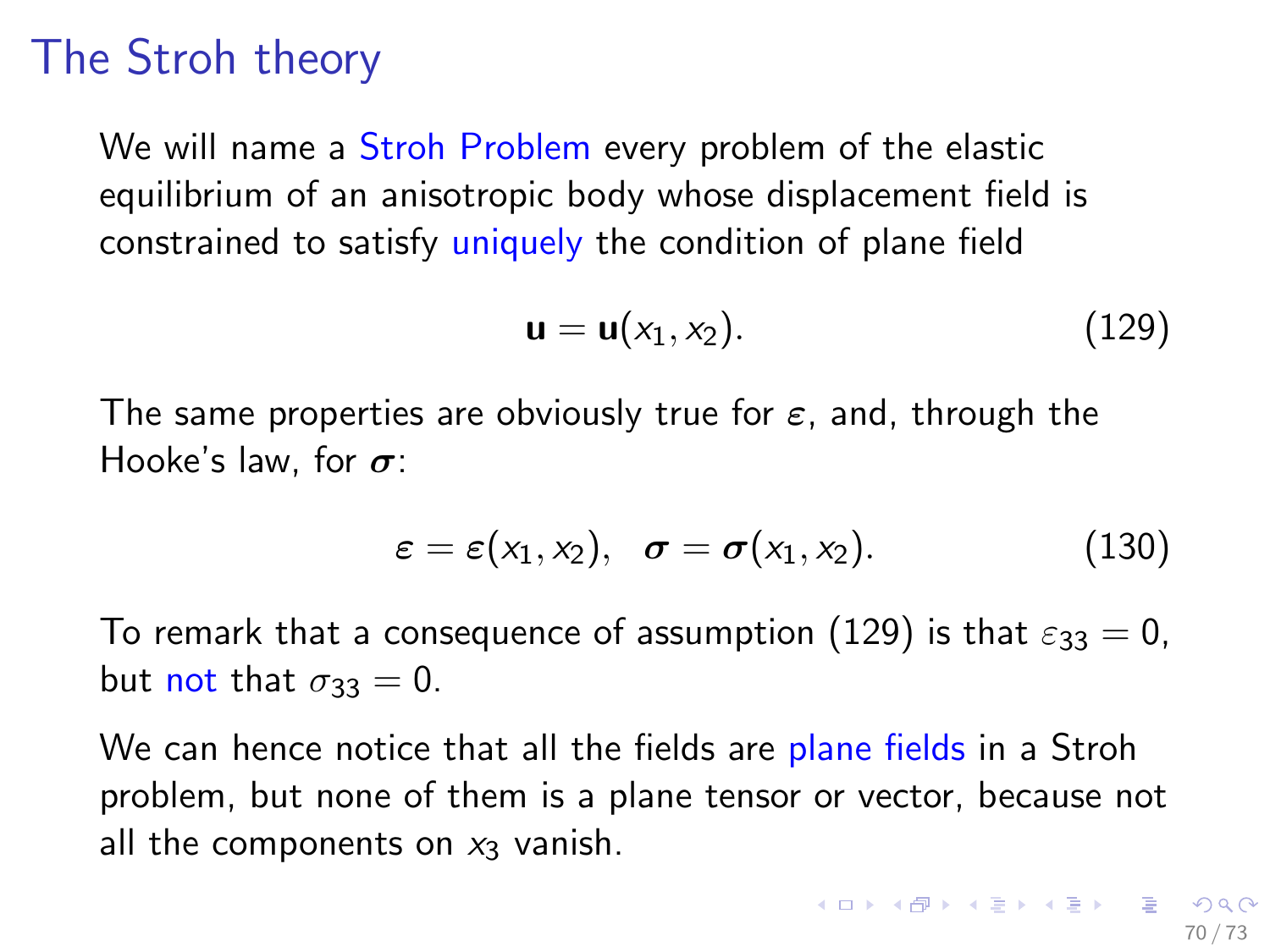The Stroh theory or formalism is the mathematical theory for obtaining a general formulation of the solution to the Stroh Problem.

There are several similarities between the Stroh and the Lekhnitskii theories, but they remain two different approaches, both mathematically speaking than mechanically speaking (the basic assumption is different).

The full development of the Stroh formalism is rather complicate and technical, so it will not be treated here.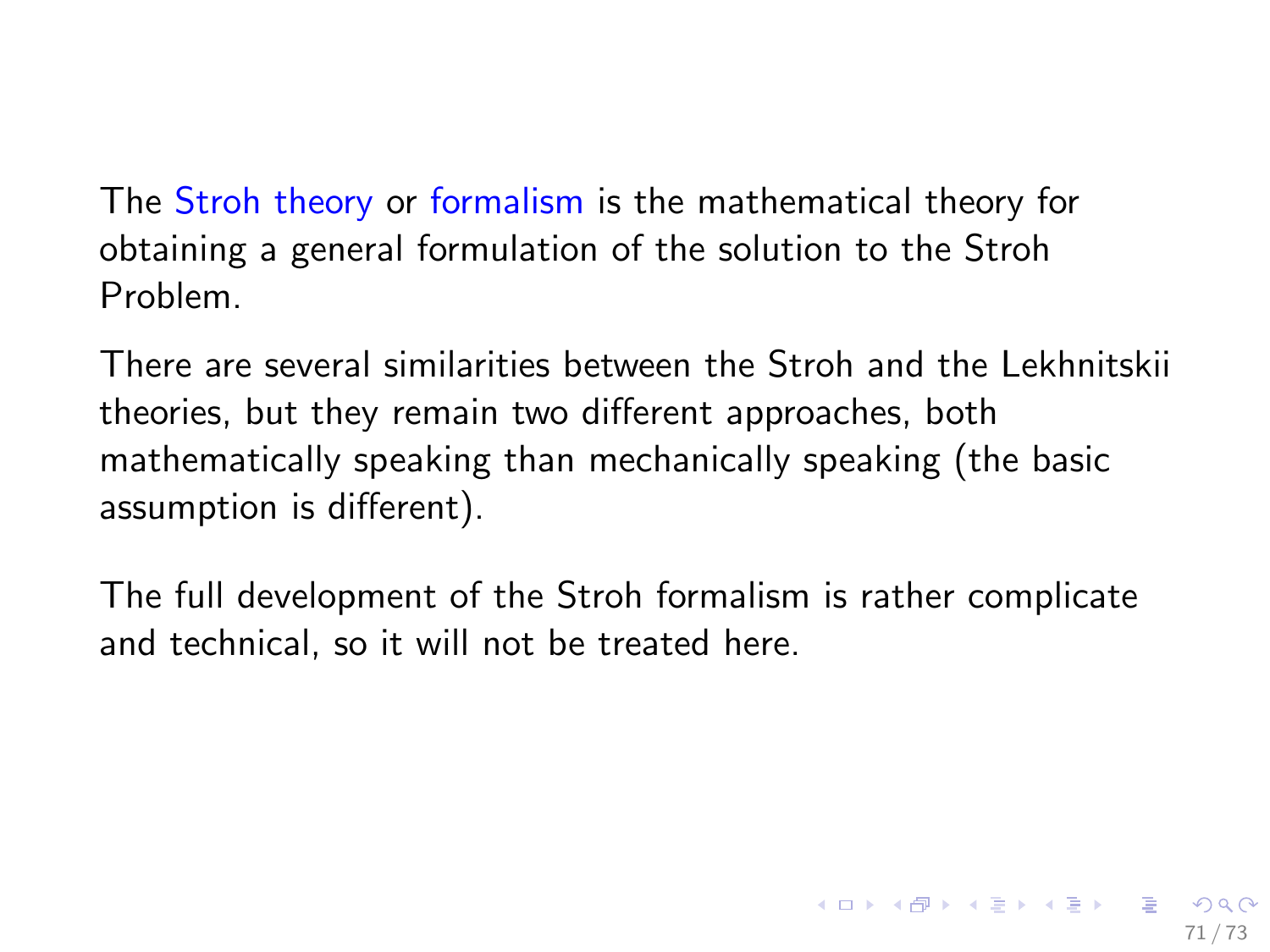#### Nomenclature for plane problems

We have seen that there are different cases of plane problems: plane strain, plane stress, generalized plane stress etc.

Nevertheless, one can imagine to be in a plane world with only 2 dimensions, and state all the equations in this hypothetic world.

Of course, such a situation can represent different practical situations, like plane strain or plane stress and so on.

In other words, we can continue to work with the classical equations of elasticity in a plane situation, without necessarily specifying in which state actually we are.

In such a case, we will continue to use the customary nomenclature for the Hooke's law:

$$
\begin{aligned} \{\sigma\} &= [C] \{\varepsilon\}, \\ \{\varepsilon\} &= [S] \{\sigma\}. \end{aligned} \tag{131}
$$

K ロ ▶ K @ ▶ K 글 ▶ K 글 ▶ │ 글 │ ◆ Q Q <mark>Q</mark> 72 / 73